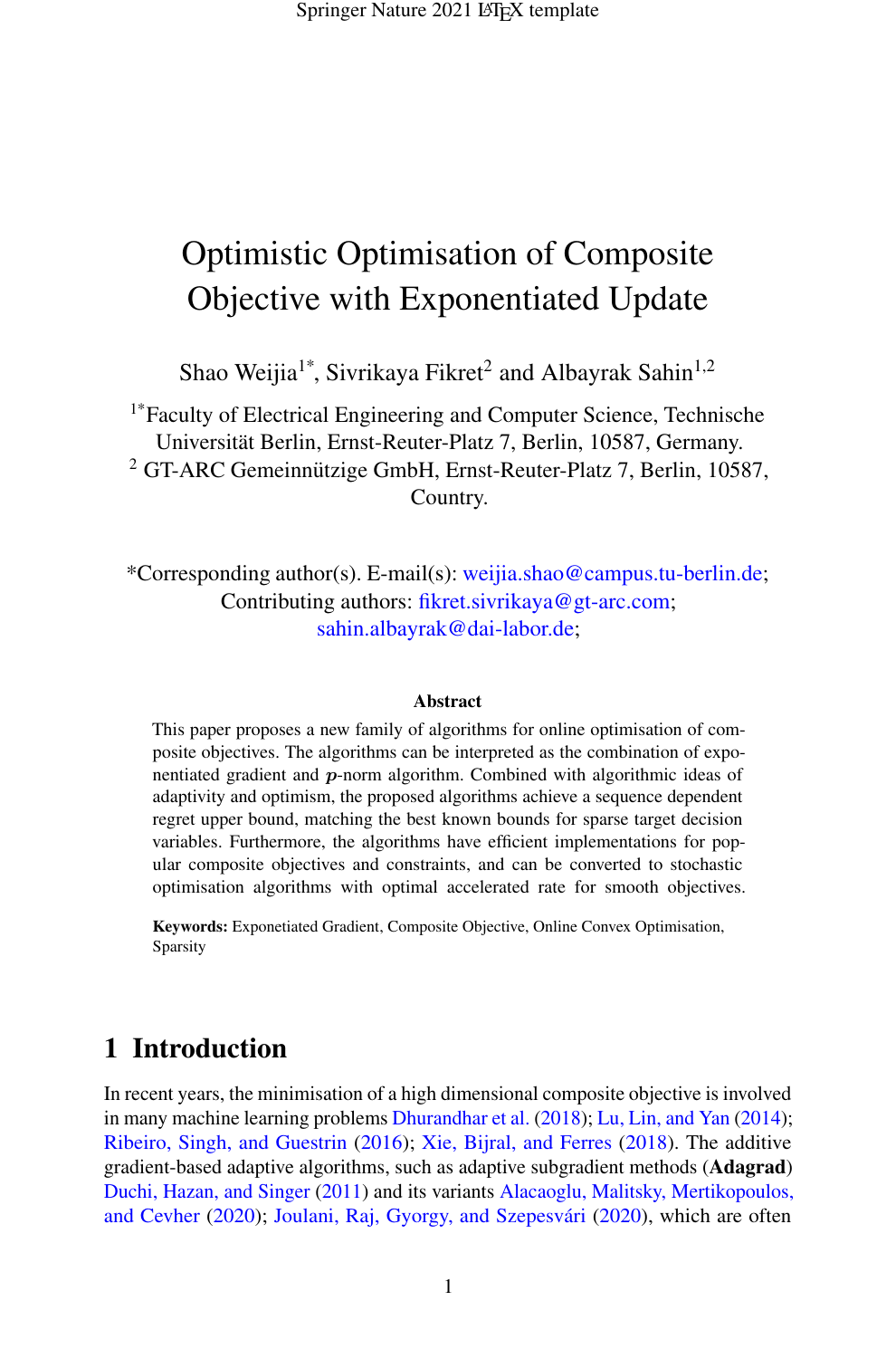applied to estimating deep learning models, outperform standard online learning methods when the gradient vectors are sparse. However, such property can not be expected in every problem. In the task of explaining predictions of image classifier [Dhurandhar et al.](#page-39-0) [\(2018\)](#page-39-0); [Ribeiro et al.](#page-41-0) [\(2016\)](#page-41-0), we need to find a sparse perturbation explaining the prediction by solving the following constrained optimisation problems

$$
\min_{x \in \mathbb{R}^d} \quad l(x) + \lambda_1 \|x\|_1 + \frac{\lambda_2}{2} \|x\|_2^2
$$
\n
$$
\text{s.t.} \quad |x_i| \le c_i \text{ for all } i = 1, \dots, d,
$$

where  $l$  is a function relating to the classifier. In such cases, the decision variables are expected to be in an implicitly defined  $\ell_1$  ball, but gradient vectors are usually very dense, for which the **Adagrad**-style algorithms do not have an optimal theoretical guarantee due to the sub-linear dependence of the regret on the dimension of the decision set.

The exponentiated gradient (EG) methods [Arora, Hazan, and Kale](#page-38-1) [\(2012\)](#page-38-1); [Kivi](#page-40-2)[nen and Warmuth](#page-40-2) [\(1997\)](#page-40-2), which are designed for estimating weights in the positive orthant, enjoy the regret bound growing logarithmically on the dimension. The  $EG^{\pm}$ algorithm generalises this idea to negative weights [Kivinen and Warmuth](#page-40-2) [\(1997\)](#page-40-2); [War](#page-41-2)[muth](#page-41-2) [\(2007\)](#page-41-2). Given d dimensional problems with the maximum norm of the gradient bounded by G, the regret of performing  $EG^{\pm}$  is upper bounded by  $\mathcal{O}(G\sqrt{T \ln d})$ . As the performance of the  $\mathbf{EG}^{\pm}$  algorithm depends strongly on the choice of hyperparameters, the  $p$ -norm algorithm [Gentile](#page-39-2)  $(2003)$ , which is insensitive to the tuning of hyperparameters, is introduced to approach the logarithmic behavior of  $\mathbf{E}G^{\pm}$ . [Kakade, Shalev-Shwartz, and Tewari](#page-40-3) [\(2012\)](#page-40-3) further extends the  $p$ -norm algorithm to learning with matrices. An adaptive version of the p-norm algorithm is analysed in [Orabona, Crammer, and Cesa-Bianchi](#page-41-3) [\(2015\)](#page-41-3), which has a regret upper bound proportional to  $\sqrt{\sum_{t=1}^{T} ||g_t||_{p_t}^2}$  for a given sequence of gradients  $\{g_t\}$ . Though this can be upper bounded by  $\mathcal{O}(G\sqrt{T \ln d})$  for adaptively chosen  $p_t$ , it indicates the difficulty of extending the *p*-norm algorithm to obtain a regret depending on the sum of squared maximum norms of the gradient sequence, which is the target of this paper.

Recently, [Ghai, Hazan, and Singer](#page-39-3) [\(2020\)](#page-39-3) has introduced a hyperbolic regulariser for online mirror descent update (HU), which can be viewed as an interpolation between gradient descent and EG. It has a logarithmic behavior as in EG and a learning rate that can be flexibly scheduled as gradient descent. However, many optimisation problems with sparse target has a  $\ell_1$  or nuclear regulariser in the objective function. Otherwise, the optimisation algorithm has to pick decision variable from a compact decision set. Due to the hyperbolic regulariser, it is difficult to derive a closed form solution for either case. [Ghai et al.](#page-39-3) [\(2020\)](#page-39-3) has proposed a workaround by tuning a temperature-like hyperparameter so that the chosen decision variable can be normalised at each iteration, which is equivalent to the  $EG^{\pm}$  algorithm and makes the performance strongly depend on the tuning.

In this paper, we propose a family of algorithms for online optimisation of composite objectives. The algorithms employ an entropy-like regulariser combined with algorithmic ideas of adaptivity and optimism. Equipped with the regulariser, the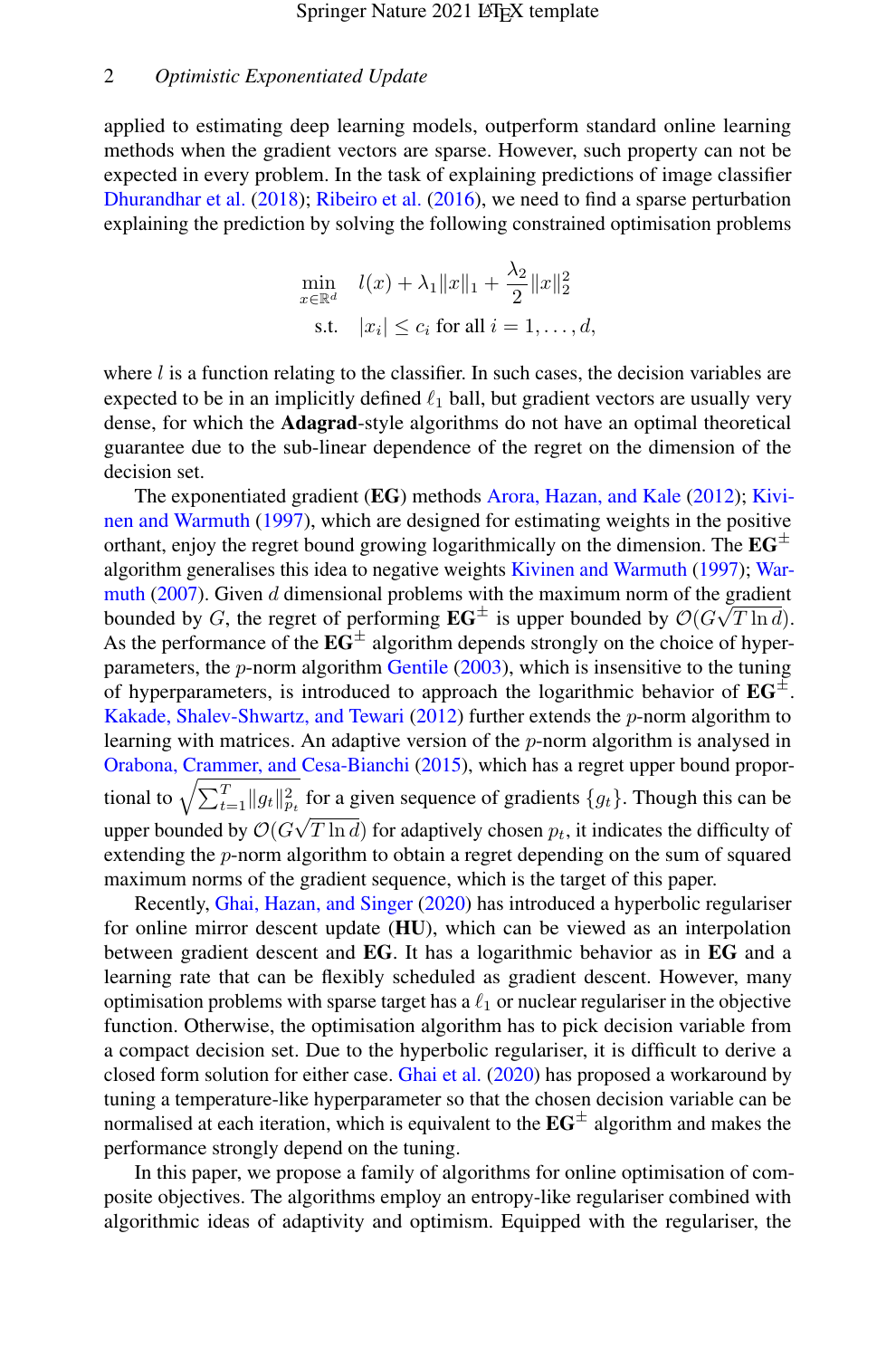online mirror descent  $(OMD)$  and the follow-the-regulariser-leader  $(FTRL)$  algorithms update the absolute value of the scalar components of the decision variable in the same way as EG in the positive orthant, while the direction of the decision variable are set in the same way as the  $p$ -norm algorithm. To derive the regret upper bound, we first show that the regulariser is strongly convex with respect to the  $\ell_1$ -norm over the  $\ell_1$  ball. Then we analyse the algorithms in the comprehensive framework for optimistic algorithms with adaptive regularisers Joulani, György, and Szepesvári [\(2017\)](#page-40-4). Given sequences of gradients  $\{q_t\}$  and hints  $\{h_t\}$ , the proposed algorithms achieve a regret upper bound in the form of  $\mathcal{O}(\sqrt{\ln d \sum_{t=1}^{T} ||g_t - h_t||_{\infty}})$ . With the techniques introduced in [Ghai et al.](#page-39-3) [\(2020\)](#page-39-3); [Kakade et al.](#page-40-3) [\(2012\)](#page-40-3), a spectral analogue of the entropy alike regulariser can be found, and proved to be strongly convex with respect to the nuclear norm over the nuclear ball, from which the best known regret upper bound depending on  $\sqrt{\ln(\min\{m, n\})}$  for problems in  $\mathbb{R}^{m,n}$  follows.

Furthermore, the algorithms have closed form solution for  $\ell_1$  and nuclear regularised objective function. For  $\ell_2$  and Frobenius regularised objectives, the update rules involve values of the principle branch of the *Lambert function*, which can be well approximated. For the  $\ell_1$  or nuclear ball constrained problems, we propose a sorting based procedure projecting the solution to the decision set. Finally, the proposed online algorithms can be converted into the algorithms for stochastic optimisation with the technique introduced in [Joulani et al.](#page-40-1) [\(2020\)](#page-40-1). We show that the converted algorithms guarantee an optimal accelerated convergence rate for smooth function. The convergence rate depends logarithmically on the dimension of the problem, which suggests its advantage compared to the accelerated Adagrad-Style algorithms [Cutkosky](#page-39-4) [\(2019\)](#page-39-4); [Joulani et al.](#page-40-1) [\(2020\)](#page-40-1); [Levy, Yurtsever, and Cevher](#page-40-5) [\(2018\)](#page-40-5).

The rest of the paper is organised as follows. Section 2 reviews the existing work. Section 3 introduces the notation and preliminary concepts. Next, we present and analyse our algorithms in Section 4. In Section 5, we derive efficient implementations for some popular choices of composite objectives, constraints and the stochastic optimisation. Section 6 demonstrates the experimental results using both synthetic and real world data. Finally, we conclude our work in Section 7.

# 2 Related Work

Our primary motivation is to solve the optimisation problems with an elastic net regulariser in their objective function, which are highly involved in the attacking (Cancela, Bolón-Canedo, and Alonso-Betanzos [\(2021\)](#page-39-5); [Carlini and Wagner](#page-39-6) [\(2017\)](#page-39-6); [Chen, Sharma, Zhang, Yi, and Hsieh](#page-39-7) [\(2018\)](#page-39-7)) and explaining [\(Dhurandhar et al.](#page-39-0) [\(2018\)](#page-39-0); [Ribeiro et al.](#page-41-0) [\(2016\)](#page-41-0)) deep neural networks. To solve the problem the proximal gradient method (PGD) [Nesterov](#page-40-6) [\(2003\)](#page-40-6) and its accelerated variants [Beck and Teboulle](#page-39-8) [\(2009\)](#page-39-8) are applied. However, these algorithms are not practical due to the tuning of the stepsize and the dependence of the convergence on the smoothness of the loss function.

In recent years, adaptive online learning algorithms, e.g., [Duchi et al.](#page-39-1) [\(2011\)](#page-39-1); [Orabona et al.](#page-41-3) [\(2015\)](#page-41-3); Orabona and Pál [\(2018\)](#page-41-4), have become popular in the machine learning community. Given the gradient vectors  $q_1, \ldots, q_t$  received at iteration t, the core idea of these algorithms is to set the stepsize proportional to  $\frac{1}{\sqrt{1-t}}$  $\sum_{s=1}^{t-1} \|g_s\|_*^2$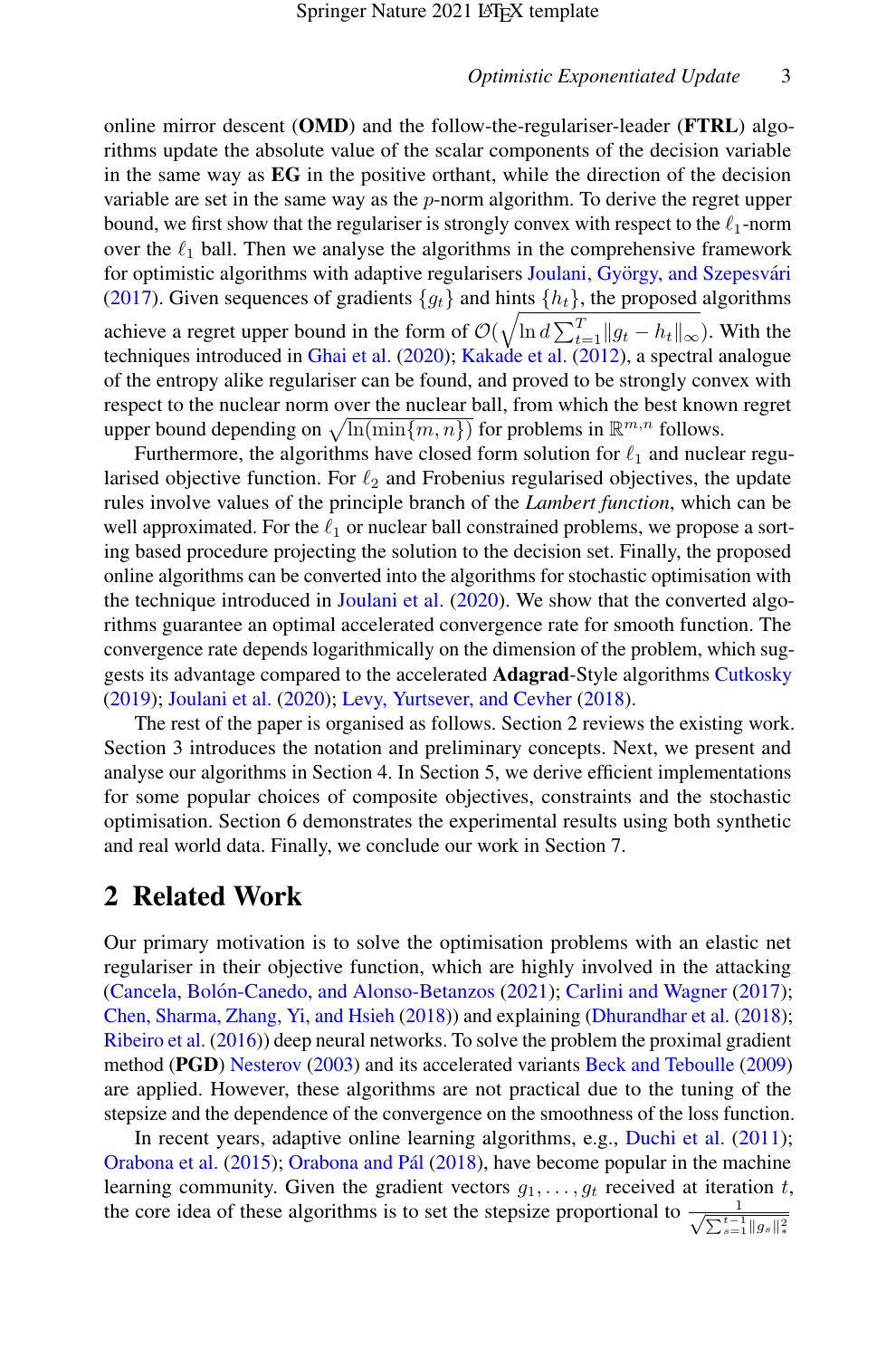to ensure a regret upper bounded by  $\mathcal{O}(\sqrt{\sum_{t=1}^{T} \|g_t\|_*^2})$  after  $T$  iterations. Online learning algorithms with this adaptive regret can be directly applied to the stochastic optimisation problems [\(Alacaoglu et al.](#page-38-0) [\(2020\)](#page-38-0); [Li and Orabona](#page-40-7) [\(2019\)](#page-40-7)) or can be easily converted into a stochastic algorithm [Cesa-Bianchi and Gentile](#page-39-9) [\(2008\)](#page-39-9) with convergence rate  $\mathcal{O}(\frac{1}{\sqrt{2}})$  $\frac{1}{T}$ ). For unconstrained problems with smooth loss functions, this rate can be further improved to  $\mathcal{O}(\frac{1}{T^2})$  by applying the acceleration techniques [Cutkosky](#page-39-4) [\(2019\)](#page-39-4); [Kavis, Levy, Bach, and Cevher](#page-40-8) [\(2019\)](#page-40-8); [Levy et al.](#page-40-5) [\(2018\)](#page-40-5). These acceleration techniques do not require prior knowledge on the smoothness of the loss function and guarantee convergence rate of  $\mathcal{O}(\frac{1}{\sqrt{n}})$  $\frac{1}{\overline{T}}$ ) for non-smooth functions. For constrained problems with composite objectives, the combination of the adaptive optimistic optimisation [Joulani et al.](#page-40-4) [\(2017\)](#page-40-4) and the acceleration technique of proposed in [Joulani et al.](#page-40-1) [\(2020\)](#page-40-1) can be applied to achieve a convergence rate of  $\mathcal{O}(\frac{1}{T^2})$ .

Given a d-dimensional problem, the algorithms mentioned above have a regret upper bound depending (sub-) linearly on  $d$ . We are interested in a logarithmic dependence of the regret on the dimension, which can be attained by the EG family algorithms [\(Arora et al.](#page-38-1) [\(2012\)](#page-38-1); [Kivinen and Warmuth](#page-40-2) [\(1997\)](#page-40-2); [Warmuth](#page-41-2) [\(2007\)](#page-41-2)) and their adaptive optimistic extension [Steinhardt and Liang](#page-41-5) [\(2014\)](#page-41-5). However, these algorithms work only for decision sets in the form of cross-polytopes, and require prior knowledge on the radius of the decision set for general convex optimisation problems. The *p*-norm algorithm [Gentile](#page-39-2) [\(2003\)](#page-39-2); [Kakade et al.](#page-40-3) [\(2012\)](#page-40-3) does not have the limitation mentioned above; however, it is impossible to obtain a adaptive regret upper bound depending on the gradient sequence [Orabona et al.](#page-41-3) [\(2015\)](#page-41-3), for which the acceleration techniques can not be applied.

The HU algorithm [Ghai et al.](#page-39-3) [\(2020\)](#page-39-3), which interpolates gradient descent and EG, can theoretically be applied to loss functions with elastic net regularisers and decision sets other than cross-polytopes. However, it is not practical due to the complex projection step. Following the idea of HU, we propose more practical algorithms interpolating  $EG$  and the p-norm algorithm. Our algorithms are based on an entropylike regulariser, some similar variants of which are previously discussed in [Cutkosky](#page-39-10) [and Boahen](#page-39-10) [\(2017\)](#page-39-10); [Orabona](#page-41-6) [\(2013\)](#page-41-6) for unconstrained optimisation.

# 3 Preliminary

The focus of this paper is the online convex optimisation (OCO) problems with the decision variable taken from a compact convex subset  $K \subseteq \mathbb{X}$  of finite dimensional vector space equipped with norm  $\|\cdot\|$ . Given a sequence of vectors  $\{v_t\}$ , we use the compressed-sum notation  $v_{1:t} = \sum_{s=1}^{t} v_s$  for simplicity. We denote by  $\mathbb{X}_*$  the dual space with dual norm  $\lVert \cdot \rVert_*$ . The bi-linear map combining vectors in  $\mathbb{X}_*$  and X is denoted by

$$
\langle \cdot, \cdot \rangle : \mathbb{X}_{*} \times \mathbb{X} \to \mathbb{R}, (\theta, x) \mapsto \theta x.
$$

For  $\mathbb{X} = \mathbb{R}^d$ , we denote by  $\|\cdot\|_1$  the  $\ell_1$  norm, the dual norm of which is the maximum norm denoted by  $\|\cdot\|_{\infty}$ . It is well known that the  $\ell_2$  norm denoted by  $\|\cdot\|_2$  is self-dual. In case X is the space of the matrices, for simplicity, we also use  $\|\cdot\|_1$ ,  $\|\cdot\|_2$  and  $\|\cdot\|_{\infty}$ for the nuclear, Frobenius and spectral norm, respectively.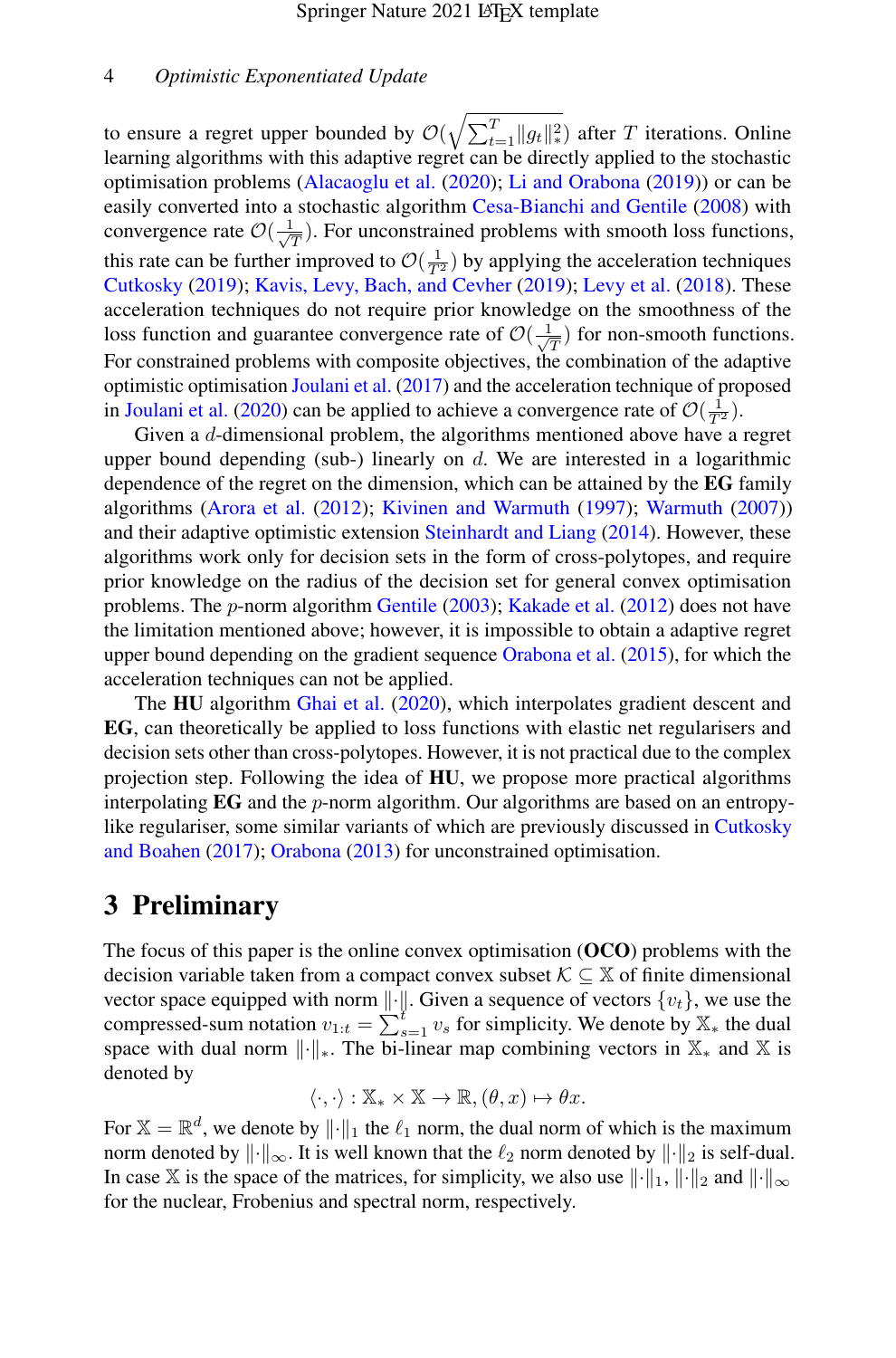Let  $\sigma : \mathbb{R}^{m,n} \to \mathbb{R}^{\min\{m,n\}}$  be the function mapping a matrix to its singular values. Define

diag: 
$$
\mathbb{R}^{\min\{m,n\}} \to \mathbb{R}^{m,n}, x \mapsto X
$$

with

$$
X_{ij} = \begin{cases} x_i, & \text{if } i = j \\ 0, & \text{otherwise.} \end{cases}
$$

Clearly, the singular value decomposition  $(SVD)$  of a matrix X can be expressed as

$$
X = U \operatorname{diag}(\sigma(X)) V^{\top}.
$$

Similarly, we write the eigendecomposition of a symmetric matrix  $X$  as

$$
X = U \operatorname{diag}(\lambda(X)) U^{\top},
$$

where we denote by  $\lambda : \mathbb{S}^d \mapsto \mathbb{R}^d$  the function mapping a symmetric matrix to its spectrum.

Given a convex set  $\mathcal{K} \subseteq \mathbb{X}$  and a convex function  $f : \mathcal{K} \to \mathbb{R}$  defined on  $\mathcal{K}$ , we denote by  $\partial f(y) = \{g \in \mathbb{X}_* | \forall y \in \mathcal{K}. f(x) - f(y) \ge \langle g, x - y \rangle\}$  the subgradient of f at y. We refer to  $\nabla f(y)$  any element in  $\partial f(y)$ . A function is  $\eta$ -strongly convex w.r.t.  $\|\cdot\|$  over K if

$$
f(x) - f(y) \ge \langle \nabla f(y), x - y \rangle + \frac{\eta}{2} ||x - y||^2
$$

holds for all  $x, y \in \mathcal{K}$  and  $\forall f(y) \in \partial f(y)$ .

# 4 Algorithms and Analysis

The online convex optimisation (OCO) problem can be considered as an iterative game between a player and an adversary. In each round  $t$  of the game, the player makes a decision  $x_t \in \mathcal{K}$ . Next, the adversary selects and reveals a convex loss  $f_t$ to the player, who then suffers the loss  $f_t(x_t)$ . The target is to develop algorithms minimising the regret of not having chosen the best decision  $x \in \mathcal{K}$ 

$$
\mathcal{R}_{1:T} = \sum_{t=1}^{T} f_t(x_t) - \min_{x \in \mathcal{K}} \sum_{t=1}^{T} f_t(x).
$$

In this paper, we consider the composite loss function  $f_t(x) = l_t(x) + r_t(x)$ , where  $l_t : \mathcal{K} \to \mathbb{R}$  is a convex function revealed at each iteration and  $r_t : \mathbb{X} \to \mathbb{R}_{\geq 0}$  a known closed convex function controlling the model complexity.

## 4.1 Generalised Entropy for Online Convex Optimisation

To provide an intuition of our algorithms, we begin with a short review on EG and p-norm algorithms for the case  $f_t = l_t$ . The **EG** algorithm can be considered as an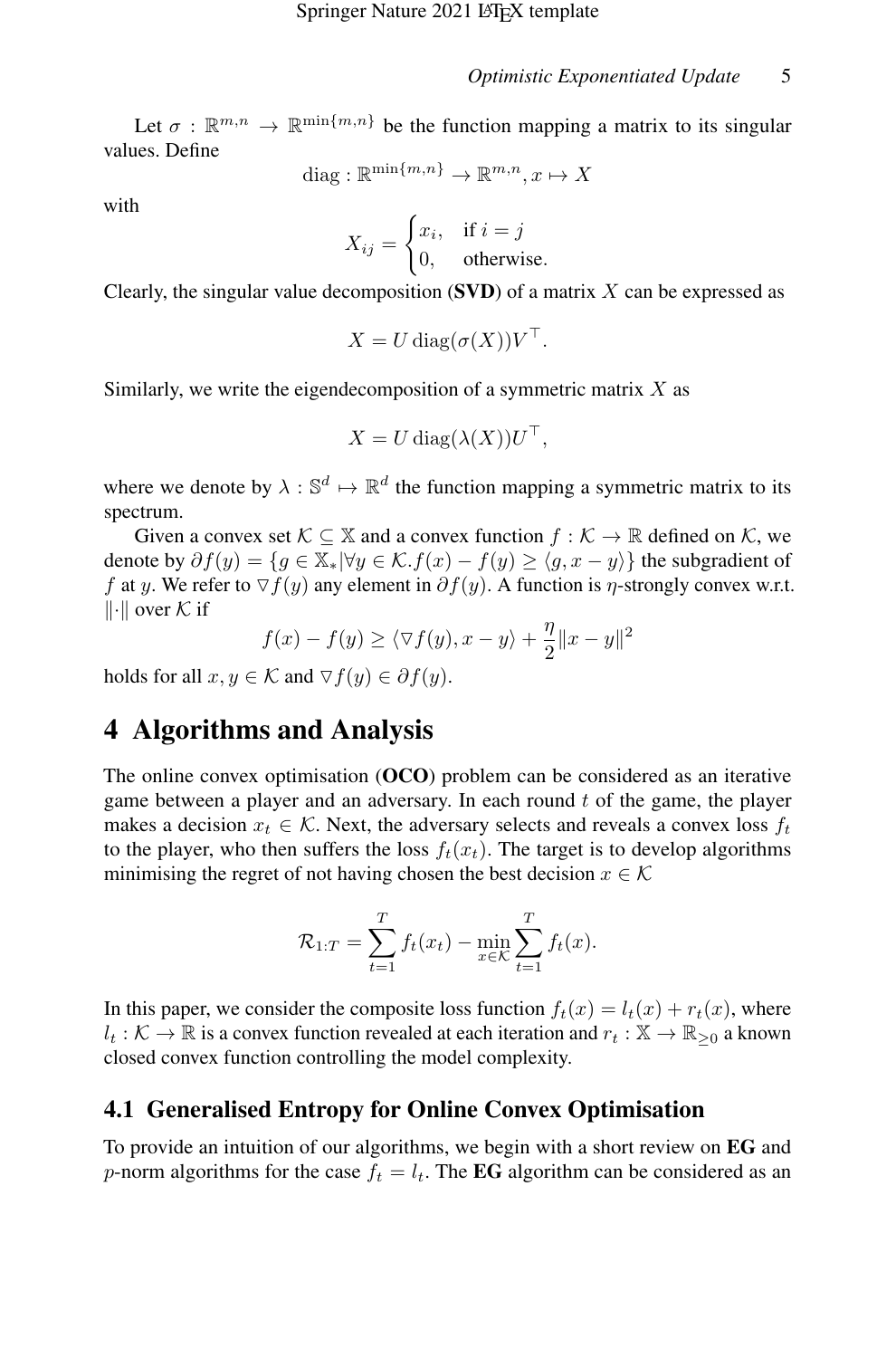instance of OMD, the update rules of which is given by

$$
x_{t+1,i} \propto \exp(\ln(x_{t,i}) - \frac{1}{\eta}g_{t,i}),
$$

where  $g_t \in \partial f_t(x_t)$  is the subgradient, and  $\eta > 0$  is the learning rate. Although the algorithm has the expected logarithmic dependence on the dimension, its update rule is applicable only to the decision variables on the standard simplex. For the problem with decision variables taken from an  $\ell_1$  ball  $\{x||x||_1 \le D\}$ , one can simply apply **EG** to the subgradient vector  $\left[\frac{D}{2}g_t^{\top}, -\frac{D}{2}g_t^{\top}\right]^{\top}$  to update  $\left[x_{t+1,+}^{\top}, x_{t+1,-}^{\top}\right]^{\top}$  at iteration t, and use  $x_{t+1,+} - x_{t+1,-}$  for the prediction. However, if the decision set is implicitly given by a regularisation, the parameter  $D$  has to be tuned. Since applying an overestimated  $D$  increases regret, while using an underestimated  $D$  decreases the freedom of the model, the algorithm is sensitive to tuning. For composite objectives, EG is not practical due to its update rule.

Compared to  $EG$ , the p-norm algorithm, the update rule of which is given by

$$
y_{t+1,i} = \text{sgn}(x_{t,i})|x_{t,i}|^{p-1} ||x_t||_p^{\frac{2}{p-1}} - \frac{1}{\eta} g_{t,i}
$$
  

$$
x_{t+1,i} = \text{sgn}(y_{t+1,i})|y_{t+1,i}|^{q-1} ||y_{t+1}||_q^{\frac{2}{q-1}},
$$

is better applicable for unknown  $D$ . To combine the ideas of **EG** and the *p*-norm algorithm, we consider the following generalised entropy function.

<span id="page-5-1"></span>
$$
\phi : \mathbb{R} \to \mathbb{R}, x \mapsto \alpha(|x| + \beta) \ln(\frac{|x|}{\beta} + 1) - \alpha |x|.
$$
 (1)

The function is twice differentiable and strictly convex, which is shown in the next lemma.

<span id="page-5-0"></span>**Lemma 1**  $\phi$  *is twice continuous differentiable and strictly convex with* 

I. 
$$
\phi'(x) = \alpha \ln\left(\frac{|x|}{\beta} + 1\right) \operatorname{sgn}(x)
$$
  
2. 
$$
\phi''(x) = \frac{\alpha}{|x| + \beta}.
$$

*Furthermore, the convex conjugate given by*  $\phi^* : \mathbb{R} \to \mathbb{R}, \theta \mapsto \alpha \beta \exp \frac{|\theta|}{\alpha} - \beta |\theta| - \alpha \beta$  *is also twice continuous differentiable with*

*I.* 
$$
\phi^{*'}(\theta) = (\beta \exp \frac{|\theta|}{\alpha} - \beta) \operatorname{sgn}(\theta)
$$
  
2.  $\phi^{*'}(\theta) = \frac{\beta}{\alpha} \exp \frac{|\theta|}{\alpha}$ .

Since we can expand the natural logarithm as  $\ln(\frac{|x|}{\beta}+1) = \frac{|x|}{\beta} - \frac{|x|^2}{2\beta^2} + \frac{|x|^3}{3\beta^3} - \ldots$  $\phi(x)$  can be intuitively considered as an interpolation between the absolute value and square. As observed in Figure [1a,](#page-6-0) it is closer to the absolute value compared to the hyperbolic entropy introduced in [Ghai et al.](#page-39-3) [\(2020\)](#page-39-3). Moreover, running OMD with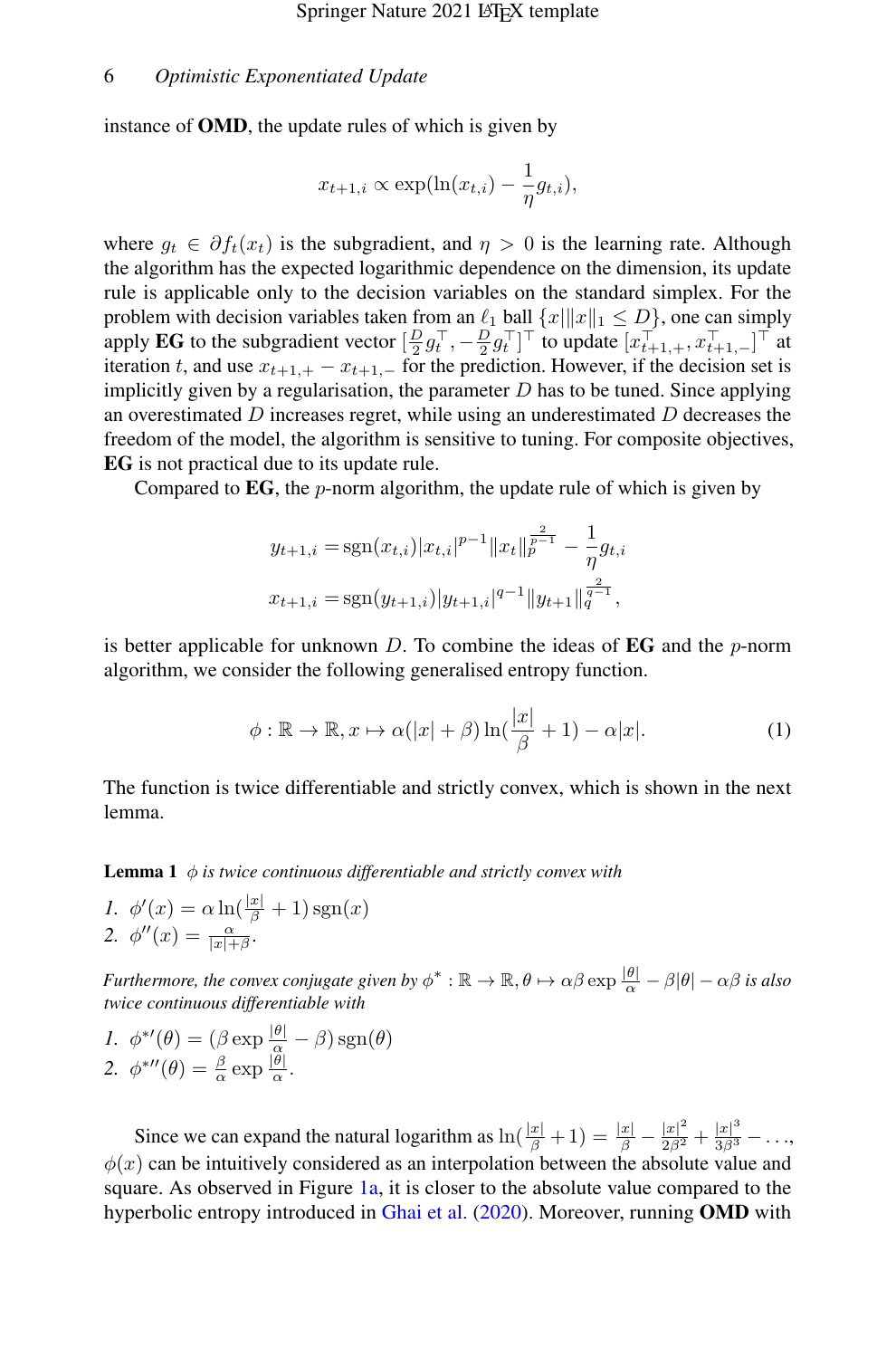<span id="page-6-0"></span>

Fig. 1: Comparison of Convex Regularisers

regulariser  $x \mapsto \sum_{i=1}^d \phi(x_i)$  yields an update rule

$$
y_{t+1,i} = \operatorname{sgn}(x_{t,i}) \ln(\frac{|x_{t,i}|}{\beta} + 1) - \frac{1}{\alpha} g_{t,i}
$$

$$
x_{t+1,i} = \operatorname{sgn}(y_{t+1,i})(\beta \exp(|y_{t+1,i}|) - \beta),
$$

which sets the signs of coordinates like the  $p$ -norm algorithm and updates the scale similarly to EG. As illustrated in Figure [1b,](#page-6-0) the mirror map  $\nabla \phi^*$  is close to the mirror map of EG, while the behavior of HU is more similar to the gradient descent update.

To obtain an adaptive and optimistic algorithm, we define the following time varying function

<span id="page-6-1"></span>
$$
\phi_t : \mathbb{R}^d \to \mathbb{R}, x \mapsto \alpha_t \sum_{i=1}^d ((|x_i| + \beta) \ln(\frac{|x_i|}{\beta} + 1) - |x_i|), \tag{2}
$$

<span id="page-6-2"></span>and apply it to the adaptive optimistic OMD (AO-OMD) given by

$$
x_{t+1} = \underset{x \in \mathcal{K}}{\arg \min} \langle g_t - h_t + h_{t+1}, x \rangle + r_{t+1}(x) + \mathcal{B}_{\phi_{t+1}}(x, x_t) \tag{3}
$$

for the sequence of subgradients  $\{g_t\}$  and hints  $\{h_t\}$ . In a bounded domain,  $\phi_t$  is strongly convex w.r.t.  $\lVert \cdot \rVert_1$ , which is shown in the next lemma.

<span id="page-6-3"></span>**Lemma 2** Let  $K \subseteq \mathbb{R}^d$  be convex and bounded such that  $||x||_1 \leq D$  for all  $x \in K$ . Then we *have for all*  $x, y \in K$ 

$$
\phi_t(x) - \phi_t(y) \geq \nabla \phi_t(y)^\top (x - y) + \frac{\alpha_t}{D + d\beta} ||x - y||_1^2.
$$

With the property of the strong convexity, the regret of **AO-OMD** with regulariser [\(2\)](#page-6-1) can be analysed in the framework of optimistic algorithm [Joulani et al.](#page-40-4) [\(2017\)](#page-40-4) and is upper bounded by the following theorem.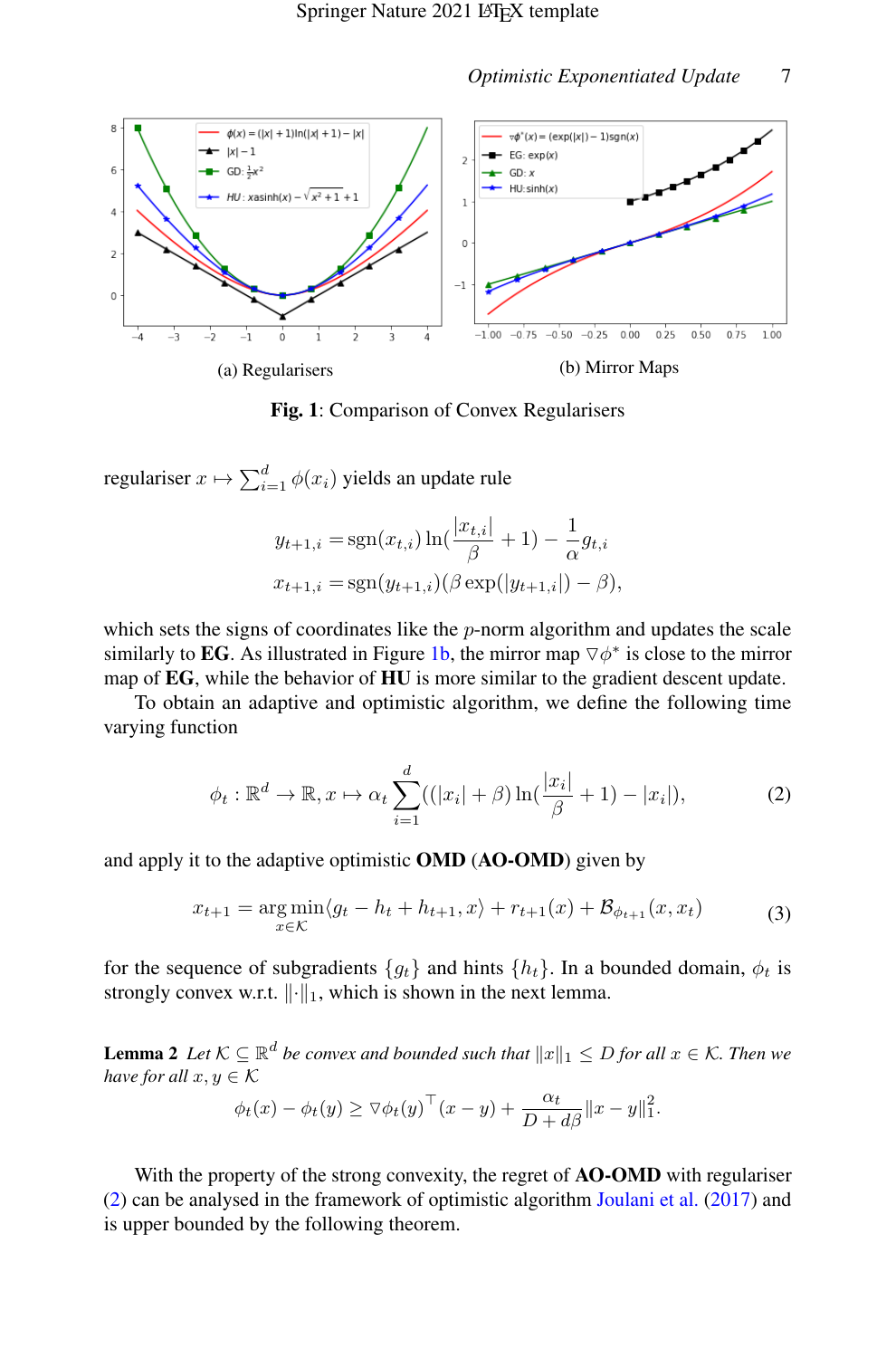<span id="page-7-3"></span>**Theorem 1** Let  $\mathcal{K} \subseteq \mathbb{R}^d$  be a compact convex set. Assume that there is some  $D > 0$  such that  $||x||_1 ≤ D$  *holds for all*  $x ∈ K$ *. Let*  $\{x_t\}$  *be the sequence generated by update rule* [\(3\)](#page-6-2) *with regulariser* [\(2\)](#page-6-1)*. Setting*  $\beta = \frac{1}{d}$ ,  $\eta = \sqrt{\frac{1}{\ln(D+1)+\ln d}}$ , and  $\alpha_t = \eta \sqrt{\sum_{s=1}^{t-1} ||g_s - h_s||^2_{\infty}}$ , we *obtain*

$$
\mathcal{R}_{1:T} \le r_1(x_1) + c(d, D) \sqrt{\sum_{t=1}^T \|g_t - h_t\|_{\infty}^2}
$$

 $\emph{for some}~c(d,D)\in\mathcal{O}(D\sqrt{\ln(D+1)+\ln d}).$ 

EG can also be considered as an instance of FTRL with constant learning rate. The update rule of the adaptive optimistic **FTRL** (AO-FTRL) is given by

$$
x_{t+1} = \underset{x \in \mathcal{K}}{\arg \min} \langle g_{1:t} + h_{t+1}, x \rangle + r_{1:t+1}(x) + \mathcal{B}_{\phi_{t+1}}(x, x_1). \tag{4}
$$

<span id="page-7-0"></span>The regret of **AO-FTRL** is upper bounded by the following theorem.

<span id="page-7-4"></span>**Theorem 2** Let  $K \subseteq \mathbb{R}^d$  be a compact convex set with  $d > e$ . Assume that there is some  $D \geq 1$  such that  $||x||_1 \leq D$  holds for all  $x \in \mathcal{K} \subseteq \mathbb{R}^d$ . Let  $\{x_t\}$  be the sequence generated by *updating rule* [\(4\)](#page-7-0) *with regulariser* [\(2\)](#page-6-1) *at iteration t. Setting*  $\beta = \frac{1}{d}$ ,  $\eta = \sqrt{\frac{1}{\ln(D+1)+\ln d}}$  *and*  $\alpha_t = \eta \sqrt{\sum_{s=1}^{t-1} \|g_s - h_s\|_\infty^2}$  we obtain  $\mathcal{R}_{1:T} \leq c(d,D) \sqrt{\sum_{i=1}^{T}$  $t=1$  $||g_t - h_t||_\infty^2$ 

 $for some c(d, D) \in \mathcal{O}(D\sqrt{\ln(D+1)+\ln d}).$ 

## 4.2 Spectral Algorithm

We now consider the setting in which the decision variables are matrices taken from a compact convex set  $K \subseteq \mathbb{R}^{m,n}$ . A direct attempt to solve this problem is to apply the updating rule [\(3\)](#page-6-2) or [\(4\)](#page-7-0) to the vectorised matrices. A regret bound of  $\mathcal{O}(D\sqrt{T\ln(mn)})$ can be guaranteed if the  $\ell_1$  norm of the vectorised matrices from K are bounded by D, which is not optimal. In many applications, elements in  $K$  are assumed to have bounded nuclear norm, for which the regulariser

<span id="page-7-2"></span>
$$
\Phi_t = \phi_t \circ \sigma \tag{5}
$$

can be applied. The next theorem gives the strong convexity of  $\Phi_t$  w.r.t.  $\|\cdot\|_1$  over K.

<span id="page-7-1"></span>**Theorem 3** Let  $\sigma : \mathbb{R}^{m,n} \to \mathbb{R}^d$  be the function mapping a matrix to its singular values. Then *the function*  $\Phi_t = \phi_t \circ \sigma$  *is*  $\frac{\alpha_t}{2(D+\min\{m,n\}\beta)}$ -strongly convex w.r.t. the nuclear norm over the *nuclear ball with radius* D*.*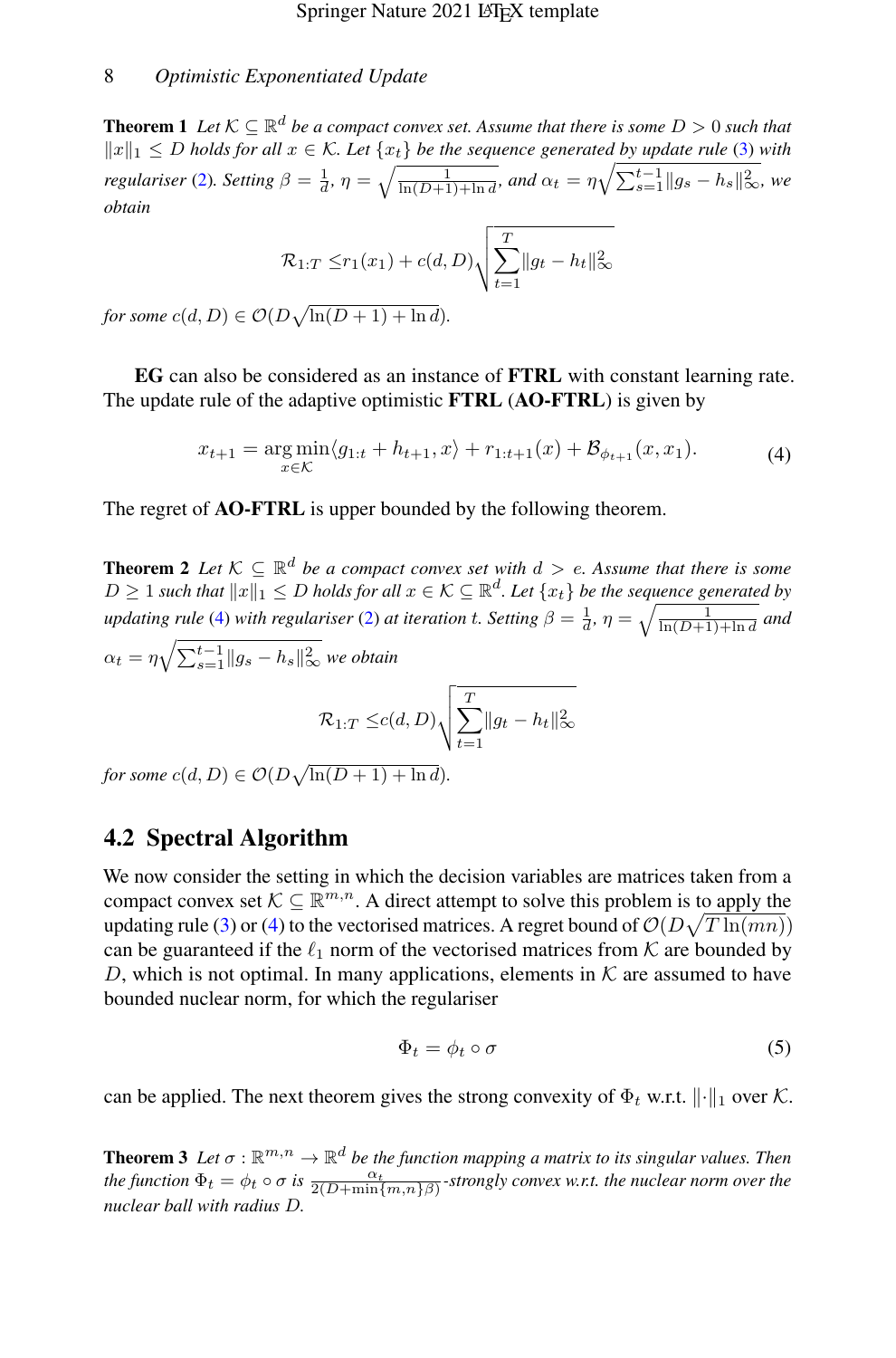The proof of Theorem [3](#page-7-1) follows the idea introduced in [Ghai et al.](#page-39-3) [\(2020\)](#page-39-3). Define the operator

$$
S: \mathbb{R}^{m,n} \to \mathbb{S}^{m+n}, X \mapsto \begin{bmatrix} 0 & X \\ X^{\top} & 0 \end{bmatrix}
$$

The set  $\mathcal{X} = \{S(X) | \in \mathbb{R}^{m,n}\}\$ is a finite dimensional linear subspace of the space of symmetric matrices  $\mathbb{S}^{m+n}$ . Its dual space  $\mathcal{X}_*$  determined by the Frobenius inner product can be represented by X itself. For any  $S(X) \in \mathcal{X}$ , the set of eigenvalues of  $S(X)$  consists of the singular values and the negative singular values of X. Since  $\phi$  is even, we have  $\sum_{i=1}^d \phi(\sigma_i(X)) = \sum_{i=1}^d \phi(\lambda_i(X))$  for symmetric X. The next lemma shows that both  $\Phi_t|\chi$  and  $\Phi_t^*|\chi$  are twice differentiable.

<span id="page-8-0"></span>**Lemma 3** Let  $f : \mathbb{R} \to \mathbb{R}$  be twice continuously differentiable. Then the function given by

$$
F: \mathbb{S}^d \to \mathbb{R}, X \mapsto \sum_{i=1}^d f(\lambda_i(X))
$$

is twice differentiable. Furthermore, let  $X \in \mathbb{S}^d$  be a symmetric matrix with eigenvalue *decomposition*

$$
X = U \operatorname{diag}(\lambda_1(X), \ldots, \lambda_d(X))U^{\top}.
$$

*Define the matrix of the divided difference*  $\Gamma(f, X) = [\gamma(f, X)_{ij}]$  *with* 

$$
\gamma(f, X)_{ij} = \begin{cases} \frac{f(\lambda_i(X)) - f(\lambda_j(X))}{\lambda_i(X) - \lambda_j(X)}, & \text{if } \lambda_i(X) \neq \lambda_j(X) \\ f'(\lambda_i(X)), & \text{otherwise} \end{cases}
$$

*Then for any*  $G, H \in \mathbb{S}^d$ , we have

$$
D^{2}F(X)(G,H) = \sum_{i,j} \gamma(f', X)_{ij} \tilde{g}_{ij} \tilde{h}_{ij},
$$

where  $\tilde{g}_{ij}$  and  $\tilde{h}_{ij}$  are the elements of the  $i$ -th row and  $j$ -th column of the matrix  $U^\top G U$  and  $U^{\top}HU$ , respectively.

Lemma [3](#page-8-0) implies the unsurprising positive semidefiniteness of  $D^2F(X)$  for convex  $f$ . Furthermore, the exact expression of the second differential allows us to show the local smoothness of  $\Phi_t^*$  using the local smoothness of  $\phi^*$ . Together with Lemma [4,](#page-8-1) the locally strong convexity of  $\Phi_t|\chi$  can be proved.

<span id="page-8-1"></span>**Lemma 4** Let  $\Phi$  :  $\mathbb{X} \to \mathbb{R}$  be a closed convex function such that  $\Phi^*$  is twice differen*tiable at some*  $\theta \in \mathbb{X}_{*}$  *with positive definite*  $D^2 \Phi^*(\theta) \in \mathcal{L}(\mathbb{X}_{*}, \mathcal{L}(\mathbb{X}_{*}, \mathbb{R}))$ *. Suppose that*  $D^2 \Phi^*(\theta)(v, v) \leq ||v||_*^2$  holds for all  $v \in \mathbb{X}_*$ . Then we have  $D^2 \Phi(D\Phi^*(\theta))(x, x) \geq ||x||^2$ *for all*  $x \in \mathbb{X}$ *.* 

Lemma [4](#page-8-1) can be considered as a generalised version of the local duality of smoothness and convexity proved in [Ghai et al.](#page-39-3) [\(2020\)](#page-39-3). The required positive definiteness of  $D^2 \Phi_t^* (\theta)$  is guaranteed by the exact expression of the second differential described in Lemma [3](#page-8-0) and the fact  $\phi^{*}(\theta) > 0$  for all  $\theta \in \mathbb{R}$ . Finally, using the construction of X,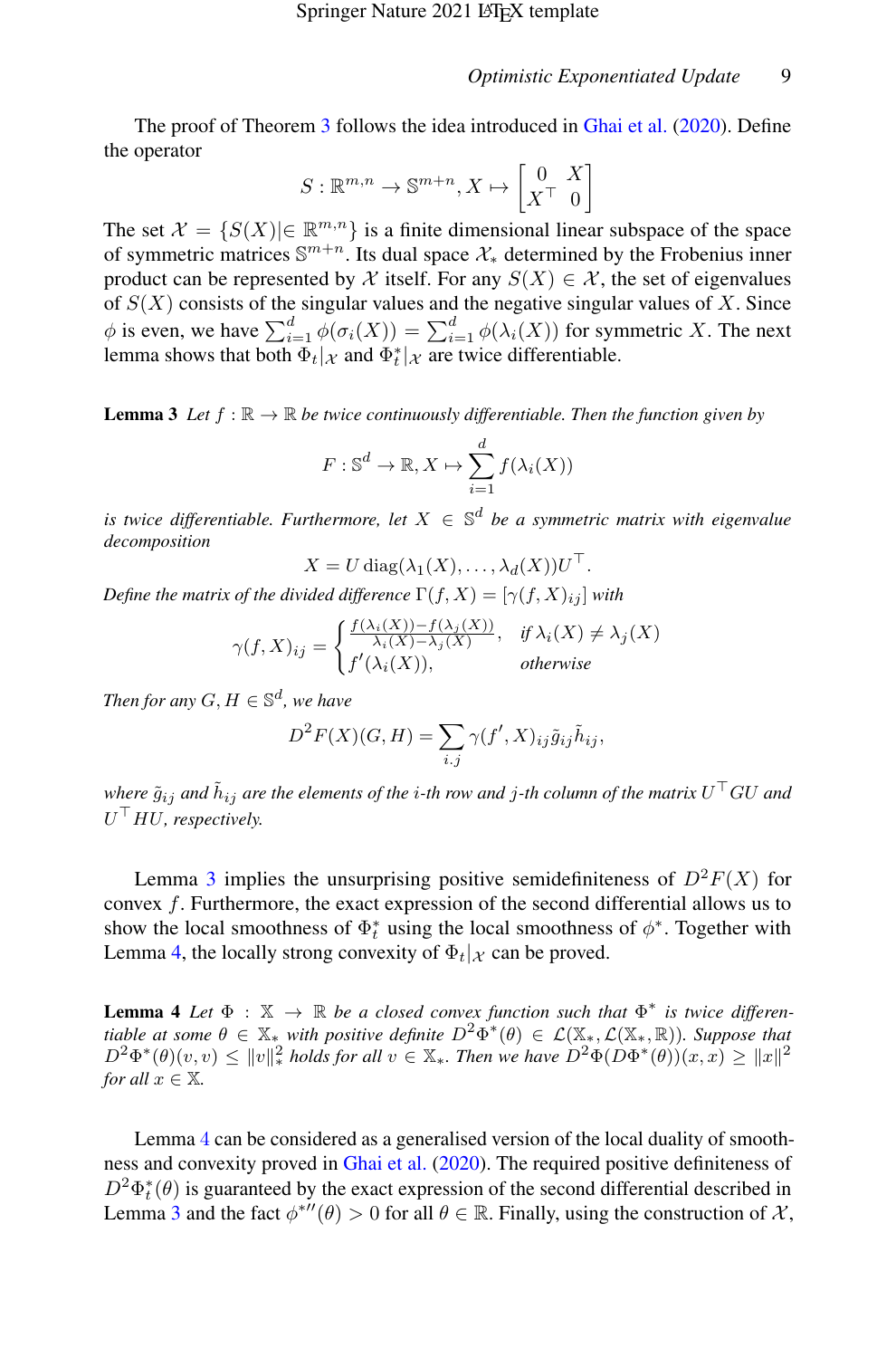the locally strong convexity of  $\Phi_t|\chi$  can be extended to  $\Phi_t$ . The complete proofs of Theorem [3](#page-7-1) and the technical lemmata can be found in Appendix [B.1.](#page-25-0)

With the property of the strong convexity, the regret of applying  $(5)$  to  $AO-OMD$ and AO-FTRL can be upper bounded by the following theorems.

<span id="page-9-1"></span>**Theorem 4** Let  $K \subseteq \mathbb{R}^{m,n}$  be a compact convex set. Assume that there is some  $D > 0$  such *that*  $||x||_1 \leq D$  *holds for all*  $x \in \mathcal{K}$ *. Let*  $\langle x \rangle$  *be the sequence generated by update rule* [\(3\)](#page-6-2) *with regulariser* [\(5\)](#page-7-2) *at iteration t. Setting*  $\beta = \frac{1}{\min\{m,n\}}$ ,  $\eta = \sqrt{\frac{1}{\ln(D+1)+\ln\min\{m,n\}}}$ , and  $\alpha_t = \eta \sqrt{\sum_{s=1}^{t-1} \|g_s - h_s\|_\infty^2}$ , we obtain  $\mathcal{R}_{1:T} \leq r_1(x_1) + c(m,n,D) \sqrt{\sum_{i=1}^{T} r_i(x_i)}$  $t=1$  $||g_t - h_t||_\infty^2$ 

 $\text{with } c(m, n, D) \in \mathcal{O}(D\sqrt{\ln(D+1) + \ln \min\{m, n\}}).$ 

<span id="page-9-2"></span>**Theorem 5** Let  $K \subseteq \mathbb{R}^{\min\{m,n\}}$  be a compact convex set with  $\min\{m,n\} > e$ . Assume *that there is some*  $D \geq 1$  *such that*  $||x||_1 \leq D$  *holds for all*  $x \in \mathcal{K}$ *. Let*  $\langle x \rangle$  *be the sequence generated by updating rule* [\(4\)](#page-7-0) *with time varying regulariser* [\(5\)](#page-7-2). Setting  $\beta = \frac{1}{\min\{m,n\}}$ ,

$$
\eta = \sqrt{\frac{1}{\ln(D+1) + \ln \min\{m, n\}}} \text{ and } \alpha_t = \eta \sqrt{\sum_{s=1}^{t-1} ||g_s - h_s||_{\infty}^2}, \text{ we obtain}
$$

$$
\mathcal{R}_{1:T} \leq c(m, n, D) \sqrt{\sum_{t=1}^{T} ||g_t - h_t||_{\infty}^2},
$$
with  $c(m, n, D) \in \mathcal{O}(D \sqrt{\ln(D+1) + \ln \min\{m, n\}})$ .

 $\text{with } c(m, n, D) \in \mathcal{O}(D\sqrt{\ln(D+1) + \ln \min\{m, n\}}).$ 

With regulariser [\(5\)](#page-7-2), both AO-OMD and AO-FTRL guarantee a regret upper bound proportional to  $\sqrt{\ln \min\{m, n\}}$ , which is the best known dependence on the size of the matrices.

# 5 Derived Algorithms

Given  $z_{t+1} \in \mathbb{X}_*$  and a time varying convex function  $R_{t+1} : \mathbb{X} \to \mathbb{R}$ , we consider the following updating rule

$$
y_{t+1} = \nabla \phi_{t+1}^*(z_{t+1})
$$
  
\n
$$
x_{t+1} = \underset{x \in \mathcal{K}}{\arg \min} R_{t+1}(x) + \mathcal{B}_{\phi_{t+1}}(x, y_{t+1}).
$$
\n(6)

<span id="page-9-0"></span>It is easy to verify that  $(6)$  is equivalent to

$$
x_{t+1} = \underset{x \in \mathcal{K}}{\arg \min} R_{t+1}(x) + \mathcal{B}_{\phi_{t+1}}(x, y_{t+1})
$$
  
= 
$$
\underset{x \in \mathcal{K}}{\arg \min} R_{t+1}(x) + \phi_{t+1}(x) - \langle \nabla \phi_{t+1}(y_{t+1}), x \rangle
$$
  
= 
$$
\underset{x \in \mathcal{K}}{\arg \min} R_{t+1}(x) + \phi_{t+1}(x) - \langle z_{t+1}, x \rangle
$$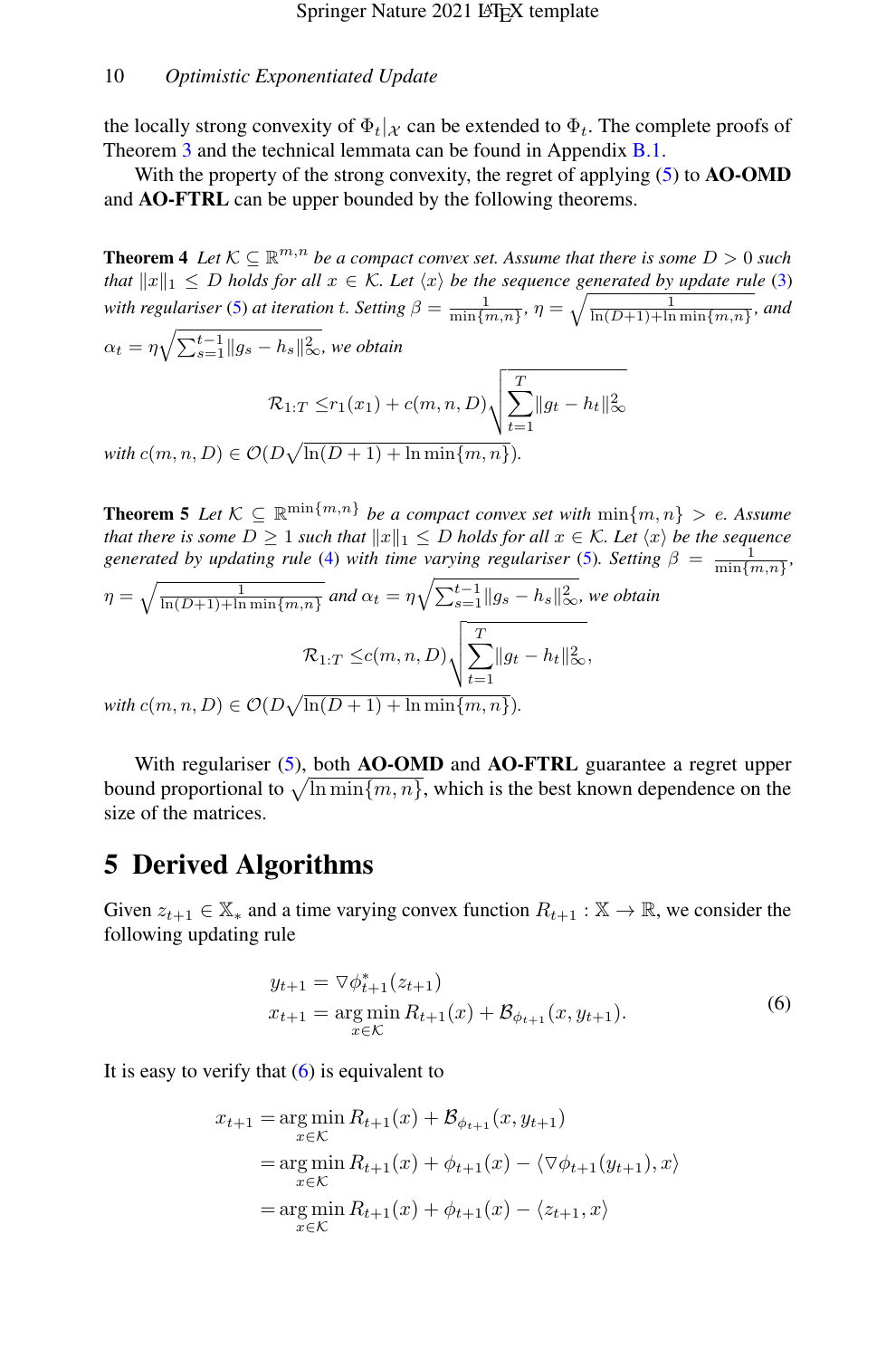Setting  $z_{t+1} = \nabla \phi_{t+1}(x_t) - g_t + h_t - h_{t+1}$  and  $R_{t+1} = r_{t+1}$ , we obtain the **AO-OMD** update

$$
x_{t+1} = \underset{x \in \mathcal{K}}{\arg \min} \langle g_t - h_t + h_{t+1}, x \rangle - \langle \nabla \phi_{t+1}(x_t), x \rangle + \phi_{t+1}(x) + r_{t+1}(x) \\
= \underset{x \in \mathcal{K}}{\arg \min} \langle g_t - h_t + h_{t+1}, x \rangle + r_{t+1}(x) + \mathcal{B}_{\phi_{t+1}}(x, x_t).
$$

Setting  $z_{t+1} = -\nabla \phi_{t+1}(x_1) + g_{1:t} + h_{t+1}$  and  $R_{t+1} = r_{1:t+1}$ , we obtain the AO-FTRL update

$$
x_{t+1} = \underset{x \in \mathcal{K}}{\arg \min} \langle g_{1:t} - \theta_1 + h_{t+1}, x \rangle + \phi_{t+1}(x) + r_{1:t+1}(x).
$$

The rest of this section focuses on solving the second line of [\(6\)](#page-9-0) for some popular choices of r and  $K$ .

### 5.1 Elastic Net Regularisation

We first consider the setting of  $\mathcal{K} = \mathbb{R}^d$  and  $R_{t+1}(x) = \gamma_1 ||x||_1 + \frac{\gamma_2}{2} ||x||_2^2$ , which has countless applications in machine learning. It is easy to verify that the Bregman divergence associated with  $\psi_{t+1}$  is given by

$$
\mathcal{B}_{\phi_{t+1}}(x, y) = \alpha_{t+1} \sum_{i=1}^d ((|x_i| + \beta) \ln(\frac{|x_i|}{\beta} + 1) - |x_i| - (\text{sgn}(y_i)x_i + \beta) \ln(\frac{|y_i|}{\beta} + 1) + |y_i|).
$$

The minimiser of

$$
R_{t+1}(x) + B_{\phi_{t+1}}(x, y_{t+1})
$$

in  $\mathbb{R}^d$  can be simply obtained by setting the subgradient to 0. For  $ln(\frac{|y_{i,t+1}|}{\beta} + 1) \le$  $\frac{\gamma_1}{\alpha_{t+1}}$ , we set  $x_{i,t+1} = 0$ . Otherwise, the 0 subgradient implies  $sgn(x_{i,t+1}) =$  $sgn(y_{i,t+1})$  and  $|x_{i,t+1}|$  given by the root of

$$
\ln\left(\frac{|y_{i,t+1}|}{\beta} + 1\right) = \ln\left(\frac{|x_{i,t+1}|}{\beta} + 1\right) + \frac{\gamma_1}{\alpha_{t+1}} + \frac{\gamma_2}{\alpha_{t+1}}|x_{i,t+1}|
$$

for  $i = 1, \ldots, d$ . For simplicity, we set  $a = \beta$ ,  $b = \frac{\gamma_2}{\alpha_{t+1}}$  and  $c = \frac{\gamma_1}{\alpha_{t+1}} - \ln\left(\frac{|y_{i,t+1}|}{\beta} + 1\right)$ . It can be verified that  $|x_{i,t+1}|$  is given by

$$
|x_{i,t+1}| = \frac{1}{b}W_0(ab\exp(ab-c)) - a,
$$
 (7)

where  $W_0$  is the principle branch of the *Lambert function* and can be well approximated. For  $\gamma_2 = 0$ , i.e. the  $\ell_1$  regularised problem,  $|x_{i,t+1}|$  has the closed form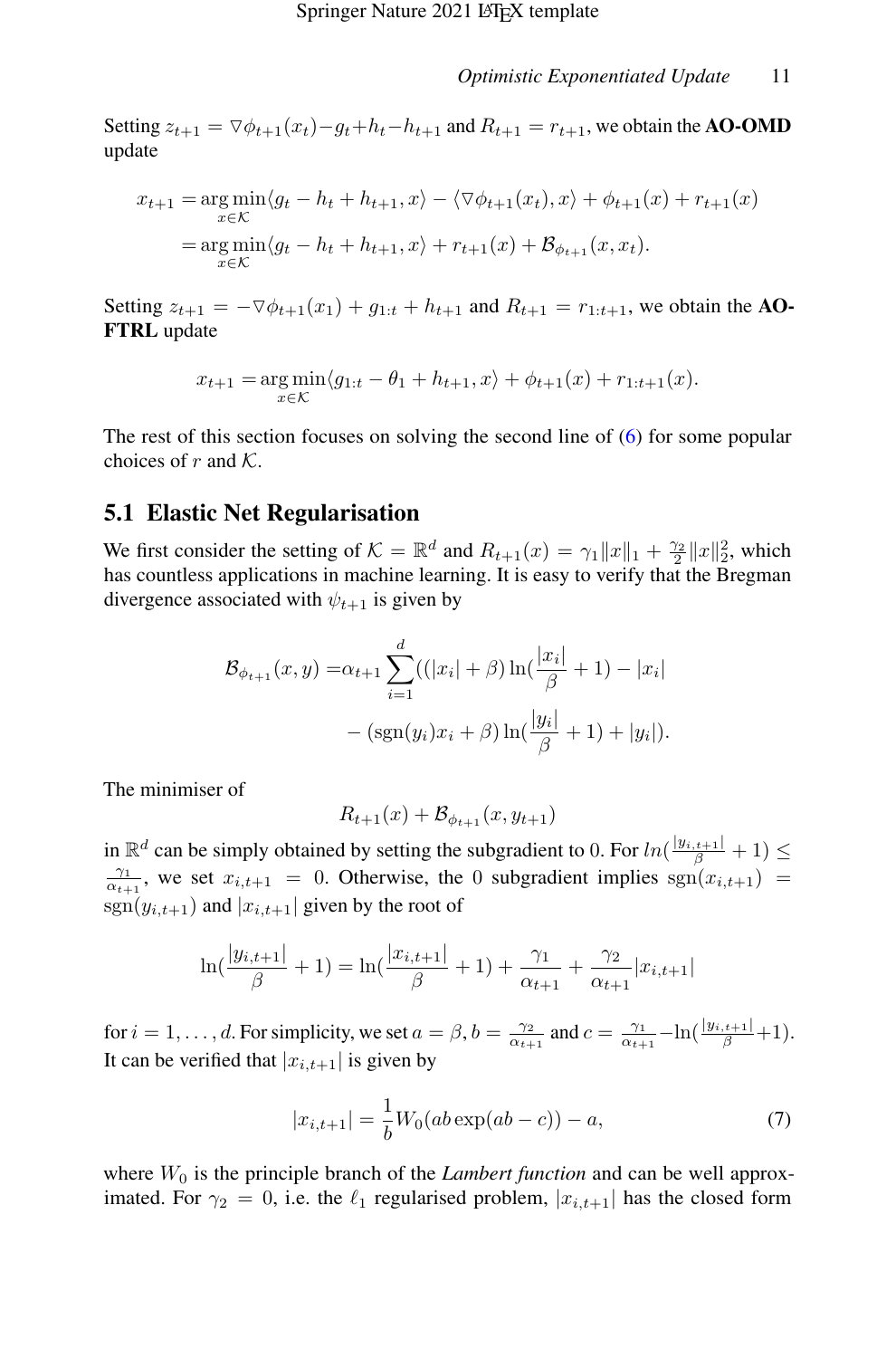solution

$$
|x_{i,t+1}| = \beta \exp(\ln(\frac{|y_{i,t+1}|}{\beta} + 1) - \frac{\gamma_1}{\alpha_{t+1}}) - \beta.
$$
 (8)

The implementation is described in Algorithm [1.](#page-11-0)

<span id="page-11-0"></span>Algorithm 1 Solving  $\min_{x \in \mathbb{R}^d} R_{t+1}(x) + \mathcal{B}_{\phi_{t+1}}(x, y_{t+1})$ 

```
for i = 1, \ldots, d do
        if ln(\frac{|y_{i,t+1}|}{\beta}+1)\leq \frac{\gamma_1}{\alpha_{t+1}} then
                x_{t+1,i} \leftarrow 0else
                a \leftarrow \betab \leftarrow \frac{\gamma_2}{\alpha_{t+1}}<br>
c \leftarrow \frac{\gamma_1}{\alpha_{t+1}} - \ln(\frac{y_{t+1,i}}{\beta} + 1)x_{t+1,i} \leftarrow \frac{1}{b}W_0(ab\exp(ab-c)) - aend if
end for
Return x_{t+1}
```
## 5.2 Nuclear and Frobenius Regularisation

Similarly, we consider  $K = \mathbb{R}^{m,n}$  with a regulariser  $R_{t+1}(x) = \gamma_1 ||x||_1 + \frac{\gamma_2}{2} ||x||_2^2$ mixed with nuclear and Frobenius norm. The second line of update rule  $(6)$  can be implemented as follows

<span id="page-11-1"></span>Compute SVD: 
$$
y_{t+1} = U_{t+1} \operatorname{diag}(\tilde{y}_{t+1}) V_{t+1}^{\top}
$$
  
Apply Algorithm 1:  $\tilde{x}_{t+1} = \operatorname*{arg\,min}_{x \in \mathbb{R}^d} R_{t+1}(x) + \mathcal{B}_{\phi_{t+1}}(x, \tilde{y}_{t+1})$  (9)  
Construct:  $x_{t+1} = U_{t+1} \operatorname{diag}(\tilde{x}_{t+1}) V_{t+1}^{\top}$ .

Let  $y_{t+1}$  and  $\tilde{y}_{t+1}$  be as defined in [\(9\)](#page-11-1). It is easy to verify

<span id="page-11-2"></span>
$$
\arg\min_{x \in \mathbb{R}^{m,n}} R_{t+1}(x) + \mathcal{B}_{\Phi_{t+1}}(x, y_{t+1})
$$
\n
$$
= \arg\min_{x \in \mathbb{R}^{m,n}} R_{t+1}(x) + \Phi_{t+1}(x) - \langle U_{t+1} \operatorname{diag}(\nabla \phi_{t+1}(\tilde{y}_{t+1}))V_{t+1}^{\top}, x \rangle_F. \tag{10}
$$

From the characterisation of subgradient, it follows

$$
\nabla R_{t+1}(x) = U \operatorname{diag}(\gamma_1 \operatorname{sgn}(\sigma(x)) + \gamma_2 \sigma(x)) V^{\top},
$$

and

$$
\nabla \Phi_t(x) = U \operatorname{diag}(\nabla \phi_t(\sigma(x))) V^{\top},
$$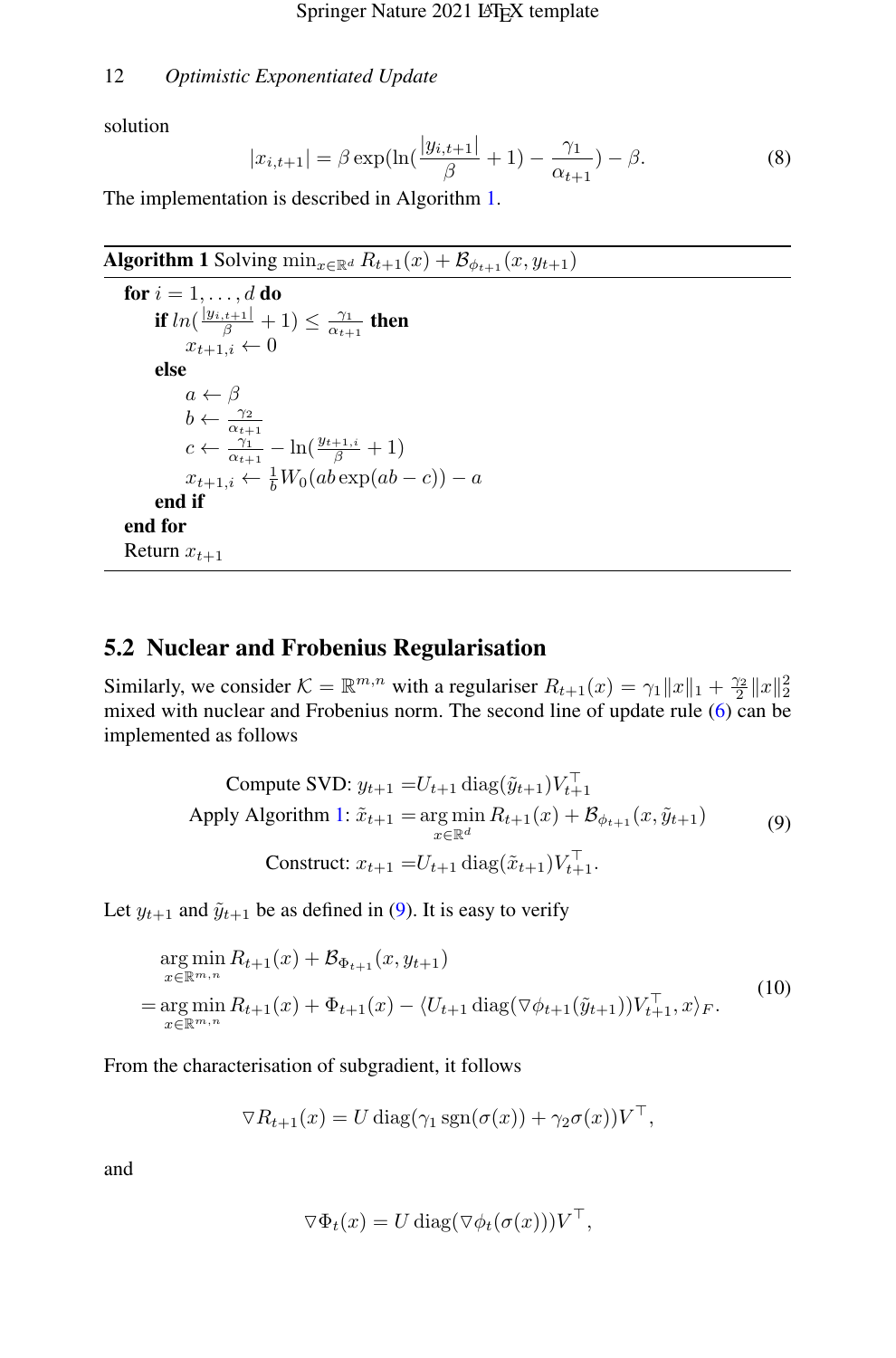where  $x = U \text{ diag}(\sigma(x)) V^{\top}$  is **SVD** of x. Similar to the case in  $\mathbb{R}^d$ ,  $\tilde{x}_{t+1}$  is the root of

 $\gamma_1 \text{sgn}(\sigma(x)) + \gamma_2 \sigma(x) + \nabla \phi_t(\sigma(x)) = \nabla \phi_t(\tilde{\eta}_{t+1}).$ 

The subgradient of the objective [\(10\)](#page-11-2) at  $x_{t+1} = U_{t+1} \text{ diag}(\tilde{x}_{t+1}) V_{t+1}^{\top}$  is clearly 0.

## 5.3 Projection onto the Cross-Polytope

Next, we consider the setting where  $r_t$  is the zero function and K is the  $\ell_1$  ball with radius D. Clearly, we simply set  $x_{t+1} = y_{t+1}$  for  $||y_{t+1}||_1 \leq D$ . Otherwise, Algorithm [2](#page-12-0) describes a sorting based procedure projecting  $y_{t+1}$  onto the  $\ell_1$  ball with time complexity  $O(d \log d)$ . The correctness of the algorithm is shown in the next lemma.

## <span id="page-12-0"></span>**Algorithm 2** project $(y, D, \beta)$

Sort | $y_i$ | to get the permutation p such that  $|y_{p(i)}| \le |y_{p(i+1)}|$ Define  $\theta(j) = |y_{p(j)}| (D + (d - j + 1)\beta) + \beta D - \beta \sum_{i \ge j} |y_{p(i)}|$  $\rho \leftarrow \min\{j|\theta(j) > 0\}$  $z \leftarrow \frac{\sum_{i=\rho}^{d} (|y_{p(i)}| + \beta)}{D + (d - a + 1)\beta}$  $D+(d-\rho+1)\beta$  $x_i^* \leftarrow \max\{\frac{|y_i| + \beta}{z} - \beta, 0\} \operatorname{sgn}(y_i)$  for  $i = 1 \dots d$ Return  $x^*$ 

<span id="page-12-1"></span>**Lemma 5** Let  $y \in \mathbb{R}^d$  with  $||y||_1 > D$  and  $x^*$  as returned by Algorithm [2,](#page-12-0) then we have  $x^* \in \argmin_{x \in \mathcal{K}} \mathcal{B}_{\psi_{t+1}}(x, y).$ 

For the case that  $\mathcal{K} \subseteq \mathbb{R}^{m,n}$  is the nuclear ball with radius D and  $||y_{t+1}||_1 > D$ , we need to solve the problem

$$
\min_{x \in \mathcal{K}} \Phi_{t+1}(x) - \langle U_{t+1} \operatorname{diag}(\nabla \phi_{t+1}(\tilde{y}_{t+1}))V_{t+1}^{\top}, x \rangle_F,
$$

where the constant part of the Bregman divergence is removed. From the von Neumann's trace inequality, the Frobenius inner product is upper bounded by

$$
\langle U_{t+1} \nabla \phi_{t+1}(\tilde{y}_{t+1}) V_{t+1}^{\top}, x \rangle_F \leq \sigma(x)^{\top} \nabla \phi_{t+1}(\tilde{y}_{t+1}).
$$

The equality holds when x and  $U_{t+1} \nabla \phi_{t+1}(\tilde{y}_{t+1}) V_{t+1}^{\top}$  share a simultaneous **SVD**, i.e. the minimiser has an SVD of the form

$$
x = U_{t+1} \operatorname{diag}(\nabla \sigma(x)) V_{t+1}^{\top}.
$$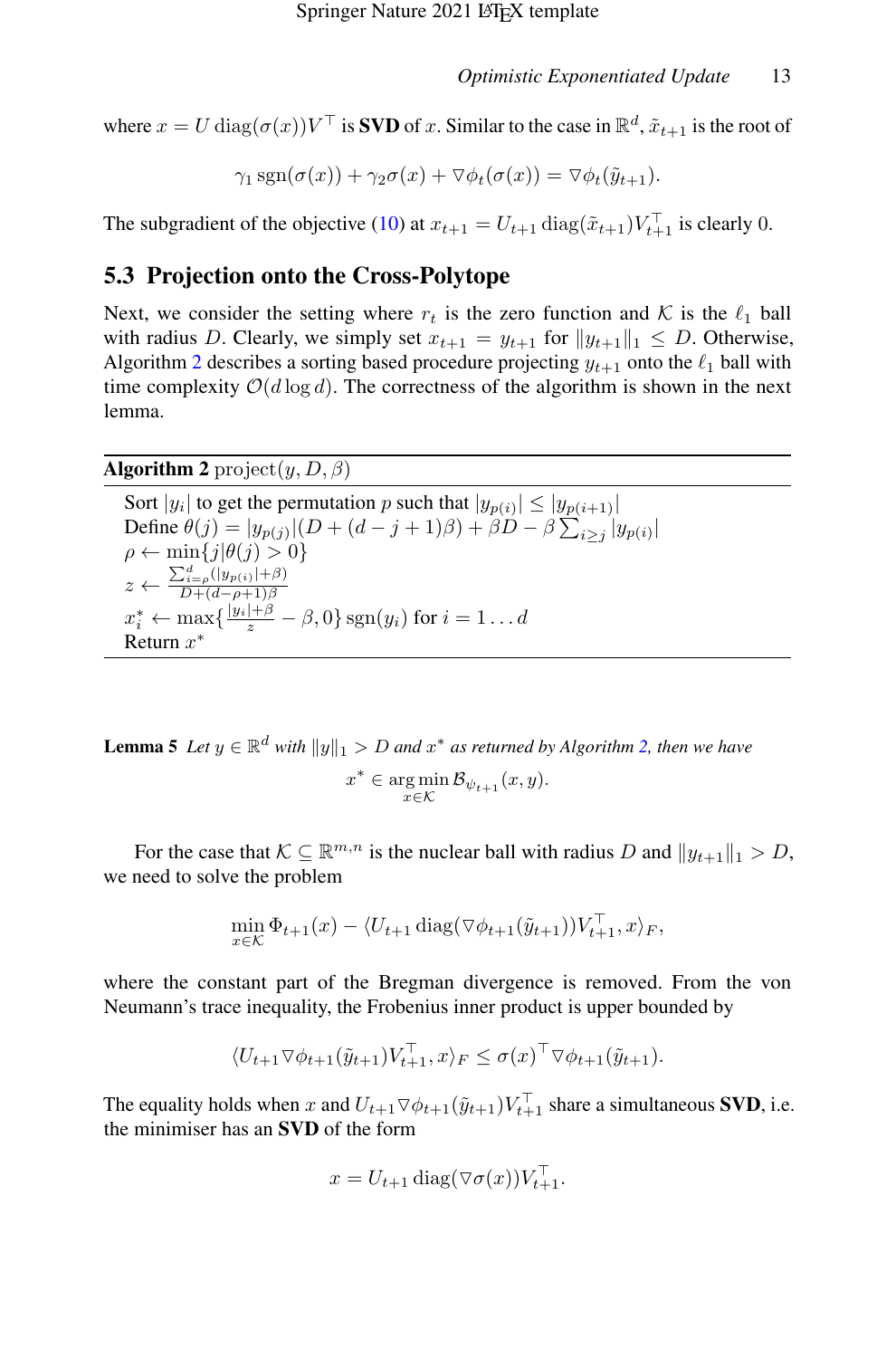Thus the problem is reduced to

$$
\min_{x \in \mathbb{R}^{\min\{m,n\}}} \phi_{t+1}(x) - \nabla \phi_{t+1}(\tilde{y}_{t+1})^\top x
$$
\n
$$
\text{s.t.} \quad \sum_{i=1}^{\min\{m,n\}} x_i \le D
$$
\n
$$
x_i \ge 0 \text{ for all } i = 1, \dots, \min\{m, n\},
$$

which can be solved by Algorithm [2.](#page-12-0) Thus, the projection of update rule [\(6\)](#page-9-0) can be implemented as follows

Compute SVD: 
$$
y_{t+1} = U_{t+1} \operatorname{diag}(\tilde{y}_{t+1}) V_{t+1}^{\top}
$$
  
Apply Algorithm 2:  $\tilde{x}_{t+1} = \text{project}(\tilde{y}_{t+1}, D, \beta)$  (11)  
Construct:  $x_{t+1} = U_{t+1} \operatorname{diag}(\tilde{x}_{t+1}) V_{t+1}^{\top}$ .

### 5.4 Stochastic Acceleration

Finally, we consider the stochastic optimisation problem of the form

$$
\min_{x \in \mathcal{K}} l(x) + r(x),
$$

where  $l : \mathbb{X} \to \mathbb{R}$  and  $r : \mathcal{K} \to \mathbb{R}_{\geq 0}$  are closed convex functions. In the stochastic setting, instead of having a direct access to  $\nabla l$ , we query a stochastic gradient  $g_t$  of l at  $z_t$  in each iteration t with  $\mathbb{E}[g_t|z_t] \in \partial l(z_t)$ . Algorithms with a regret bound of the form  $\mathcal{O}(\sqrt{\sum_{t=1}^{T}||g_t - h_t||_*)}$  can be easily converted into a stochastic optimisation algorithm by applying the update rule to the scaled stochastic gradient  $a_t g_t$  and hint  $a_{t+1}g_t$ , which is described in Algorithm [3.](#page-13-0) [Joulani et al.](#page-40-1) [\(2020\)](#page-40-1) has shown the

### <span id="page-13-0"></span>Algorithm 3 Stochastic Acceleration

```
Input: optimistic algorithm A, compact convex set K and closed convex function rfor t = 1, \ldots, T do
    a_t \leftarrow tx_t from \mathcal Az_t \leftarrow \frac{a_t}{a_{1:t}} x_t + (1 - \frac{a_t}{a_{1:t}}) z_{t-1}Query g_t such that \mathbb{E}[g_t|z_t] \in \partial l(z_t)Update A with K, \alpha_t r, scaled subgradient a_t g_t and hint a_{t+1} g_tend for
Return x_{t+1}
```
convergence of accelerating **Adagrad** for the problem in  $\mathbb{R}^d$ . We extend the result to any finite dimensional normed vector space in the following corollary.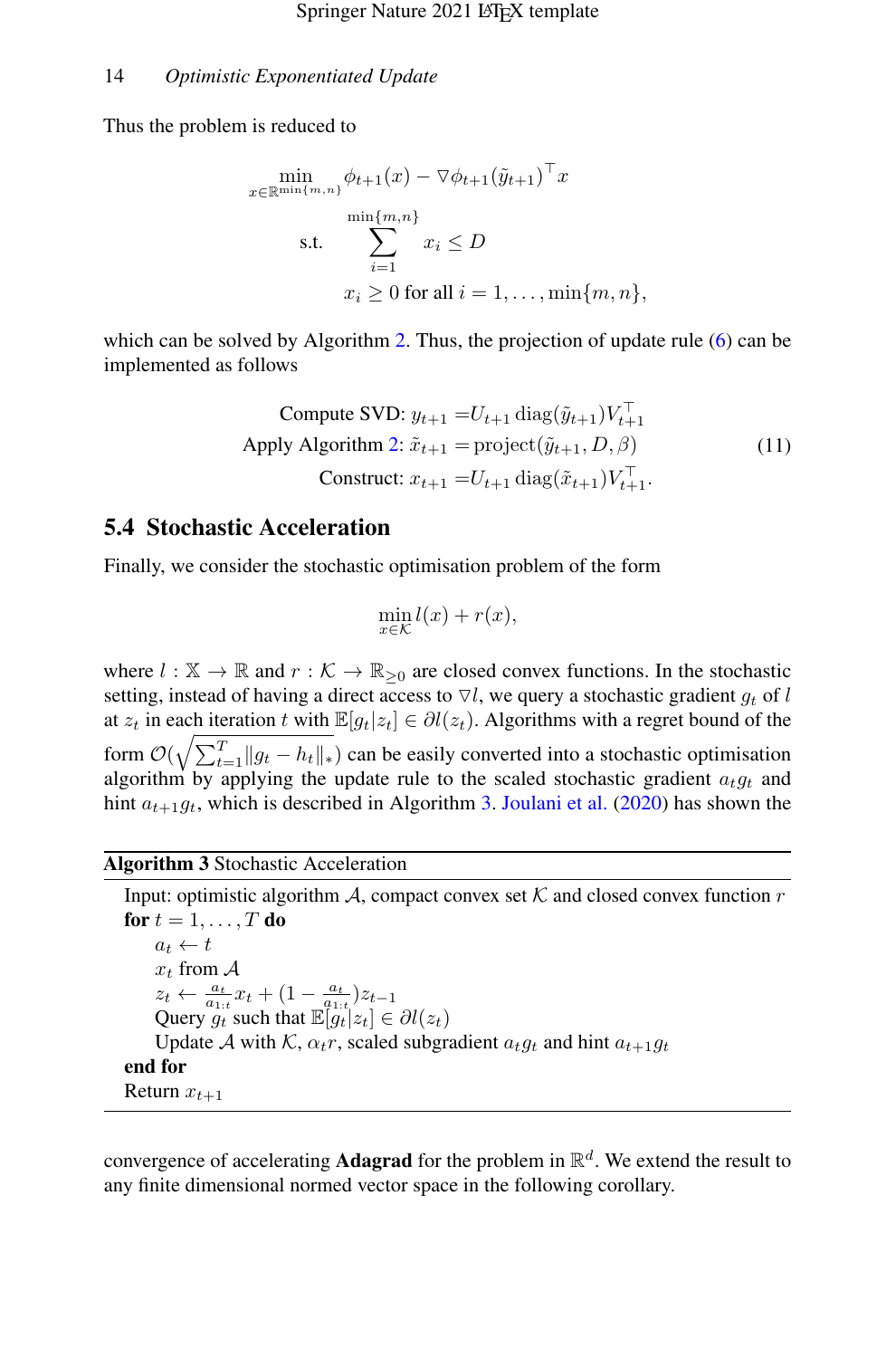<span id="page-14-1"></span>**Corollary 1** *Let*  $(X, \|\cdot\|)$  *be a finite dimensional normed vector space and*  $K \subseteq X$  *a compact convex set. Denote by* A *be some optimistic algorithm generating*  $x_t \in \mathcal{K}$  *at iteration t. Denote by*

$$
\nu_t^2 = \mathbb{E}[\|g_t - \nabla l_t(z_t)\|_*^2 |z_t]
$$

*the variance. If* A *has a regret upper bound in the form of*

$$
c_1 + c_2 \sqrt{\sum_{t=1}^{T} ||a_t(g_t - g_{t-1})||_*^2}
$$

*then there is some*  $L > 0$  *such that the error incurred by Algorithm [3](#page-13-0) is upper bounded by* 

$$
\mathbb{E}[f(z_T) - f(x)] \leq \frac{c_1 + c_2 \sqrt{8 \sum_{t=1}^T a_t^2 (\nu_t^2 + L^2)}}{a_{1:T}}.
$$

*Furthermore, if* l *is* M*-smooth, then we have*

$$
\mathbb{E}[f(z_T) - f(x)] \le \frac{c_1 + c_2 \sqrt{8 \sum_{t=1}^T a_t^2 \nu_t^2} + \sqrt{2}c_2 L + 2Mc_2^2}{a_{1:T}}.
$$

Setting  $\alpha_t = t$ , we obtain a convergence of  $\mathcal{O}(\frac{c_2}{\sqrt{T}})$  in general case, and  $\mathcal{O}(\frac{c_2}{T^2} +$  $\frac{c_2 \max_t \nu_t}{\sqrt{T}}$ ) for smooth loss function. Applying update rule [\(3\)](#page-6-2) or [\(4\)](#page-7-0) with regulariser [\(2\)](#page-6-1) or [\(5\)](#page-7-2) to Algorithm [3,](#page-13-0) the constant  $c_2$  is proportional to  $\sqrt{\ln d}$  and  $\sqrt{\ln(\min\{m, n\})}$ for  $\mathbb{X} = \mathbb{R}^d$  and  $\mathbb{X} = \mathbb{R}^{m,n}$  respectively, while the accelerated **Adagrad** has a linear dependence on the dimension of the problem [Joulani et al.](#page-40-1) [\(2020\)](#page-40-1).

# 6 Experiments

This section shows the empirical evaluation of the developed algorithms. We carry out experiments on both synthetic and real-world data and demonstrate the performances of theOMD (EXP-MD) and FTRL (EXP-FTRL) based on the exponentiated update.

## <span id="page-14-0"></span>6.1 Online Logistic Regression

For a sanity check, we simulate an d-dimensional online logistic regression problem, in which the values of the 1% ambient dimensions of the model parameter  $w^*$  are randomly and uniformly drawn from  $[-1, 1]$ . At each iteration t, we sample a random feature vector  $x_t$  from a uniform distribution over  $[-1, 1]^d$  and generate a label  $y_t \in \{-1, 1\}$  using a logit model, i.e.  $Pr[y_t = 1] = (1 + exp(-w^\top x_t))^{-1}$ . The goal is to minimise the cumulative regret

$$
\mathcal{R}_{1:T} = \sum_{t=1}^{T} l_t(w_t) - \sum_{t=1}^{T} l_t(w^*)
$$

with  $l_t(w) = \ln(1 + \exp(-y_t w^\top x_t))$ . We compare the performance of our algorithms with that of AdaGrad, AdaFTRL [Duchi et al.](#page-39-1) [\(2011\)](#page-39-1) and HU [Ghai et al.](#page-39-3) [\(2020\)](#page-39-3). For all of the candidates, we set the decision set  $W = \{w \in \mathbb{R}^d | ||w||_1 \leq ||w^*||_1\}$ according to prior knowledge on  $||w^*||_1$ . For both AdaGrad and AdaFTRL, we set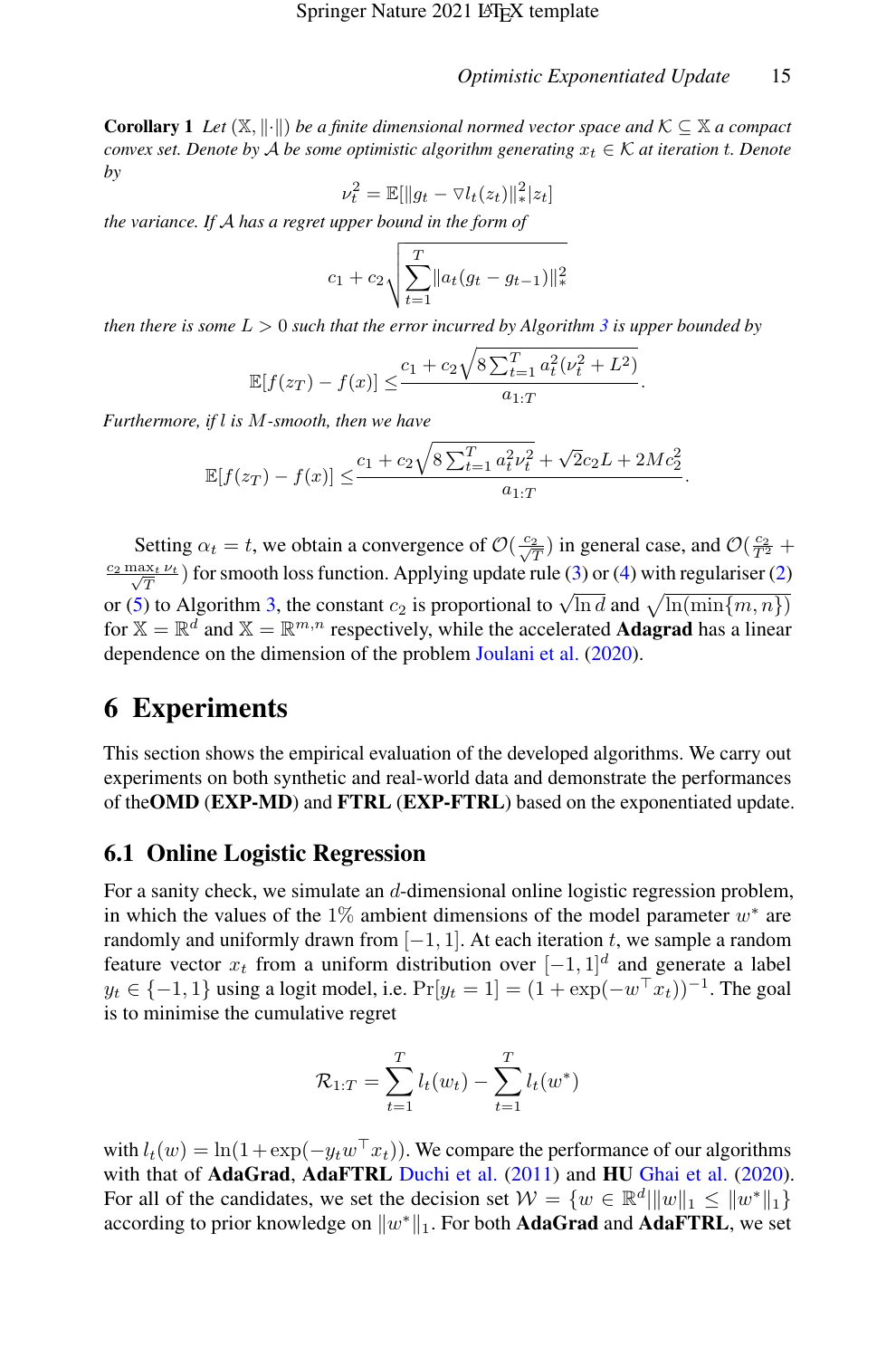<span id="page-15-0"></span>

Fig. 2: Cumulative Regret of Online Learning Problems

the *i*-th entry of the proximal matrix  $H_t$  to  $h_{ii} = 10^{-6} + \sum_{s=1}^{t-1} g_{s,i}^2$  as their theory suggested [Duchi et al.](#page-39-1) [\(2011\)](#page-39-1). The stepsize of **HU** is set to  $\sqrt{\frac{1}{\sum_{i=1}^{n} n_i}}$  $\frac{1}{\sum_{s=1}^{t-1} \|g_s\|_\infty^2}$ , which leads to an adaptive regret upper bound. We set  $d = 10,000$ , run all algorithms for 10.000 iterations and average of the results over 20 trails for stability. The corresponding cumulative regret is plotted in Figure [2a.](#page-15-0) It is clear that  $EXP-MD$  and  $EXP-FTRL$ outperform AdaGrad and AdaFTRL. Our algorithms also have a small advantage over HU, which could be caused by the fact that decision variables selected by HU, which are projected onto the simplex through normalisation, are not really sparse, while the parameter generating the label actually is.

## 6.2 Online Multitask Learning

Next, we examine the performance of the developed spectral algorithms using a simulated online multi-task learning problem [Kakade et al.](#page-40-3) [\(2012\)](#page-40-3), in which we need to solve  $k$  highly correlated  $d$ -dimensional online prediction problems simultaneously. The data are generated as follows. We first randomly draw two orthogonal matrices  $U \in GL(d, \mathbb{R})$  and  $V \in GL(k, \mathbb{R})$ . Then we generate a k-dimensional vector  $\sigma$ with r non-zero values randomly drawn from a uniform distribution over  $[0, 10]$  and construct a low rank parameter matrix  $W^* = U \text{diag}(\sigma) V$ . At each iteration t, k feature and label pairs  $(x_{t,1}, y_{t,1}), \ldots, (x_{t,k}, y_{t,k})$  are generated using k logit models with the  $i$ -th parameters taken from the  $i$ -th rows of W. The loss function is given by  $l_t(W) = \sum_{i=1}^k \ln(1 + \exp(-y_{t,i}w_i^{\top} x_{t,i}))$ . We set  $d = 100$ ,  $k = 25$  and  $r = 5$ , take the nuclear ball  $\{W \in \mathbb{R}^{d,k} | ||W||_1 \le ||W^*||_1\}$  as the decision set and run the experiment as in subsection [6.1.](#page-14-0) The average of the results over 20 trials is shown in Figure [2b.](#page-15-0) Similar to the online logistic regression, our algorithms have a clear advantage over AdaGrad and AdaFTRL and slightly outperform HU.

## 6.3 Optimisation for Contrastive Explanations

Generating the contrastive explanation of a machine learning model [Dhurandhar et al.](#page-39-0) [\(2018\)](#page-39-0) is the most motivating application of our algorithm. Given a sample  $x_0 \in \mathcal{X}$ and machine learning model  $f : \mathcal{X} \to \mathbb{R}^K$ , the constrastive explanation consists of a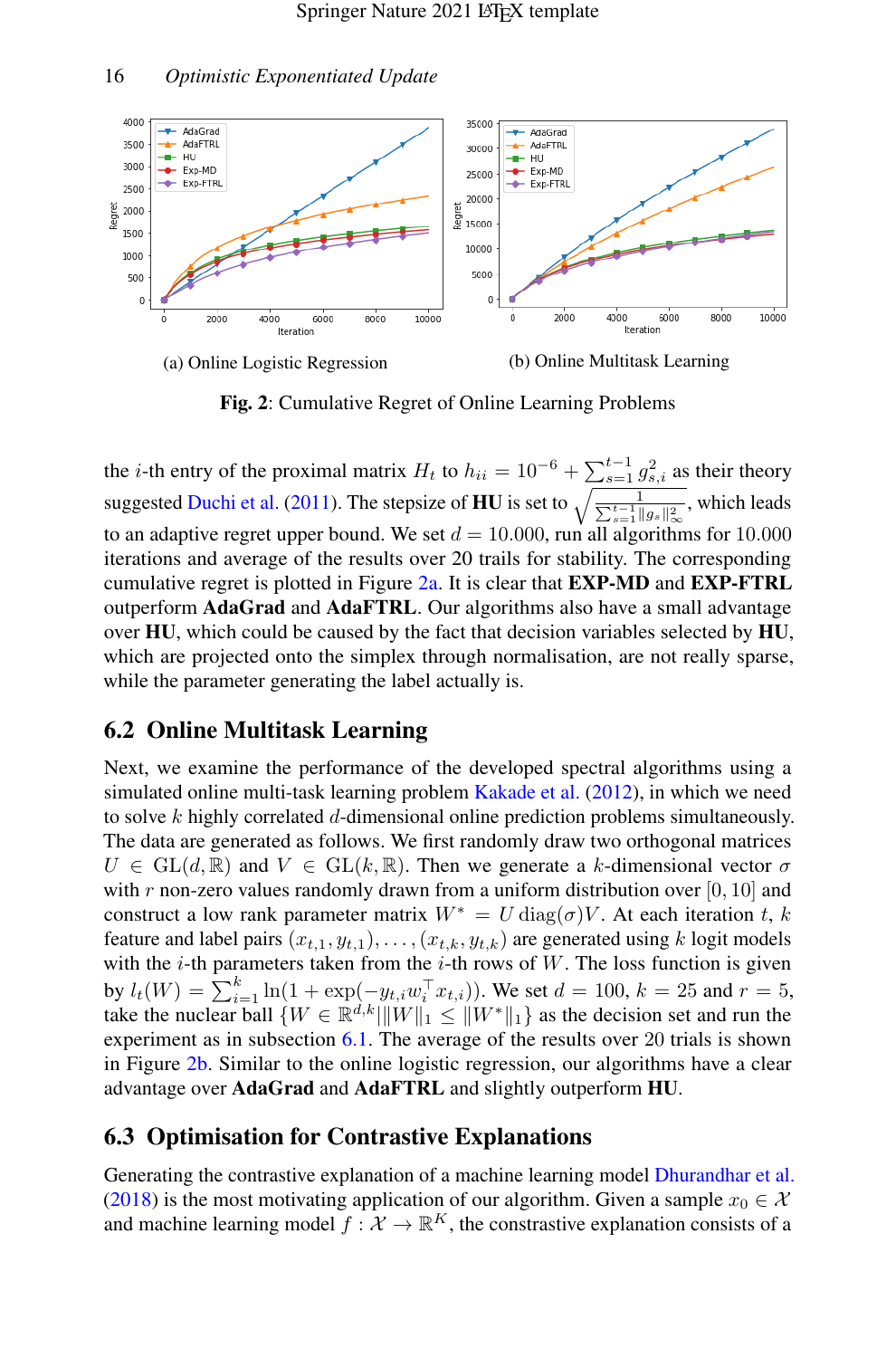set of positive pertinent (PP) features and a set of pertinent negative (PN) features, which can be found by solving the following optimisation problem [Dhurandhar et al.](#page-39-0) [\(2018\)](#page-39-0)

$$
\min_{x \in \mathcal{W}} \quad l_{x_0}(x) + \lambda_1 \|x\|_1 + \frac{\lambda_2}{2} \|x\|_2^2.
$$

Let  $\kappa \geq 0$  be a constant and define  $k_0 = \arg \max_i f(x_0)_i$ . The loss function for finding PP is given by

$$
l_{x_0}(x) = \max\{\max_{i \neq k_0} f(x)_i - f(x)_{k_0}, -\kappa\},\
$$

which imposes a penalty on the features that do not justify the prediction. **PN** is the set of features altering the final classification, and is modeled by the following loss function

$$
l_{x_0}(x) = \max\{f(x_0+x)_{k_0} - \max_{i \neq k_0} f(x_0+x)_{i}, -\kappa\}.
$$

In the experiment, we first train a ResNet20 model [He, Zhang, Ren, and Sun](#page-39-11)  $(2016)$  on the CIFAR-10 dataset [Krizhevsky](#page-40-9)  $(2009)$ , which attains a test accuracy of 91.49%. For each class of the images, we randomly pick 100 correctly classified images from the test dataset and generate PP and PN for them. For PP, we take the set of all feasible images as the decision set, while for  $PN$  we take the set of tensors  $x$ , such that  $x_0 + x$  are feasible images. For both PP and PN, we set  $\lambda_1 = \lambda_2 = 0.5$ .

We first consider the white-box setting, in which we have the access to  $\nabla l_{x_0}$ . Our goal is to demonstrate the performance of the accelerated AO-OMD and AO-FTRL based on the exponentiated update (AccAOExpMD and AccAOExpFTRL). In [Dhu](#page-39-0)[randhar et al.](#page-39-0) [\(2018\)](#page-39-0), the fast iterative shrinkage-thresholding algorithm (FISTA) [Beck and Teboulle](#page-39-8) [\(2009\)](#page-39-8) is applied to finding the PP and PN. Therefore, we take FISTA as our baseline. In addition, our algorithms are also compared with the accelerated AO-OMD and AO-FTRL with AdaGrad-style stepsizes (AccAOMD and **AccAOFTRL**) [Joulani et al.](#page-40-1) [\(2020\)](#page-40-1). All algorithms start from  $x_1 = 0$ . Figure [3](#page-17-0) plots the convergence behavior of the five algorithms, averaged over the 1000 images. In the experiment for PP, our algorithms are obviously better than the Adagrad-style algorithms. Although FISTA converges faster at the first 100 iterations, it does not make further progress afterwards due to the tiny stepsize found by the backtracking rule. In the experiment for PN, all algorithms behave similarly. It is worth pointing out that the backtracking rule of FISTA requires multiple function evaluations, which are expensive for explaining deep neural networks.

Next, we consider the black-box setting, in which the gradient is estimated through the two-points estimation

$$
\frac{1}{b} \sum_{i=1}^{b} \frac{d}{\mu} (f(x + \mu v_i) - f(x)) v_i,
$$

where  $v_i$  is sampled from the uniform distribution over the unit sphere. Here we set  $b = 10$  and  $\mu = 0.01$ . Since the problem is stochastic, **FISTA** algorithm, which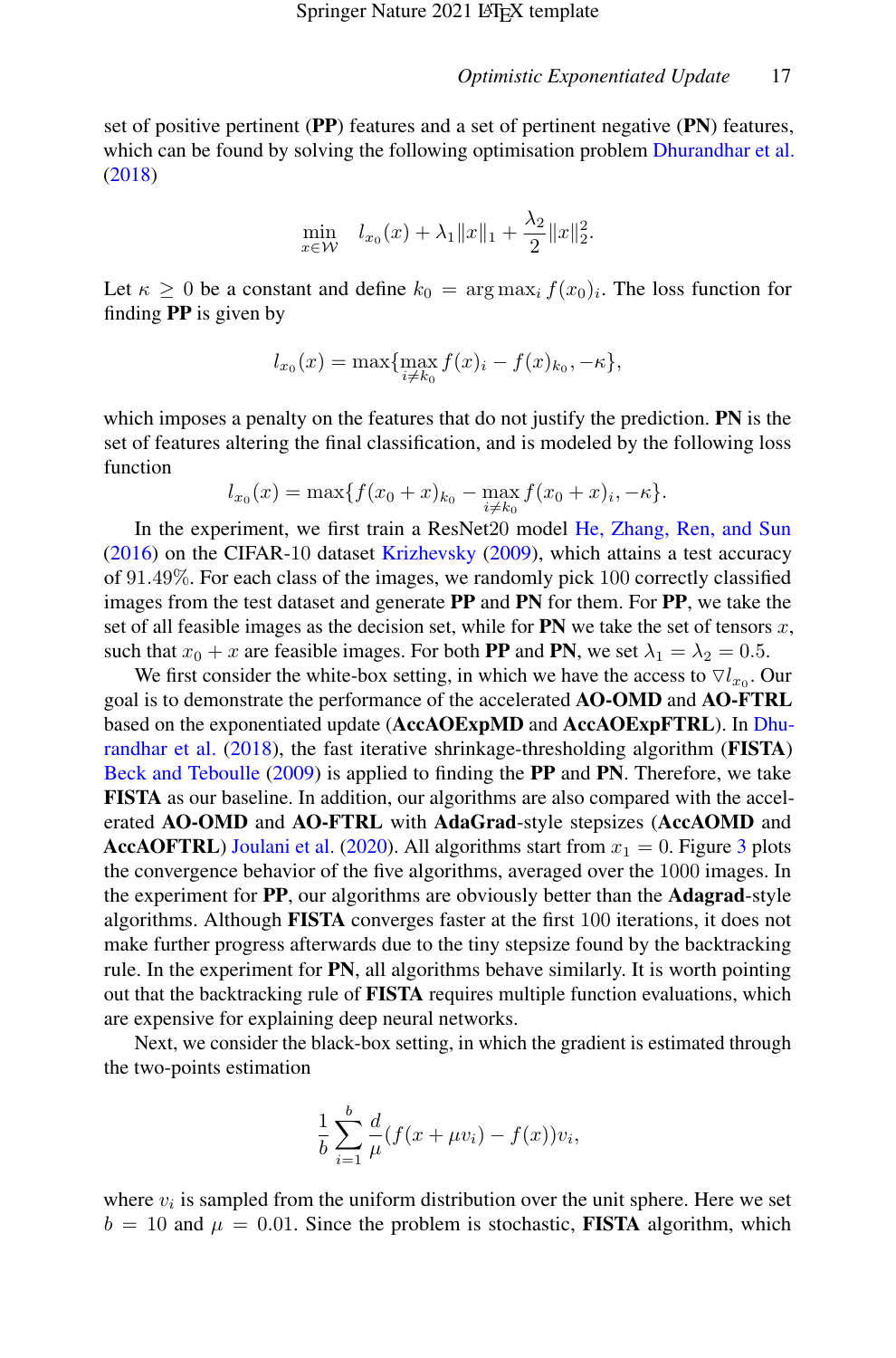

<span id="page-17-0"></span>

(a) Convergence for Generating PP (b) Convergence for Generating PN

Fig. 3: White Box Contrastive Explanations on CIFER-10

<span id="page-17-1"></span>



Fig. 4: Black Box Contrastive Explanations on CIFER-10

searches for the stepsize at each iteration, is not practical. Thus, we remove it from the comparison. It can be observed in Figure [4](#page-17-1) that our algorithms outperform the Adagrad-style algorithms for generating both PP and PN.

# 7 Conclusion

This paper proposes and analyses a family of online optimisation algorithms based on an entropy-like regulariser combined with the ideas of optimism and adaptivity. The proposed algorithms have adaptive regret bounds depending logarithmically on the dimension of the problem, can handle popular composite objectives, and can be easily converted into stochastic optimisation algorithms with optimal accelerated convergence rates for smooth function. As a future research direction, we plan to analyse the convergence of the proposed algorithms together with variance reduction techniques for non-convex stochastic optimisation, and analyse their empirical performance for training deep neural networks.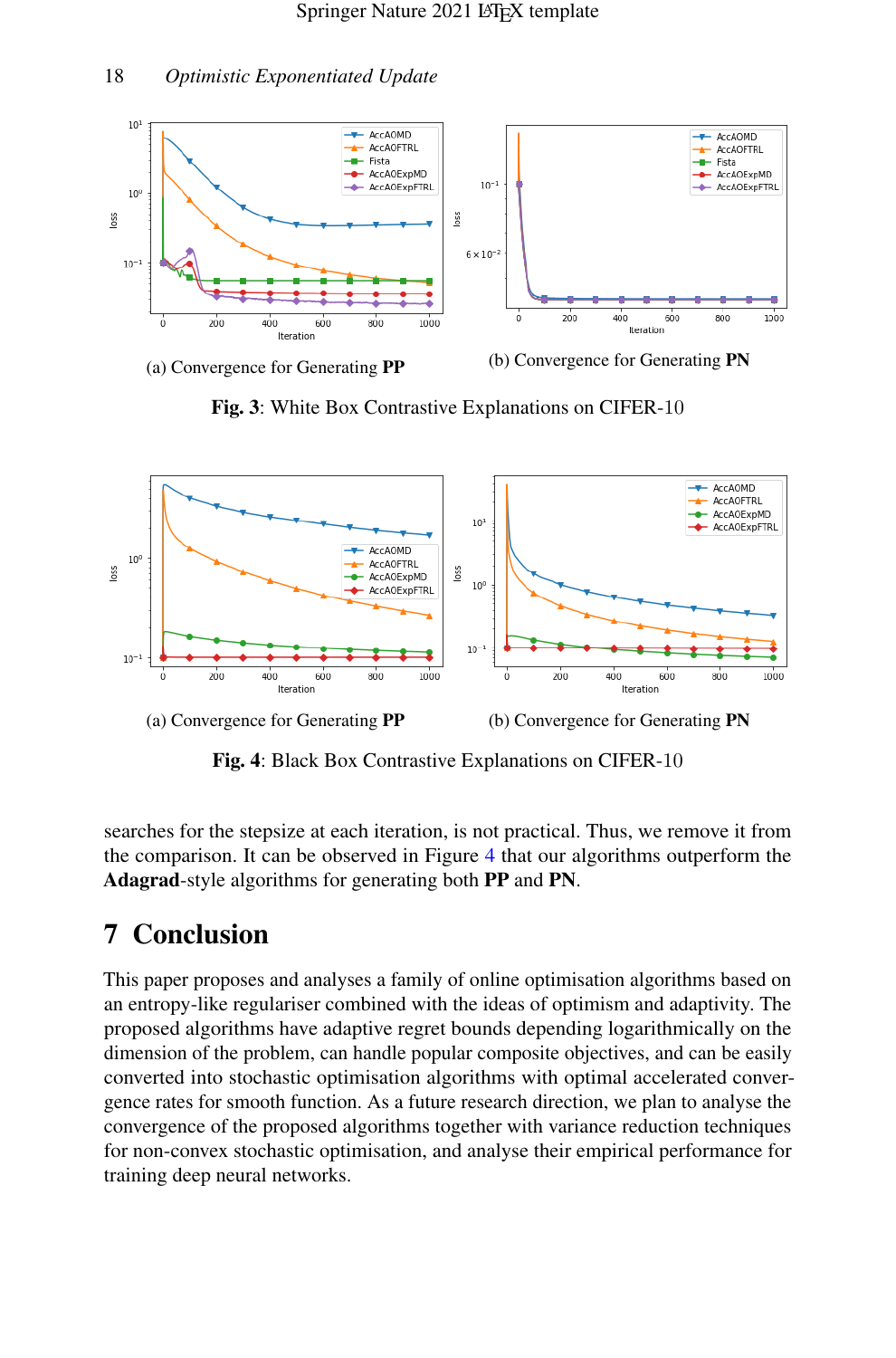# **Declarations**

# Funding

The research leading to these results received funding from the German Federal Ministry for Economic Affairs and Energy under Grant Agreement No. 01MK20002C.

# Code availability

The implementation of the experiments and all algorithms involved in the experiments are available on GitHub [https://github.com/mrdexteritas/exp](https://github.com/mrdexteritas/exp_grad)\_grad.

# Availability of data and materials

The source code generating synthetic data, creating neural networks and model training are available on GitHub [https://github.com/mrdexteritas/exp](https://github.com/mrdexteritas/exp_grad)\_grad. The CIFER-10 data are collected from [https://www.cs.toronto.edu/](https://www.cs.toronto.edu/~kriz/cifar.html)∼kriz/cifar.html.

# Appendix A Missing Proofs of Section 3.1

# A.1 Proof of Lemma [1](#page-5-0)

*Proof* It is straightforward that  $\phi$  is differentiable at  $x \neq 0$  with

$$
\phi'(x) = \alpha \ln(\frac{|x|}{\beta} + 1) \operatorname{sgn}(x).
$$

For any  $h \in \mathbb{R}$ , we have

$$
\phi(0+h) - \phi(0) = \alpha(|h| + \beta) \ln\left(\frac{|h|}{\beta} + 1\right) - \alpha|h|
$$
  

$$
\leq \alpha(|h| + \beta) \frac{|h|}{\beta} - \alpha|h|
$$
  

$$
= \frac{\alpha}{\beta}h^2,
$$

where the first inequality uses the fact  $\ln x \leq x - 1$ . Further more, we have

$$
\phi(0+h) - \phi(0) = \alpha(|h| + \beta) \ln\left(\frac{|h|}{\beta} + 1\right) - \alpha|h|
$$

$$
\geq \alpha(|h| + \beta)\left(\frac{|h|}{|h| + \beta}\right) - \alpha|h|
$$

$$
\geq 0,
$$

where the first inequality uses the farc  $\ln x \ge 1 - \frac{1}{x}$ . Thus, we have

$$
0 \leq \frac{\phi(0+h)-\phi(0)}{h} \leq \frac{\alpha}{\beta}h
$$

for  $h > 0$  and

$$
\frac{\alpha}{\beta}h\leq \frac{\phi(0+h)-\phi(0)}{h}\leq 0.
$$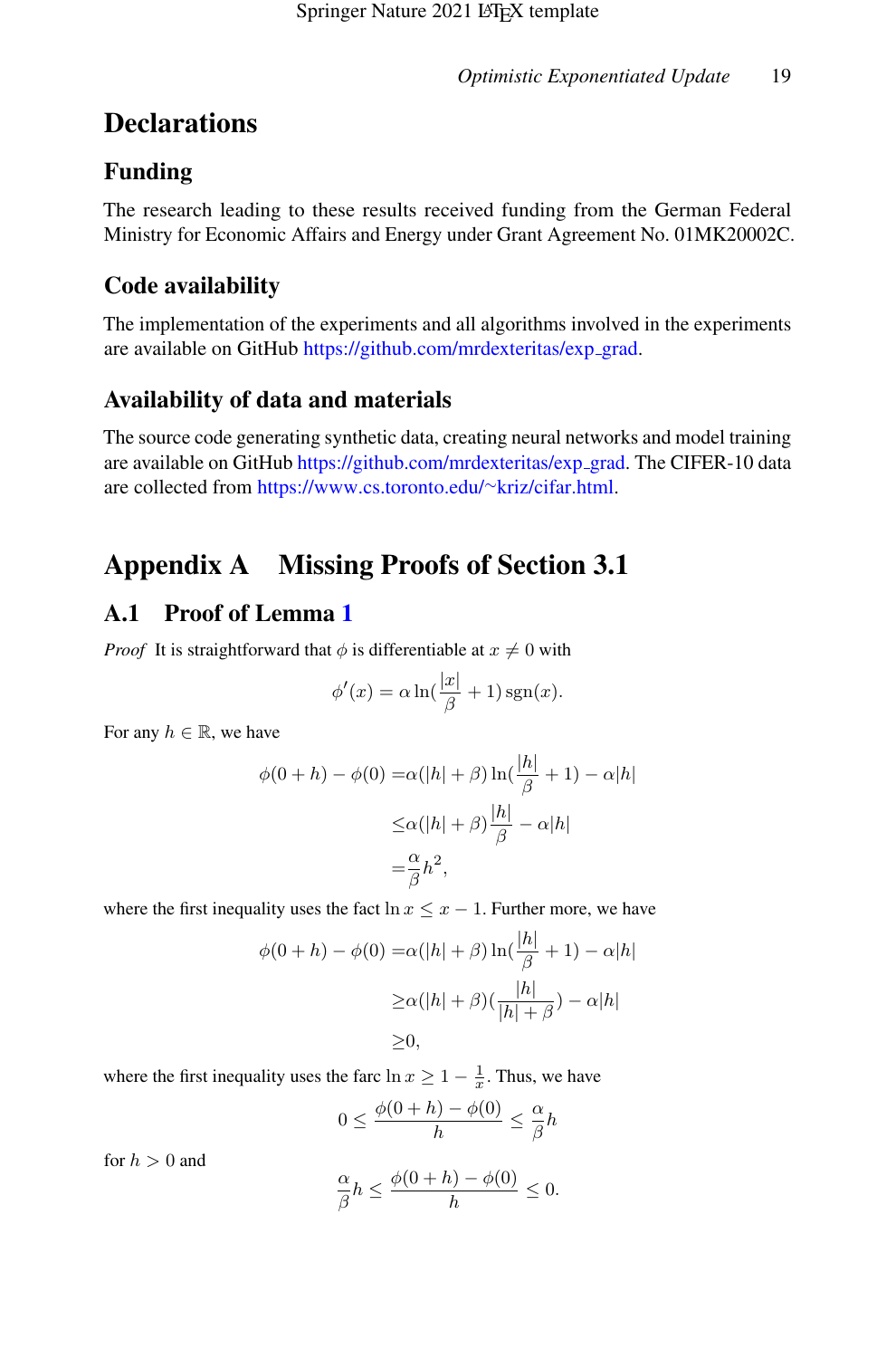for  $h < 0$ , from which it follows  $\lim_{h \to 0} \frac{\phi(0+h) - \phi(0)}{h} = 0$ . Similarly, we have for  $x \neq 0$  $\phi''(x) = \frac{\alpha}{|x| + \beta}.$ 

Let  $h \neq 0$ , then we have

$$
\frac{\phi'(0+h)-\phi'(0)}{h}=\frac{\alpha\ln(\frac{|h|}{\beta}+1)\operatorname{sgn}(h)}{h}=\frac{\alpha\ln(\frac{|h|}{\beta}+1)}{|h|}.
$$

From the inequalities of the logarithm, it follows

$$
\frac{\alpha}{|h|+\beta} \le \frac{\phi'(0+h)-\phi'(0)}{h} \le \frac{\alpha}{\beta}.
$$

Thus, we obtain  $\phi''(0) = \frac{\alpha}{\beta}$ . By the definition of the convex conjugate we have

<span id="page-19-0"></span>
$$
\phi^*(\theta) = \max_{x \in \mathbb{R}} \theta x - \phi(x),\tag{A1}
$$

which is differentiable. The maximiser  $y$  satisfies

$$
\ln(\frac{|y|}{\beta} + 1)\operatorname{sgn}(y) = \theta.
$$

Since  $\ln(\frac{|y|}{\beta} + 1) \ge 0$  holds, we have  $sgn(y) = sgn(\theta)$  and

$$
|y| = \beta \exp(\frac{|\theta|}{\alpha}) - \beta.
$$

Thus, we obtain the maximiser  $y = \phi^{*'}(\theta)$  by setting

<span id="page-19-1"></span>
$$
y = \text{sgn}(\theta) (\beta \text{exp}(\frac{|\theta|}{\alpha}) - \beta). \tag{A2}
$$

Combining  $(A1)$  and  $(A2)$ , we obtain

$$
\phi^*(\theta) = \alpha \beta \exp \frac{|\theta|}{\alpha} - \beta |\theta| - \alpha \beta.
$$

To prove that  $\phi^*$  is twice differentiable, it suffices to show that  $\phi^{*'}$  is differentiable at 0. For any  $h \neq 0$ , we have

$$
\frac{\phi^{*'}(0+h)-\phi^{*'}(0)}{h}=\frac{\text{sgn}(h)(\beta \exp(\frac{|h|}{\alpha})-\beta)}{h}.
$$

Applying the inequalities of the logarithm, we obtain

$$
\frac{\beta}{\alpha} \le \frac{\text{sgn}(h)(\beta \exp(\frac{|h|}{\alpha}) - \beta)}{h} \le \frac{\beta}{\alpha} \exp(\frac{|h|}{\alpha}),
$$

from which it follows  $\phi^*$  is twice differentiable at 0 and

$$
\phi^{*H}(0) = \frac{\beta}{\alpha}.
$$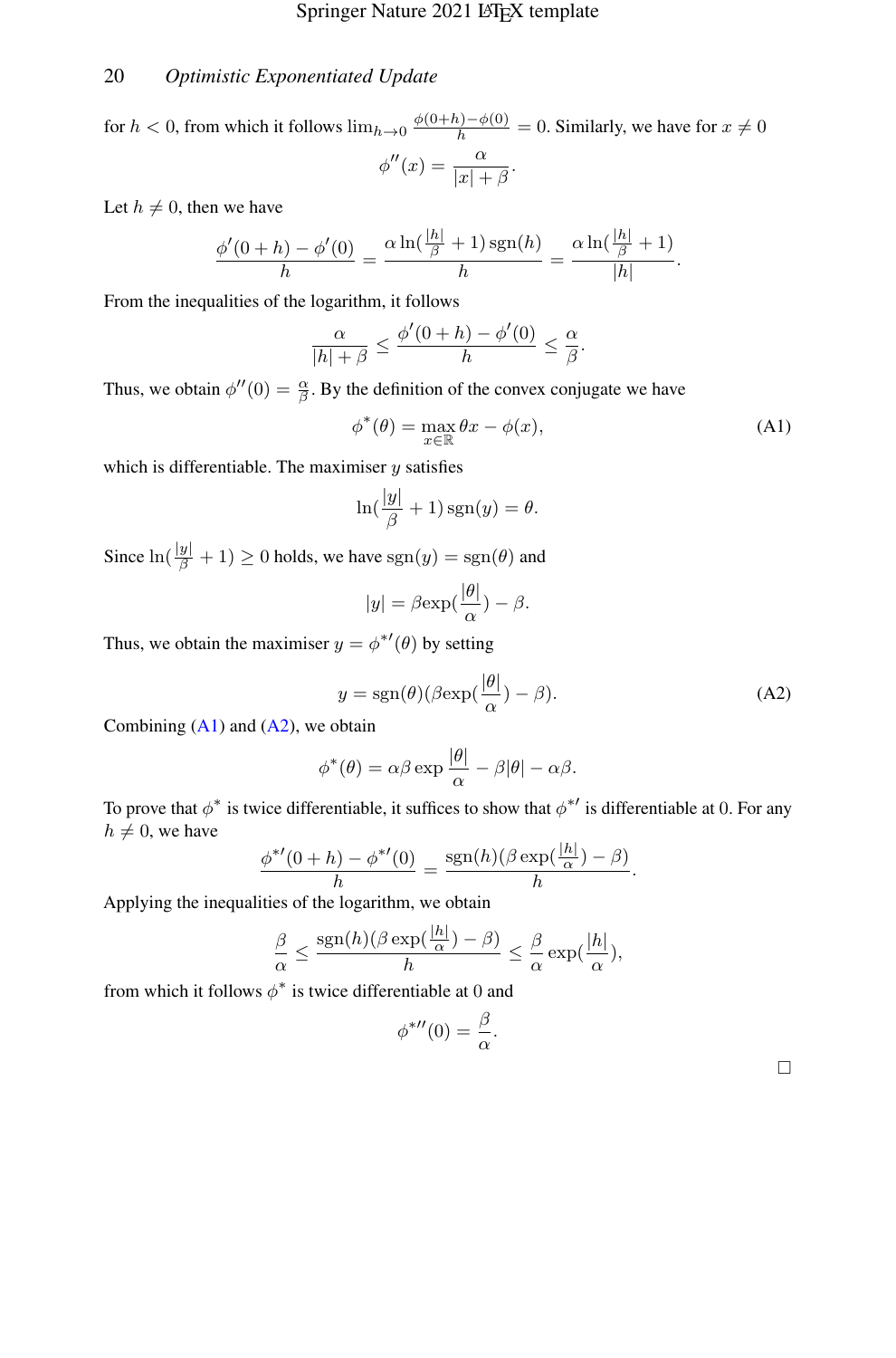## A.2 Proof of Lemma [2](#page-6-3)

*Proof* Let  $x \in \mathcal{K}$  be arbitrary. We have

$$
v^{\top} \nabla^2 \phi_t(x) v = \alpha_t \sum_{i=1}^d \frac{v_i^2}{|x_i| + \beta}
$$
  
\n
$$
= \alpha_t \sum_{i=1}^d \frac{v_i^2}{|x_i| + \beta} \sum_{i=1}^d (|x_i| + \beta) \frac{1}{\sum_{i=1}^d (|x_i| + \beta)}
$$
  
\n
$$
\geq \frac{\alpha_t}{\sum_{i=1}^d (|x_i| + \beta)} (\sum_{i=1}^d |v_i|)^2
$$
  
\n
$$
\geq \frac{\alpha_t}{D + d\beta} (\sum_{i=1}^d |v_i|)^2
$$
  
\n
$$
= \frac{\alpha_t}{D + d\beta} ||v||_1^2
$$

for all  $v \in \mathbb{R}^d$ , where the first inequality follows from the Cauchy-Schwarz inequality. This leads clearly to the strong convexity for a twice differentiable function.  $\square$ 

## A.3 Proof of Theorem [1](#page-7-3)

<span id="page-20-0"></span>**Proposition 1** Let  $K \subseteq \mathbb{X}$  be a convex set. Assume that  $r_t : K \to \mathbb{R}_{\geq 0}$  is closed convex *function defined on* K *and*  $\psi_t : \mathcal{K} \mapsto \mathbb{R}$  *is*  $\eta_t$ *-strongly convex w.r.t.*  $\|\cdot\|$  *over* K. Then the *sequence*  $\{x_t\}$  *generated by* [\(3\)](#page-6-2) *with regulariser*  $\{\psi_t\}$  *guarantees* 

$$
\mathcal{R}_{1:T} \le r_1(x_1) + \mathcal{B}_{\phi_1}(x, x_1) + \sum_{t=1}^T (\mathcal{B}_{\phi_{t+1}}(x, x_t) - \mathcal{B}_{\phi_t}(x, x_t)) + \sum_{t=1}^T \frac{\|g_t - h_t\|_*^2}{2\eta_{t+1}}.
$$

*Proof* From the optimality condition, it follows that for all  $x \in \mathcal{K}$ 

$$
\langle g_t - h_t + h_{t+1} + \nabla r_{t+1}(x_{t+1}), x_{t+1} - x \rangle
$$
  
\n
$$
\leq \langle \nabla \phi_{t+1}(x_t) - \nabla \phi_{t+1}(x_{t+1}), x - x_{t+1} \rangle
$$
  
\n
$$
= B_{\phi_{t+1}}(x, x_t) - B_{\phi_{t+1}}(x, x_{t+1}) - B_{\phi_{t+1}}(x_{t+1}, x_t),
$$

from which it follows

$$
\langle g_t, x_t - x \rangle + r_{t+1}(x_{t+1}) - r_{t+1}(x)
$$
  
\n
$$
\leq \langle g_t, x_t - x_{t+1} \rangle + \langle g_t - h_t + h_{t+1} + \nabla r_{t+1}(x_{t+1}), x_{t+1} - x \rangle + \langle h_t - h_{t+1}, x_{t+1} - x \rangle
$$
  
\n
$$
\leq \langle g_t - h_t, x_t - x_{t+1} \rangle + \langle h_t, x_t - x \rangle - \langle h_{t+1}, x_{t+1} - x \rangle
$$
  
\n
$$
+ \mathcal{B}_{\phi_{t+1}}(x, x_t) - \mathcal{B}_{\phi_{t+1}}(x, x_{t+1}) - \mathcal{B}_{\phi_{t+1}}(x_{t+1}, x_t)
$$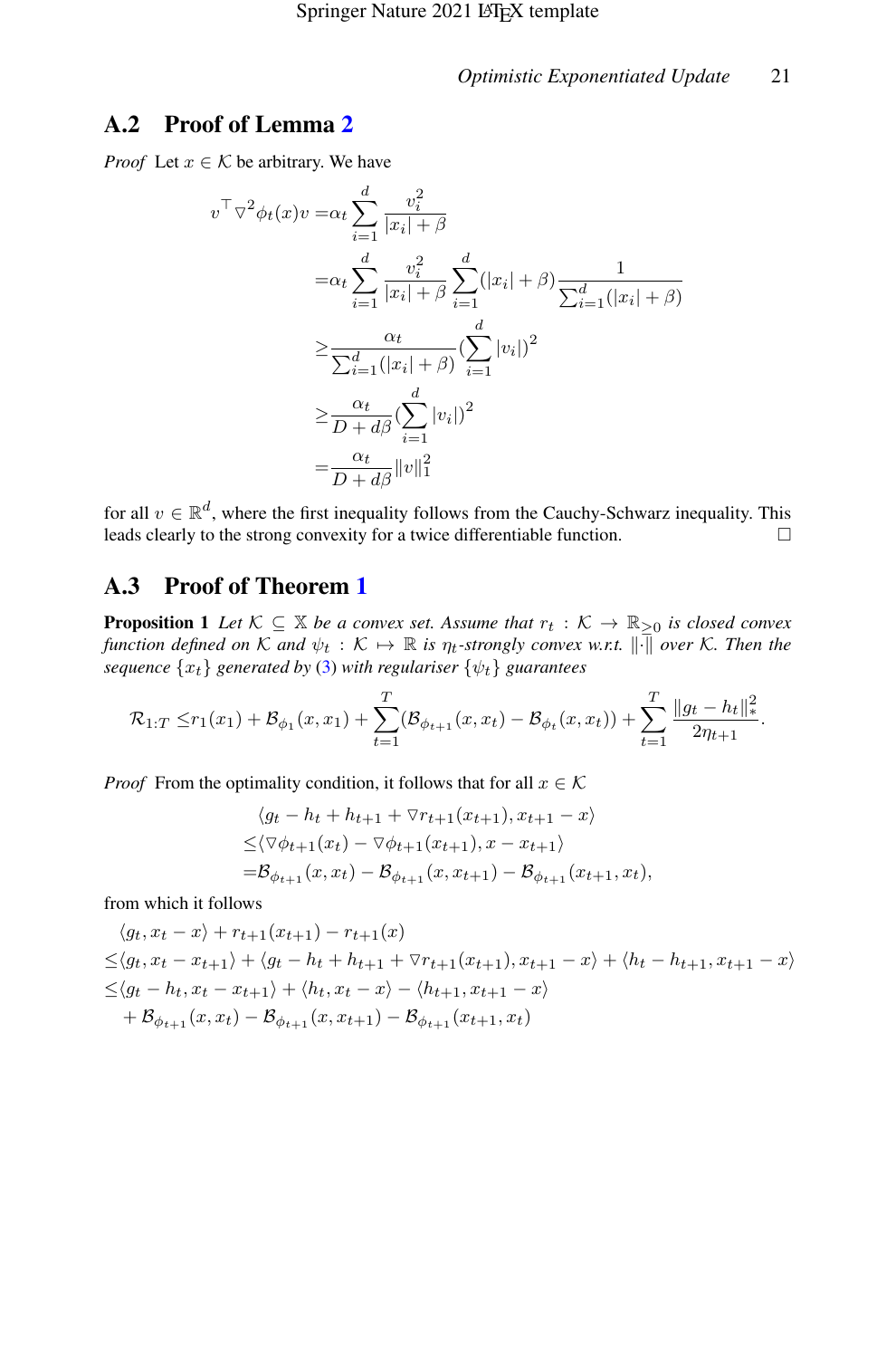Adding up from 1 to  $T$ , we obtain

$$
\sum_{t=1}^{T} (\langle g_t, x_t - x \rangle + r_{t+1}(x_{t+1}) - r_{t+1}(x))
$$
\n
$$
\leq \sum_{t=1}^{T} \langle g_t - h_t, x_t - x_{t+1} \rangle + \sum_{t=1}^{T} (\langle h_t, x_t - x \rangle - \langle h_{t+1}, x_{t+1} - x \rangle)
$$
\n
$$
+ \sum_{t=1}^{T} (\mathcal{B}_{\phi_{t+1}}(x, x_t) - \mathcal{B}_{\phi_{t+1}}(x, x_{t+1}) - \mathcal{B}_{\phi_{t+1}}(x_{t+1}, x_t))
$$
\n
$$
\leq \sum_{t=1}^{T} (\langle g_t - h_t, x_t - x_{t+1} \rangle - \mathcal{B}_{\phi_{t+1}}(x_{t+1}, x_t))
$$
\n
$$
+ \langle h_1, x_1 - x \rangle - \langle h_{T+1}, x_{T+1} - x \rangle
$$
\n
$$
+ \mathcal{B}_{\phi_1}(x, x_1) + \sum_{t=1}^{T} (\mathcal{B}_{\phi_{t+1}}(x, x_t) - \mathcal{B}_{\phi_t}(x, x_t))
$$

 $h_1$ ,  $h_{T+1}$  and  $x_{T+1}$ , which are artifacts of the analysis, can be set to 0. Then, we simply obtain

$$
\sum_{t=1}^{T} (\langle g_t, x_t - x \rangle + r_t(x_t) - r_t(x))
$$
\n
$$
= \sum_{t=1}^{T} (\langle g_t, x_t - x \rangle + r_{t+1}(x_{t+1}) - r_{t+1}(x) \rangle + r_1(x_1) - r_1(x) - r_{T+1}(x_{T+1}) + r_{T+1}(x)
$$
\n
$$
\leq \sum_{t=1}^{T} (\langle g_t, x_t - x \rangle + r_{t+1}(x_{t+1}) - r_{t+1}(x) \rangle + r_1(x_1) - r_1(x) + r_{T+1}(x)
$$
\n
$$
\leq r_1(x_1) - r_1(x) + r_{T+1}(x) + \sum_{t=1}^{T} (\langle g_t - h_t, x_t - x_{t+1} \rangle - B_{\phi_{t+1}}(x_{t+1}, x_t))
$$
\n
$$
+ B_{\phi_1}(x, x_1) + \sum_{t=1}^{T} (B_{\phi_{t+1}}(x, x_t) - B_{\phi_t}(x, x_t))
$$

Since  $r_{T+1}$  is not involved in regret, we assume without loss of generality  $r_1 = r_{T+1}$ . From the  $\eta_t$ -strong convexity of  $\phi_t$  we have

$$
\langle g_t - h_t, x_t - x_{t+1} \rangle - \mathcal{B}_{\phi_{t+1}}(x_{t+1}, x_t)
$$
  
\n
$$
\leq \langle g_t - h_t, x_t - x_{t+1} \rangle - \frac{\eta_{t+1}}{2} ||x_t - x_{t+1}||^2
$$
  
\n
$$
\leq ||g_t - h_t||_* ||x_t - x_{t+1}|| - \frac{\eta_{t+1}}{2} ||x_t - x_{t+1}||^2
$$
  
\n
$$
\leq \frac{||g_t - h_t||_*^2}{2\eta_{t+1}} + \frac{\eta_{t+1}}{2} ||x_t - x_{t+1}||^2 - \frac{\eta_{t+1}}{2} ||x_t - x_{t+1}||^2
$$
  
\n
$$
= \frac{||g_t - h_t||_*^2}{2\eta_{t+1}},
$$

where the second inequality uses the definition of dual norm, the third inequality follows from the fact  $ab \leq \frac{a^2}{2} + \frac{b^2}{2}$  $\frac{b^2}{2}$ . The claimed the result follows.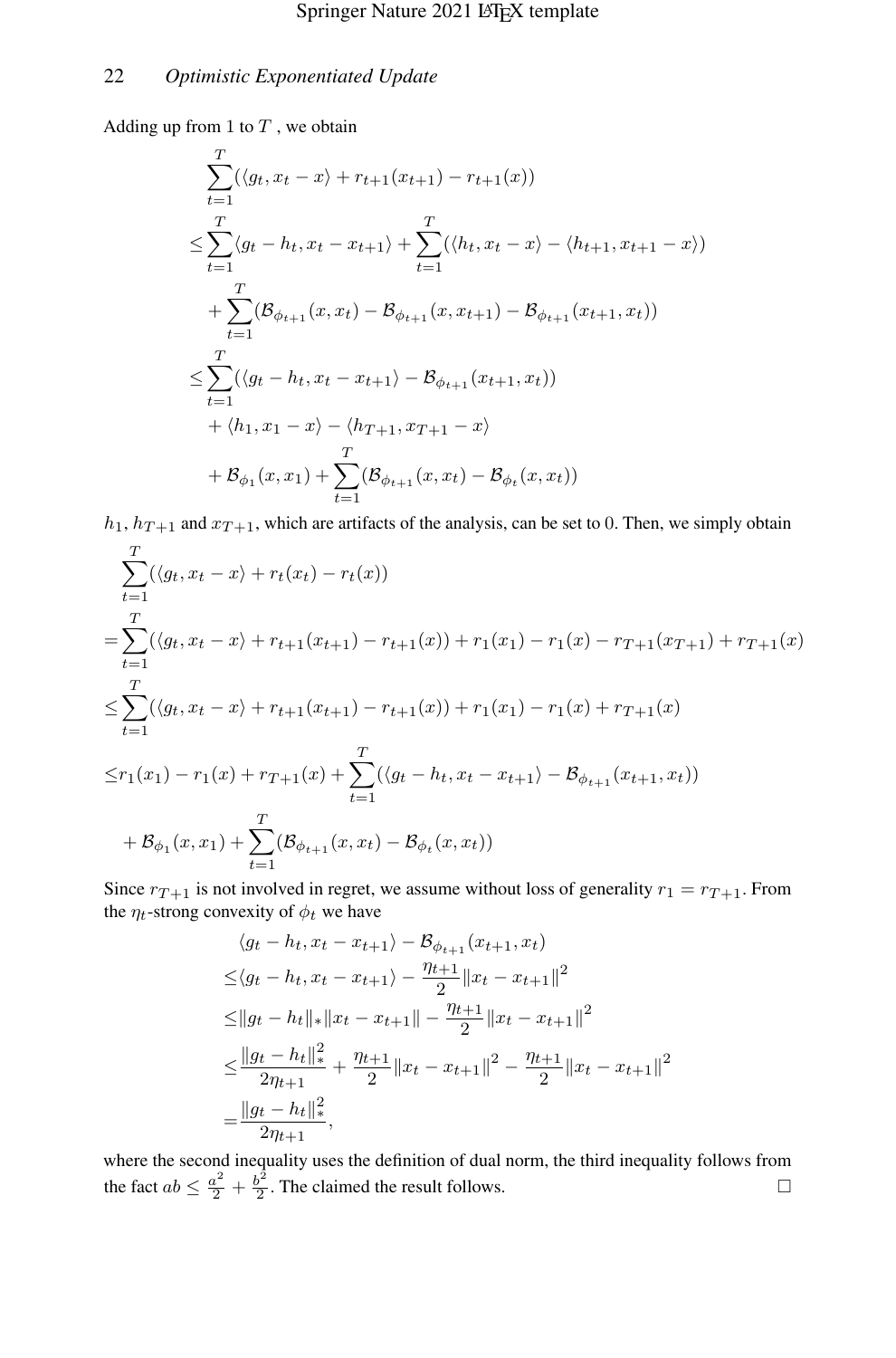<span id="page-22-0"></span>*Proof of Theorem [1](#page-20-0)* Proposition 1 can be directly applied, and we obtain

$$
\mathcal{R}_{1:T} \leq \sum_{t=1}^{T} (\mathcal{B}_{\phi_{t+1}}(x, x_t) - \mathcal{B}_{\phi_t}(x, x_t)) + \sum_{t=1}^{T} \frac{D + d\beta}{2\alpha_t} ||g_t - h_t||_{\infty}^2
$$
\n
$$
+ \mathcal{B}_{\phi_1}(x, x_1) + r(x_1).
$$
\n(A3)

Using Lemma  $8$ , we bound the first term of  $(A3)$ 

$$
\sum_{t=1}^{T} (\mathcal{B}_{\phi_{t+1}}(x, x_t) - \mathcal{B}_{\phi_t}(x, x_t))
$$
  
\n
$$
\leq 4D(\ln(D+1) + \ln d) \sum_{t=2}^{T} (\alpha_{t+1} - \alpha_t)
$$
  
\n
$$
\leq 4D(\ln(D+1) + \ln d)\alpha_{T+1}
$$
  
\n
$$
\leq 4D(\ln(D+1) + \ln d)\eta \sqrt{\sum_{t=1}^{T} ||g_t - h_t||_{\infty}^2}.
$$

Using Lemma  $6$ , the second term of  $(A3)$  can be bounded as

$$
\sum_{t=1}^{T} \frac{(D+1)\|g_t - h_t\|_{\infty}^2}{4\alpha_t} \le \frac{D+1}{2\eta} \sqrt{\sum_{t=1}^{T} \|g_t - h_t\|_{\infty}^2}
$$

The third term of [\(A3\)](#page-22-0) is simply 0 since we set  $\alpha_1 = 0$ . Setting  $\eta = \sqrt{\frac{1}{\ln(D+1)+\ln d}}$  and combining the results above, we obtain the claimed result.  $\Box$ 

<span id="page-22-1"></span>**Proposition 2** *Let*  $K \subseteq \mathbb{X}$  *be a compact convex set such that*  $||x|| \leq D$  *holds for all*  $x \in K$ *,*  $r_t : K \to \mathbb{R}_{\geq 0}$  and  $\phi_t : K \mapsto \mathbb{R}$  *closed convex function defined on* K. Assume  $\phi_t$  *is*  $\eta_t$ *-strongly convex w.r.t.*  $\|\cdot\|$  *over* K *and*  $\phi_t \leq \phi_{t+1}$  *for all*  $t = 1, \ldots, T$ . Then the sequence  $\{x_t\}$  generated *by* [\(4\)](#page-7-0) *with guarantees*

$$
\mathcal{R}_{1:T} \le \phi_{T+1}(x) + \sum_{t=1}^{T} \frac{2D||g_t - h_t||_*^2}{\sqrt{16D^2 \eta_t^2 + ||g_t - h_t||_*^2}}.
$$
 (A4)

*Proof of Proposition* [2](#page-22-1) First, define  $\psi_t = r_{1:t} + \phi_t$ . Then, we have

$$
\sum_{t=1}^{T} \psi_{t+1}^{*} (\theta_{t+1} - h_{t+1}) - \psi_{t}^{*} (\theta_{t} - h_{t})
$$
\n
$$
= \psi_{T+1}^{*} (\theta_{T+1} - h_{T+1}) - \psi_{1}^{*} (\theta_{1} - h_{1})
$$
\n
$$
\geq (\theta_{T+1} - h_{T+1}, x) - \psi_{T+1}(x) - \psi_{1}^{*} (\theta_{1} - h_{1})
$$
\n
$$
\geq \langle -\sum_{t=1}^{T} g_{t} - h_{T+1}, x \rangle - \psi_{T+1}(x) - \psi_{1}^{*} (\theta_{1} - h_{1})
$$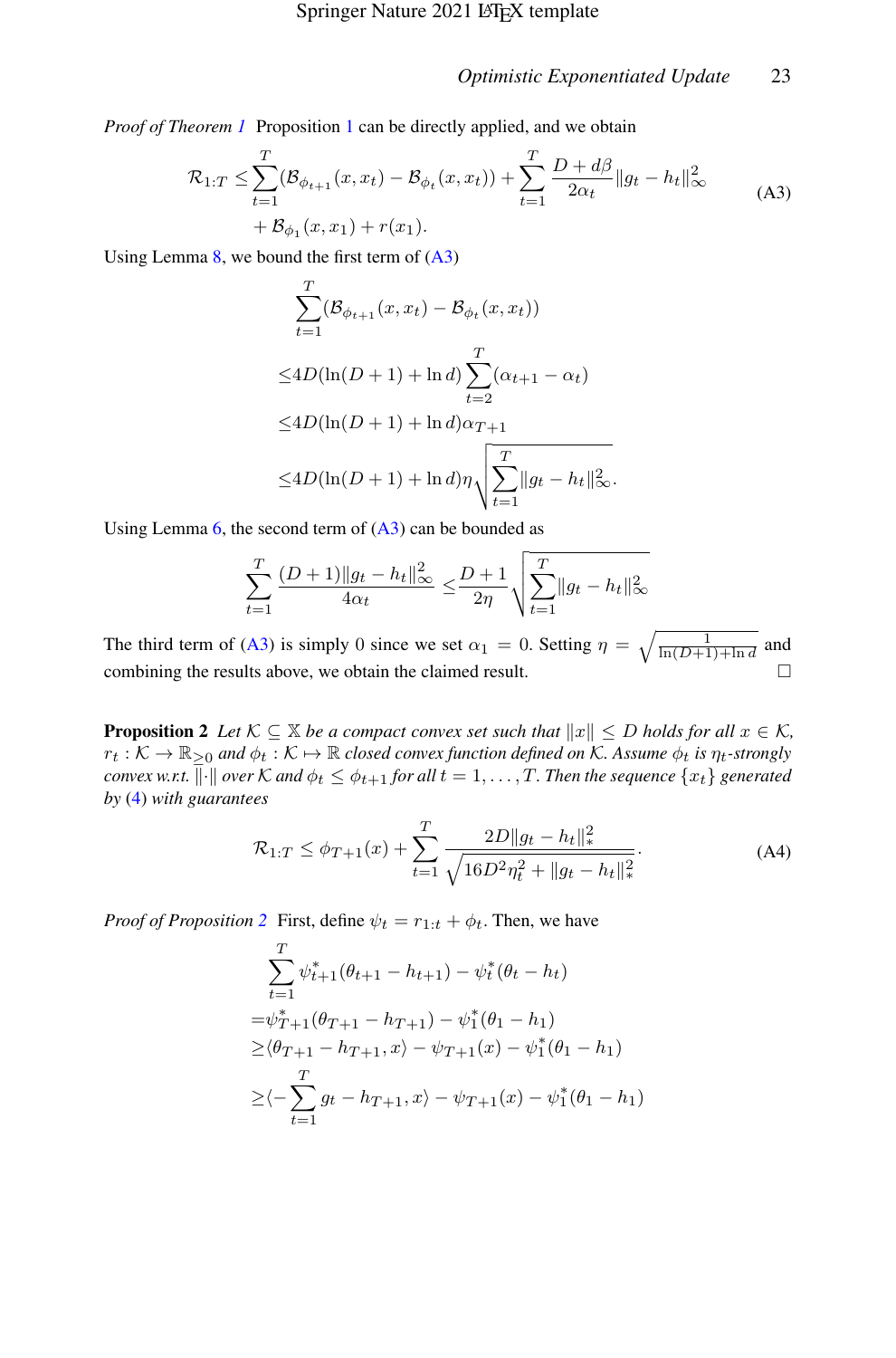$\overline{f}$ 

Setting the artifacts  $h_{T+1}$  to 0, rearranging and adding  $\sum_{t=1}^{T} \langle g_t, w_t \rangle$  to both sides, we obtain

$$
\sum_{t=1}^{I} \langle g_t, x_t - x \rangle
$$
\n
$$
\leq \psi_{T+1}(x) + \psi_1^*(\theta_1 - h_1) + \sum_{t=1}^{T} (\psi_{t+1}^*(\theta_{t+1} - h_{t+1}) - \psi_t^*(\theta_t - h_t) + \langle g_t, x_t \rangle)
$$
\n
$$
= \psi_{T+1}(x) - \langle h_1, x_1 \rangle - r_1(x_1)
$$
\n
$$
+ \sum_{t=1}^{T} (\psi_{t+1}^*(\theta_{t+1} - h_{t+1}) - \psi_t^*(\theta_{t+1}))
$$
\n
$$
+ \sum_{t=1}^{T} (\psi_t^*(\theta_{t+1}) - \psi_t^*(\theta_t - h_t) + \langle \theta_t - \theta_{t+1}, \nabla \psi_t^*(\theta_t - h_t) \rangle)
$$
\n
$$
\leq \psi_{T+1}(x) - \langle h_1, x_1 \rangle - r_1(x_1)
$$
\n
$$
+ \sum_{t=1}^{T} (\psi_{t+1}^*(\theta_{t+1} - h_{t+1}) - \psi_t^*(\theta_{t+1}))
$$
\n
$$
+ \sum_{t=1}^{T} (\psi_t^*(\theta_{t+1}) - \psi_t^*(\theta_t - h_t) + \langle \theta_t - \theta_{t+1}, \nabla \psi_t^*(\theta_t - h_t) \rangle),
$$

From the definition of  $\psi_t$ , it follows

$$
\psi_{T+1}(x) = \phi_{T+1}(x) + r_{1:T+1}(x) = \phi_{T+1}(x) + r_{1:T}(x),
$$

where we assumed  $r_{T+1} \equiv 0$ , since it is not involved in the regret. Furthermore, we have for  $t\geq 1$ 

$$
\psi_{t+1}^*(\theta_{t+1} - h_{t+1}) - \psi_t^*(\theta_{t+1})
$$
\n
$$
\leq \langle \theta_{t+1} - h_{t+1}, x_{t+1} \rangle - \psi_{t+1}(x_{t+1}) - \langle \theta_{t+1}, x_{t+1} \rangle + \psi_t(x_{t+1})
$$
\n
$$
= - \langle h_{t+1}, x_{t+1} \rangle - \psi_{t+1}(x_{t+1}) + \psi_t(x_{t+1})
$$
\n
$$
= - \langle h_{t+1}, x_{t+1} \rangle - r_{1:t+1}(x_{t+1}) + r_{1:t}(x_{t+1}) - \phi_{t+1}(x_{t+1}) + \phi_t(x_{t+1})
$$
\n
$$
\leq - \langle h_{t+1}, x_{t+1} \rangle - r_{t+1}(x_{t+1}),
$$

where the first inequality uses the definition of convex conjugate and the second inequality follows from the fact  $\phi_{t+1} \leq \phi_t$ . Adding up from 1 to T, we obtain

$$
\sum_{t=1}^{T} (\psi_{t+1}^{*}(\theta_{t+1} - h_{t+1}) - \psi_{t}^{*}(\theta_{t+1}))
$$
\n
$$
\leq -\sum_{t=1}^{T} r_{t+1}(x_{t+1}) - \sum_{t=1}^{T} \langle h_{t+1}, x_{t+1} \rangle
$$
\n
$$
= r_{1}(x_{1}) + \langle h_{1}, x_{1} \rangle - r_{T+1}(x_{t+1}) - \langle h_{T+1}, x_{T+1} \rangle - \sum_{t=1}^{T} r_{t}(x_{t}) - \sum_{t=1}^{T} \langle h_{t}, x_{t} \rangle
$$
\n
$$
= r_{1}(x_{1}) + \langle h_{1}, x_{1} \rangle - \sum_{t=1}^{T} r_{t}(x_{t}) - \sum_{t=1}^{T} \langle h_{t}, x_{t} \rangle,
$$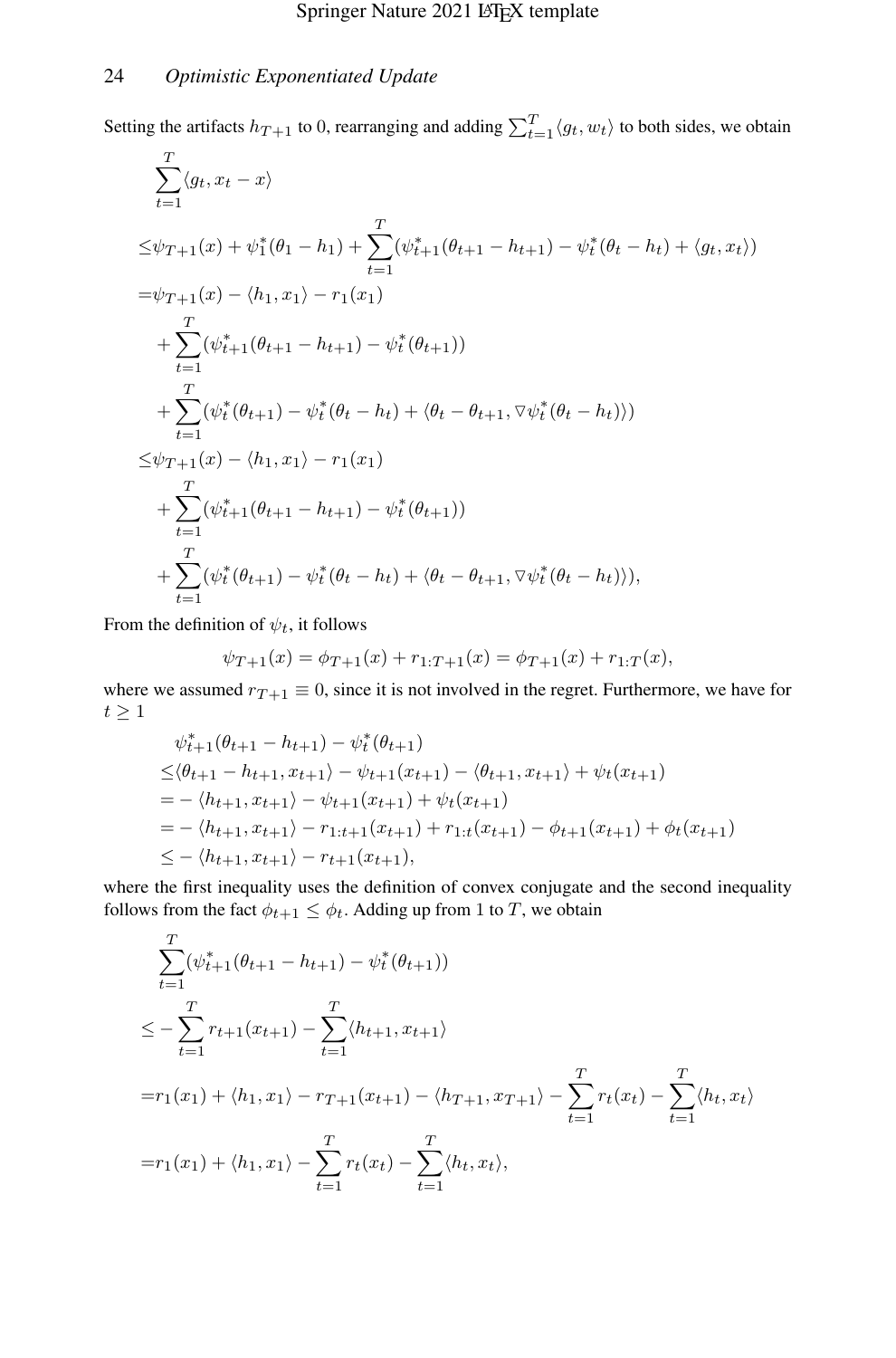where we use  $r_{T+1} \equiv 0$  and  $h_{T+1} = 0$ . Combining the inequality above and rearranging, we have

$$
\sum_{t=1}^{T} (\langle g_t, x_t - x \rangle + r_t(x_t) - r_t(x))
$$
\n
$$
\leq \phi_{T+1}(x) + \sum_{t=1}^{T} (\psi_t^*(\theta_{t+1}) - \psi_t^*(\theta_t - h_t) + \langle \theta_t - h_t - \theta_{t+1}, \nabla \psi_t^*(\theta_t - h_t) \rangle) \quad \text{(A5)}
$$
\n
$$
\leq \phi_{T+1}(x) + \sum_{t=1}^{T} \mathcal{B}_{\psi_t^*}(\theta_{t+1}, \theta_t - h_t).
$$

Next, by the definition of the Bregman divergence, we have

$$
\mathcal{B}_{\psi_t^*}(\theta_{t+1}, \theta_t - h_t)
$$
\n
$$
\leq \langle \theta_{t+1}, \nabla \psi_t^*(\theta_{t+1}) \rangle - \psi_t(\nabla \psi_t^*(\theta_{t+1})) - \langle \theta_t - h_t, x_t \rangle + \psi_t(x_t) + \langle g_t - h_t, x_t \rangle
$$
\n
$$
= \langle \theta_t - h_t, \nabla \psi_t^*(\theta_{t+1}) - x_t \rangle - \psi_t(\nabla \psi_t^*(\theta_{t+1})) + \psi_t(x_t) + \langle g_t - h_t, x_t - \nabla \psi_t^*(\theta_{t+1}) \rangle
$$
\n
$$
= \langle g_t - h_t, x_t - \nabla \psi_t^*(\theta_{t+1}) \rangle - \mathcal{B}_{\psi_t}(\nabla \psi_t^*(\theta_{t+1}), x_t).
$$

<span id="page-24-0"></span>Since  $\phi_t$  is  $\eta_t$  strongly convex, we have

$$
\langle g_t - h_t, x_t - \nabla \psi_t^* (\theta_{t+1}) \rangle - \mathcal{B}_{\psi_t} (\nabla \psi_t^* (\theta_{t+1}), x_t)
$$
  
\n
$$
\leq \frac{1}{2\eta_t} \|g_t - h_t\|_{*}^2 + \frac{\eta_t}{2} \|x_t - \nabla \psi_t^* (\theta_{t+1})\|^2 - \mathcal{B}_{\psi_t} (\nabla \psi_t^* (\theta_{t+1}), x_t)
$$
  
\n
$$
\leq \frac{1}{2\eta_t} \|g_t - h_t\|_{*}^2
$$
\n(A6)

<span id="page-24-1"></span>We also have

$$
\langle g_t - h_t, x_t - \nabla \psi_t^*(\theta_{t+1}) \rangle - \mathcal{B}_{\psi_t}(\nabla \psi_t^*(\theta_{t+1}), x_t)
$$
  
\n
$$
\leq \langle g_t - h_t, x_t - \nabla \psi_t^*(\theta_{t+1}) \rangle
$$
  
\n
$$
\leq 2D \| g_t - h_t \|_*. \tag{A7}
$$

Putting  $(A6)$  and  $(A7)$  together, we have

$$
\langle g_t - h_t, x_t - \nabla \psi_t^* (\theta_{t+1}) \rangle - \mathcal{B}_{\psi_t} (\nabla \psi_t^* (\theta_{t+1}), x_t)
$$
  
\n
$$
\leq \min \{ \frac{1}{2\eta_t} \|g_t - h_t\|_*^2, 2D \|g_t - h_t\|_* \}
$$
  
\n
$$
\leq \frac{1}{\frac{2\eta_t}{\|g_t - h_t\|_*^2} + \frac{1}{2D \|g_t - h_t\|_*^2}}
$$
  
\n
$$
\leq \frac{2D \|g_t - h_t\|_*^2}{4D\eta_t + \|g_t - h_t\|_*^2}
$$
  
\n
$$
\leq \frac{2D \|g_t - h_t\|_*^2}{\sqrt{16D^2\eta_t^2 + \|g_t - h_t\|_*^2}}
$$

Combining the inequalities above, we obtain

$$
\mathcal{R}_{1:T} \leq \phi_{T+1}(x) + \sum_{t=1}^{T} \frac{2D||g_t - h_t||_*^2}{\sqrt{16D^2 \eta_t^2 + ||g_t - h_t||_*^2}}
$$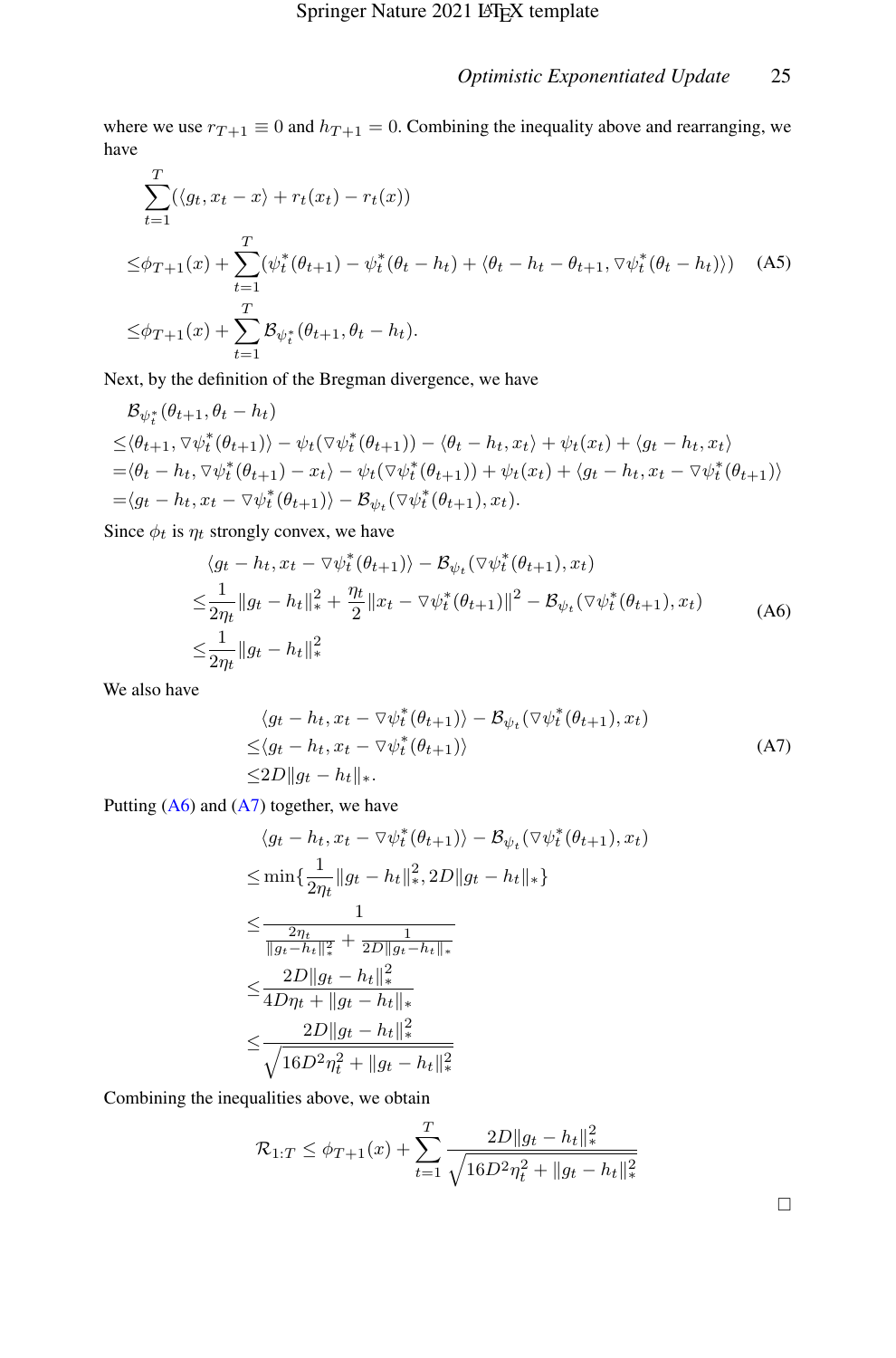## A.4 Proof of Theorem [2](#page-7-4)

*Proof of Theorem* [2](#page-7-4) We take the Bregman divergence  $\mathcal{B}_{\phi_t}(x, x_1)$  as the regulariser at iteration t. Since  $\mathcal{B}_{\phi_t}(x, x_1)$  is non-negative, increasing with t and  $\frac{2\alpha_t}{D+\beta d}$  strongly-convex w.r.t.  $\lVert \cdot \rVert_1$ , Proposition [2](#page-22-1) can be directly applied, and we get

$$
\mathcal{R}_{1:T} \leq \mathcal{B}_{\phi_{T+1}}(x, x_1) + \sum_{t=1}^{T} \frac{2D||g_t - h_t||_{\infty}^2}{\sqrt{\frac{64D^2\alpha_t^2}{(D+\beta d)^2} + ||g_t - h_t||_{\infty}^2}}
$$
  
=  $\mathcal{B}_{\phi_{T+1}}(x, x_1) + \frac{2D}{\eta} \sum_{t=1}^{T} \frac{||g_t - h_t||_{\infty}^2}{\sqrt{\frac{64D^2}{(D+\beta d)^2} \sum_{s=1}^{t-1} ||g_s - h_t||_{\infty}^2 + \frac{1}{\eta^2} ||g_t - h_t||_{\infty}^2}}$ 

Setting  $\beta = \frac{1}{d}$  and  $\eta = \frac{1}{\sqrt{\ln(D+1)}}$  $\frac{1}{\ln(D+1)+\ln d}$ , we have

$$
\frac{\|g_t - h_t\|_{\infty}^2}{\sqrt{\frac{64D^2}{(D+\beta d)^2} \sum_{s=1}^{t-1} \|g_s - h_t\|_{\infty}^2 + \frac{1}{\eta^2} \|g_t - h_t\|_{\infty}^2}}
$$
\n
$$
= \frac{\|g_t - h_t\|_{\infty}^2}{\sqrt{\frac{64D^2}{(D+1)^2} \sum_{s=1}^{t-1} \|g_s - h_t\|_{\infty}^2 + (\ln(D+1) + \ln d) \|g_t - h_t\|_{\infty}^2}}
$$
\n
$$
\leq \frac{\|g_t - h_t\|_{\infty}^2}{\sqrt{\sum_{s=1}^{t-1} \|g_s - h_t\|_{\infty}^2 + \|g_t - h_t\|_{\infty}^2}}
$$
\n
$$
= \frac{\|g_t - h_t\|_{\infty}^2}{\sqrt{\sum_{s=1}^{t} \|g_s - h_t\|_{\infty}^2}},
$$

where the inequality uses the assumptions  $D \ge 1$  and  $d > e$ . Adding up from 1 to T, we obtain

$$
\mathcal{R}_{1:T} \leq \mathcal{B}_{\phi_{T+1}}(x, x_1) + 2D\sqrt{\ln(D+1) + \ln d} \sum_{t=1}^T \frac{\|g_t - h_t\|_{\infty}^2}{\sqrt{\sum_{s=1}^t \|g_s - h_t\|_{\infty}^2}}
$$
  

$$
\leq \mathcal{B}_{\phi_{T+1}}(x, x_1) + 4D\sqrt{\ln(D+1) + \ln d} \sqrt{\sum_{t=1}^T \|g_t - h_t\|_{\infty}^2}
$$

The first term can be bounded by Lemma [8](#page-37-0)

$$
\mathcal{B}_{\phi_{T+1}}(x, x_1) + \leq 4D\sqrt{\ln(D+1) + \ln d} \sqrt{\sum_{t=1}^{T} \|g_t - h_t\|_{\infty}^2}
$$

Combining the inequality above, we obtain

$$
\mathcal{R}_{1:T} \leq (D,d) \sqrt{\sum_{t=1}^T \|g_t - h_t\|_{\infty}^2},
$$

with  $c(D, d) \in \mathcal{O}(D\sqrt{\ln(D+1) + \ln d})$ , which is the claimed result.

# Appendix B Missing Proofs of Section 3.2

## <span id="page-25-0"></span>B.1 Proof of Theorem [3](#page-7-1)

The Proof of Theorem [3](#page-7-1) is based on the idea of [Ghai et al.](#page-39-3) [\(2020\)](#page-39-3). We first revise some technical lemmata.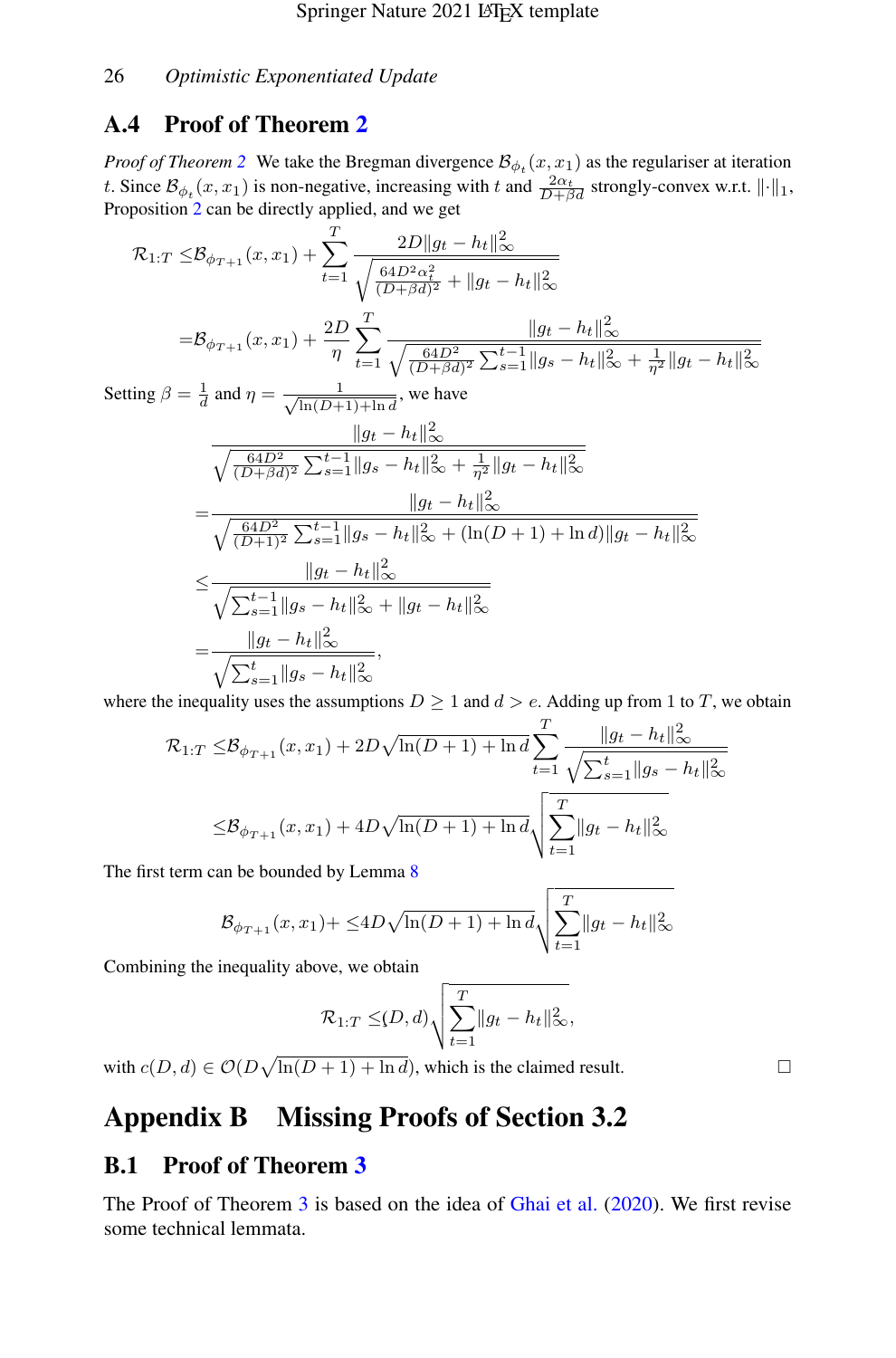*Proof of Lemma* [3](#page-8-0) Define  $\tilde{F}$  :  $\mathbb{S}_{\sim}^d$   $\to$   $\mathbb{S}^d$ ,  $X \to U$  diag $(f(\lambda_1(X)), \ldots, f(\lambda_d(X)))U^{\top}$ . Apparently, we have  $F(X) = \text{Tr } \tilde{F}(X)$ . From the Theorem V.3.3 in [Bhatia](#page-39-12) [\(2013\)](#page-39-12), it follows that  $\tilde{F}$  is differentiable and

$$
D\tilde{F}(X)(H) = U(\Gamma(f, X) \odot U^{\top} H U)U^{\top}.
$$

Using the linearity of the trace and the chain rule,  $F$  is differentiable and the directional derivative at  $X$  in  $H$  is given by

$$
D_H F(X) = D \operatorname{Tr}(\tilde{F}(X)) \circ D\tilde{F}(X)(H)
$$
  
=  $\operatorname{Tr}(D\tilde{F}(X)(H))$   
=  $\operatorname{Tr}(U(\tilde{\Gamma}(f, X) \odot U^{\top} H U)U^{\top})$   
=  $\operatorname{Tr}(\tilde{\Gamma}(f, X) \odot U^{\top} H U)$   
=  $\sum_{i=1}^{d} f'(\lambda_i(X))\tilde{h}_{ii}$   
=  $\operatorname{Tr}(U \operatorname{diag}(f'(\lambda_1(X)), \dots, f'(\lambda_d(X)))U^{\top} H)$ 

where  $\tilde{h}_{ii}$  is the *i*-th element in the diagonal of the matrix  $U^\top H U$ . Next, define

$$
\overline{F}: \mathbb{S}^d \to \mathbb{S}^d, X \mapsto U \operatorname{diag}(f'(\lambda_1(X)), \ldots, f'(\lambda_d(X)))U^{\top}.
$$

And we have

$$
DF(X) = H \mapsto \text{Tr}(\bar{F}(X)H)
$$

Applying Theorem V.3.3 in [Bhatia](#page-39-12) [\(2013\)](#page-39-12) again, we obtain the differentiability of  $\bar{F}$  and

$$
D\bar{F}(X)(G) = U(\Gamma(f', X) \odot U^{\top} G U)U^{\top}.
$$

Note that  $X \mapsto \text{Tr}(X(\cdot))$  is a linear map between finite dimensional spaces. Thus F is twice differentiable. From the linearity of the trace operator and matrix multiplication, it follows that  $D_HF(X)$  is differentiable. Applying the chain rule, we obtain

$$
D^{2}F(X)(G,H) = D_{G}(D_{H}F)(X)
$$
  
\n
$$
= D(D_{H}F)(X)(G)
$$
  
\n
$$
= \text{Tr}((D\overline{F}(X)(G))H)
$$
  
\n
$$
= \text{Tr}(U(\Gamma(f',X) \odot U^{\top}GU)U^{\top}H)
$$
  
\n
$$
= \text{Tr}((\Gamma(f',X) \odot U^{\top}GU)U^{\top}HU)
$$
  
\n
$$
= \sum_{i,j} \gamma(f',X)_{ij}\tilde{g}_{ij}\tilde{h}_{ij},
$$

which is the claimed result.

*Proof of Lemma* [4](#page-8-1) Since  $D^2\Phi^*(\theta) \in \mathcal{L}(\mathbb{X}_*, \mathcal{L}(\mathbb{X}_*, \mathbb{R}))$  is positive definite and X is finite dimensional, the map

$$
f_{\theta}: \mathbb{X}_{*} \to \mathbb{X}, v \mapsto D^{2} \Phi^{*}(\theta)(v, \cdot)
$$

is invertible. Furthermore, defining  $\psi_{\theta} : \mathbb{X}_* \to \mathbb{R}, v \mapsto \frac{1}{2} D^2 \Phi^*(\theta)(v, v)$ , we have

$$
D\psi_{\theta}(v) = \frac{1}{2}D^2\Phi^*(\theta)(v, \cdot) + \frac{1}{2}D^2\Phi^*(\theta)(\cdot, v)
$$
  
=  $f_{\theta}(v)$ .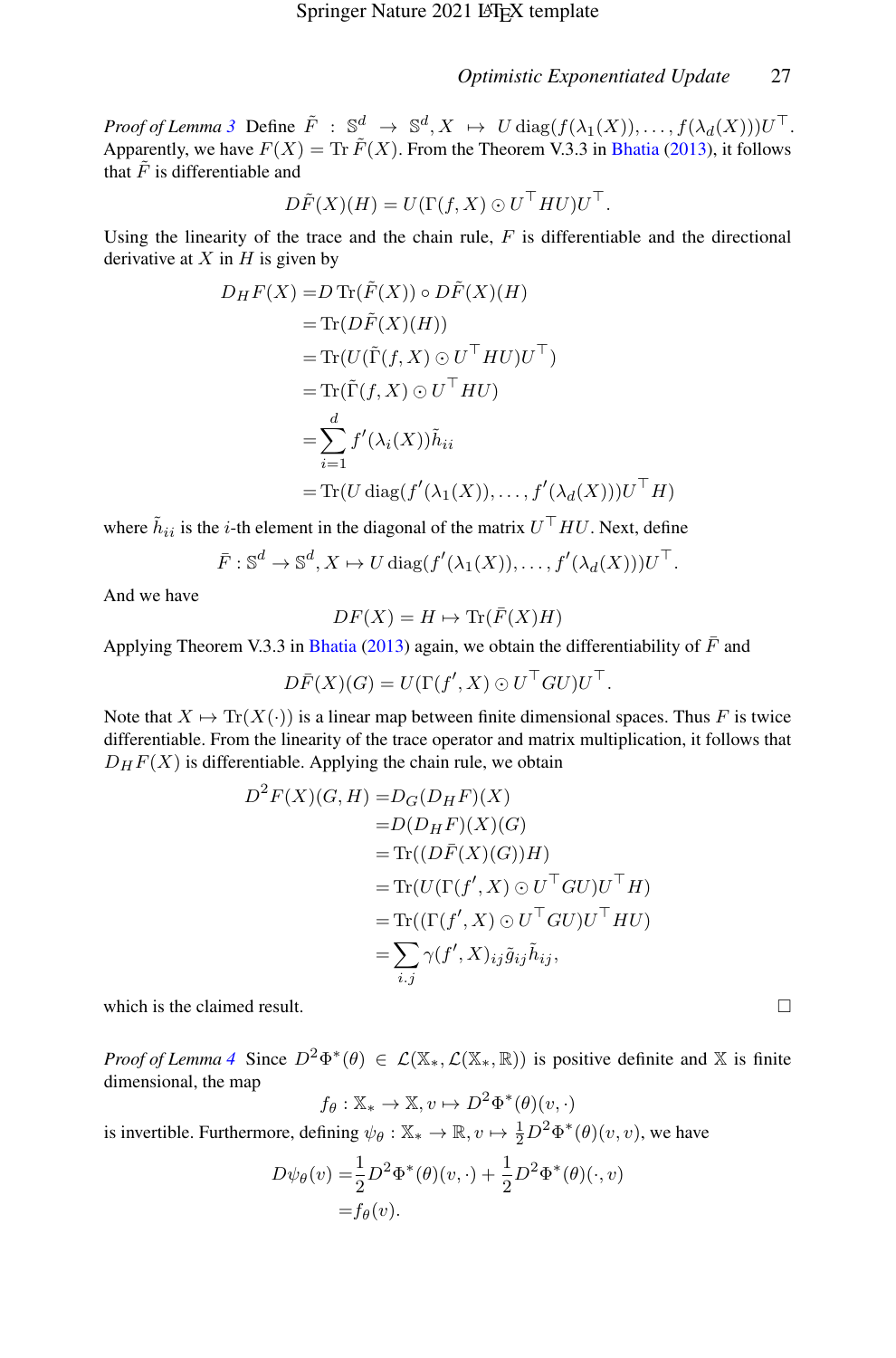Thus, we obtain the convex conjugate  $\psi_{\theta}^*$ 

$$
\psi_{\theta}^{*}(x) = \sup_{v \in \mathbb{X}_{*}} \langle v, x \rangle - \psi_{\theta}(v)
$$
  
\n
$$
= \langle f_{\theta}^{-1}(x), x \rangle - \psi_{\theta}(f_{\theta}^{-1}(x))
$$
  
\n
$$
= \langle f_{\theta}^{-1}(x), x \rangle - \frac{1}{2} \langle f_{\theta}^{-1}(x), D^{2} \Phi^{*}(\theta) (f_{\theta}^{-1}(x), \cdot) \rangle
$$
  
\n
$$
= \langle f_{\theta}^{-1}(x), x \rangle - \frac{1}{2} \langle f_{\theta}^{-1}(x), f_{\theta}(f_{\theta}^{-1}(x)) \rangle
$$
  
\n
$$
= \frac{1}{2} \langle f_{\theta}^{-1}(x), x \rangle
$$

by setting  $x = D\psi_{\theta}(v)$ . Denote by  $I : \mathbb{X} \to \mathbb{X}, x \mapsto x$  the identity function. From  $D\Phi^* =$  $D\Phi^{-1}$ , it follows

$$
I(x) = DI(v)(x)
$$
  
= $D(D\Phi^* \circ D\Phi)(v)(x)$   
= $D^2\Phi^*(D\Phi(v)) \circ D^2\Phi(v)(x)$ ,  
= $D^2\Phi^*(\theta) \circ D^2\Phi(D\Phi^*(\theta))(x)$ 

for  $\theta = D\Phi(v)$  and all  $x \in \mathbb{X}$ . Thus, we have  $f_{\theta}^{-1} = D^2\Phi(D\Phi^*(\theta))$  and

$$
\psi_{\theta}^*(x) = \frac{1}{2} \langle f_{\theta}^{-1}(x), x \rangle
$$
  
= 
$$
\frac{1}{2} D^2 \Phi(D\Phi^*(\theta))(x, x).
$$

Finally, since  $\psi_{\theta}(v) \leq \frac{1}{2} ||v||_*^2$  holds for all  $v \in \mathbb{X}_*$ , we can reverse the order by applying Proposition 2.19 in [Barbu and Precupanu](#page-38-2) [\(2012\)](#page-38-2) and obtain for all  $x \in \mathbb{X}$ 

$$
\frac{1}{2}D^2\Phi(D\Phi^*(\theta))(x,x) = \psi^*_{\theta}(x) \ge \frac{1}{2}||x||^2,
$$

which is the claimed result.  $\Box$ 

Finally, we can prove Theorem [3.](#page-7-1)

*Proof of Theorem [3](#page-7-1)* We start the proof by introducing the required definitions. Define the operator

$$
S: \mathbb{R}^{m,n} \to \mathbb{S}^{m+n}, X \mapsto \begin{bmatrix} 0 & X \\ X^{\top} & 0 \end{bmatrix}
$$

The set  $\mathcal{X} = \{S(X)|X \in \mathbb{R}^{m,n}\}\$ is a finite dimensional linear subspace of the space of symmetric matrices  $\mathbb{S}^{m+n}$ , and thus  $(\mathcal{X}, \|\cdot\|_1)$  is a finite dimensional Banach space. Its dual space  $\mathcal{X}_*$  determined by the Frobenius inner product can be represented by  $\mathcal X$  itself. Denote by  $\mathbb{B}(D) = \{X \in \mathbb{R}^{m,n} | \|X\|_1 \leq D\}$  the nuclear ball with radius D. Then the set  $\mathcal{K} =$  $\{S(X)|X \in \mathbb{B}(D)\}\$ is a nuclear ball in X with radius 2D, since  $||S(X)||_1 = 2||X||_1$  for all  $X \in \mathbb{R}^{m,n}$ .

Let  $S(X) \in \mathcal{K}$  be arbitrary. Denote by  $F_t = \Phi_t | \chi$  the restriction of  $\Phi_t$  to X. Next, we show the strong convexity of  $F_t$  over K. From the conjugacy formula of Theorem 2.4 in [Lewis](#page-40-10) [\(1995\)](#page-40-10) and Lemma [1,](#page-5-0) it follows

$$
F_t^*(S(X)) = \phi_t^* \circ \sigma(S(X)) = \phi_t^* \circ \lambda(S(X)),
$$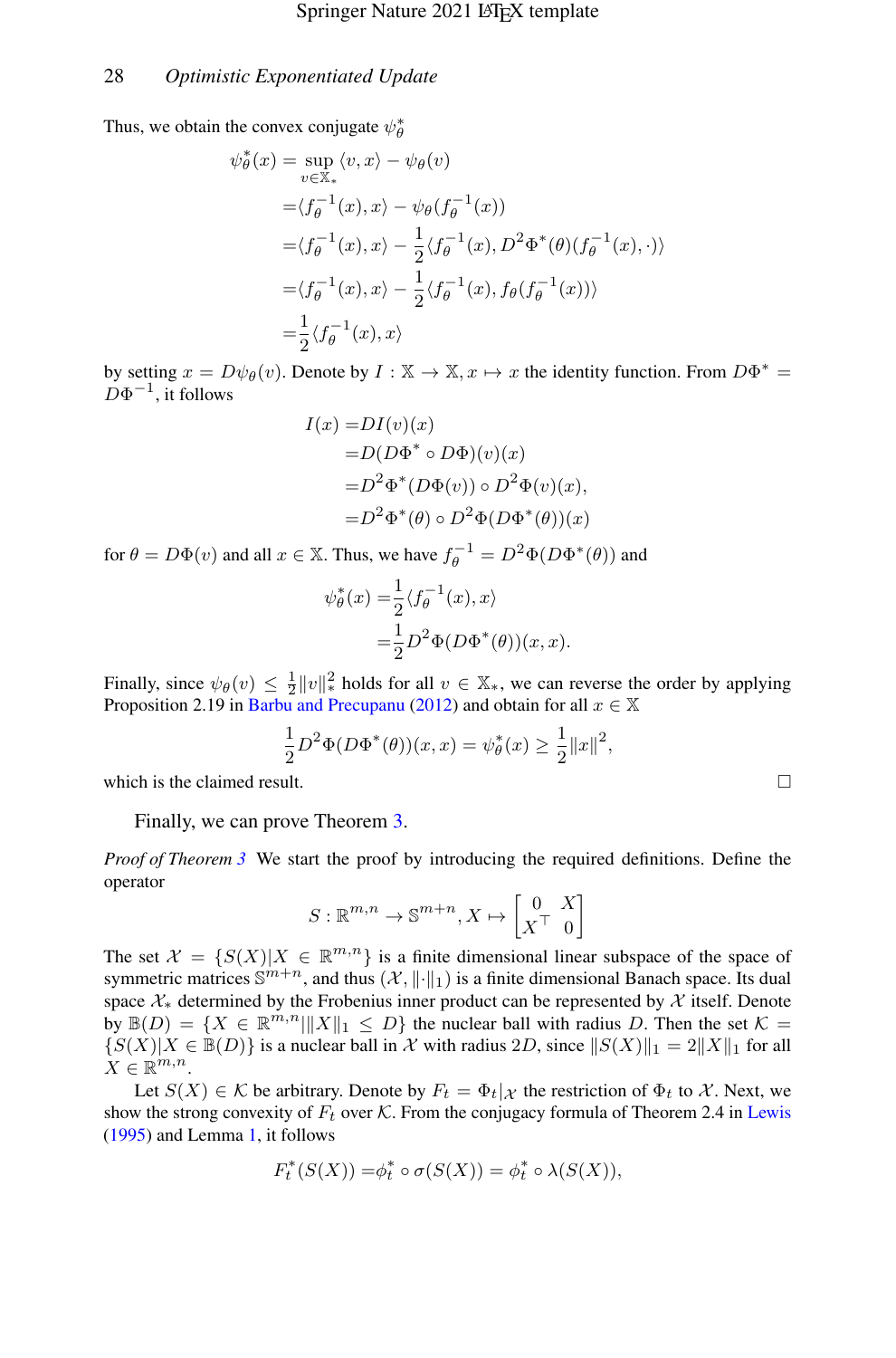where the second equality follows from the fact that  $\Phi_t^*$  is absolutely symmetric. By Lemma [1](#page-5-0) and Lemma [3,](#page-8-0)  $F_t^*$  is twice differentiable. Let  $X \in \mathcal{K}$  be arbitrary and  $\Theta = DF_t(X) \in \mathcal{X}_*$ . For simplicity, we define

$$
f_t: \mathbb{R} \to \mathbb{R}, x \mapsto \alpha_t \beta \exp \frac{|x|}{\alpha_t} - \beta |x| - \alpha_t \beta.
$$

Then, for all  $H \in \mathcal{X}$ ,

$$
D^{2}F_{t}^{*}(\Theta)(H,H) = \sum_{ij} \gamma(f_{t}',\Theta)_{ij}\tilde{h}_{ij}^{2},
$$

where  $\Gamma(f'_t, \Theta) = [\gamma(f'_t, \Theta)_{ij}]$  is the matrix of the second divided difference with

$$
\gamma(f'_t, \Theta)_{ij} = \begin{cases} \frac{f'_t(\lambda_i(\Theta)) - f'_t(\lambda_j(\Theta))}{\lambda_i(\Theta) - \lambda_j(\Theta)}, & \text{if } \lambda_i(\Theta) \neq \lambda_j(\Theta) \\ f''_t(\lambda_i(\Theta)), & \text{otherwise.} \end{cases}
$$

 $D^2 F_t^*(\Theta)$  is clearly positive definite over  $\mathbb{S}^{m+n}$ , since  $\gamma(f_t^j, \Theta)_{ij} > 0$  for all i and j. Furthermore, from the mean value theorem and the convexity of  $f_t''$ , there is a  $c_{ij} \in (0,1)$  such that

$$
\frac{f'_t(\lambda_i(\Theta)) - f'_t(\lambda_j(\Theta))}{\lambda_i(\Theta) - \lambda_j(\Theta)} \le f''_t(c_{ij}\lambda_i(\Theta) + (1 - c_{ij})\lambda_j(\Theta))
$$
  

$$
\le c_{ij} f''_t(\lambda_i(\Theta)) + (1 - c_{ij}) f''_t(\lambda_j(\Theta))
$$
  

$$
\le f''_t(\lambda_i(\Theta)) + f''_t(\lambda_j(\Theta))
$$

holds for all  $\lambda_i(\Theta) \neq \lambda_i(\Theta)$ . Thus, we obtain

<span id="page-28-0"></span>
$$
D^{2}F_{t}^{*}(\Theta)(H,H) = \sum_{ij} \gamma(f_{t}, \Theta)_{ij} \tilde{h}_{ij}^{2}
$$
  
\n
$$
\leq \sum_{ij} (f_{t}''(\lambda_{i}(\Theta)) + f_{t}''(\lambda_{j}(\Theta)))\tilde{h}_{ij}^{2}
$$
  
\n
$$
= 2 \sum_{i=1}^{m+n} f_{t}''(\lambda_{i}(\Theta)) \sum_{j=1}^{m+m} \tilde{h}_{ij}^{2}
$$
  
\n
$$
= 2 \operatorname{Tr}(UHU^{\top} \operatorname{diag}(f_{t}''(\lambda_{1}(\Theta)), \dots, f_{t}''(\lambda_{m+n}(\Theta))UHU^{\top})
$$
  
\n
$$
= 2 \operatorname{Tr}(H^{2} \operatorname{diag}(f_{t}''(\lambda_{1}(\Theta)), \dots, f_{t}''(\lambda_{m+n}(\Theta)))
$$
  
\n
$$
2 \min\{m,n\}
$$
  
\n
$$
\leq 2 \sum_{i=1}^{m+n} \sigma_{i}(H^{2}) \sigma_{i}(\operatorname{diag}(f_{t}''(\lambda_{1}(\Theta)), \dots, f_{t}''(\lambda_{m+n}(\Theta)))
$$

where the last line uses von Neumann's trace inequality and the fact that the rank of  $H \in \mathcal{X}$  and  $\Theta$  is at most  $2 \min\{m, n\}$ . Since  $H^2$  is positive semi-definite,  $\sigma_i(H^2) = \sigma_i(H)^2$  holds for all *i*. Furthermore,  $f''_t(x) \ge 0$  holds for all  $x \in \mathbb{R}$ . Thus, the last line of [\(B8\)](#page-28-0) can be rewritten into

<span id="page-28-1"></span>
$$
D^{2}F_{t}^{*}(\Theta)(H,H) \leq 2 \sum_{i=1}^{2\min\{m,n\}} \sigma_{i}(H)^{2} \sigma_{i}(\text{diag}(f_{t}''(\lambda_{1}(\Theta)),\ldots,f_{t}''(\lambda_{m+n}(\Theta)))
$$
  

$$
\leq 2\|H\|_{\infty}^{2} \sum_{i=1}^{2\min\{m,n\}} \sigma_{i}(\text{diag}(f_{t}''(\lambda_{1}(\Theta)),\ldots,f_{t}''(\lambda_{m+n}(\Theta))) \quad (B9)
$$
  

$$
\leq 2\|H\|_{\infty}^{2} \sum_{i=1}^{2\min\{m,n\}} f_{t}''(\lambda_{i}(\Theta)).
$$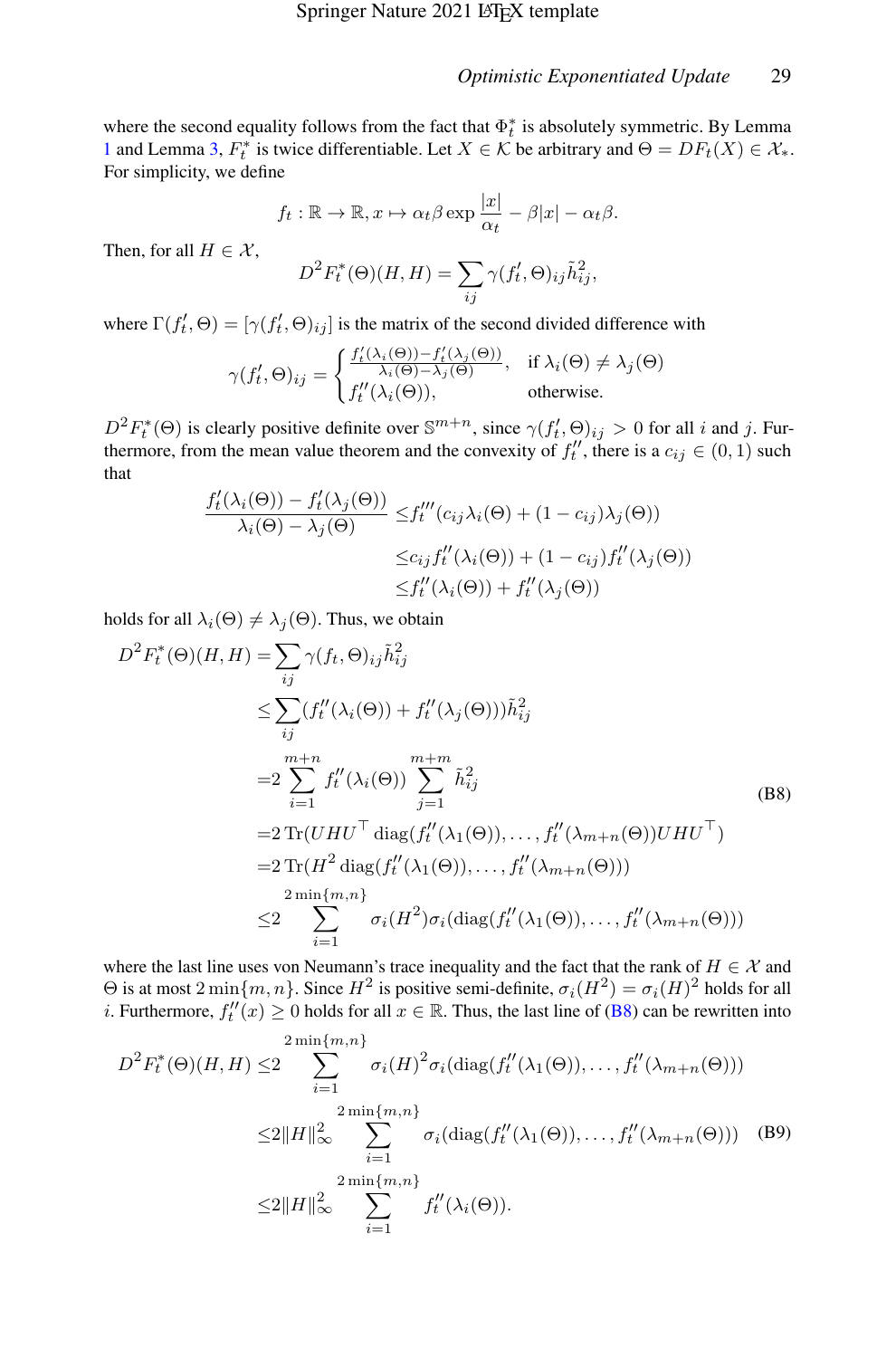Recall  $\Theta = DF_t(S(X))$  for  $S(X) \in \mathcal{K}$ . Together with Lemma [1,](#page-5-0) we obtain

$$
f''_t(\lambda_i(\Theta)) = \frac{\beta}{\alpha_t} \exp \frac{|\lambda_i(\Theta)|}{\alpha_t}
$$
  
= 
$$
\frac{\beta}{\alpha_t} \exp \frac{|\alpha_t \ln(\frac{|\lambda_i(S(X))|}{\beta} + 1)|}{\alpha_t}
$$
  
= 
$$
\frac{|\lambda_i(S(X))| + \beta}{\alpha_t}.
$$

By the construction of K, it is clear that  $\sum_{i=1}^{2 \min\{m,n\}} |\lambda_i(S(X))| \le 2D$ . Thus, [\(B9\)](#page-28-1) can be simply further upper bounded by

$$
D^{2}F_{t}^{*}(\Theta)(H,H) \leq 2||H||_{\infty}^{2} \sum_{i=1}^{2\min\{m,n\}} \frac{|\lambda_{i}(S(X))| + \beta}{\alpha_{t}}
$$

$$
\leq 2||H||_{\infty}^{2} \frac{2D + 2\min\{m,n\}\beta}{\alpha_{t}}
$$

Finally, applying Lemma [4,](#page-8-1) we obtain

$$
D^{2}F_{t}(S(X))(Y,Y) \geq \frac{\alpha_{t}}{4(D + \min\{m,n\}\beta)} ||Y||_{1}^{2},
$$

which implies the  $\frac{\alpha_t}{4(D+\min\{m,n\}\beta)}$ -strong convexity of  $F_t$  over  $K$ .

Finally, we prove the strongly convexity of  $\Phi_t$  over  $B(D) \in \mathbb{R}^{m+n}$ . Let  $X, Y \in B(D)$ be arbitrary matrices in the nuclear ball. The following inequality can be obtained

$$
2\Phi_t(X) - 2\Phi_t(Y)
$$
  
=  $\Phi_t(S(X)) - \Phi_t(S(Y))$   

$$
\geq \langle D\Phi_t(S(Y)), S(X) - S(Y)\rangle_F + \frac{\alpha_t}{8(D + \min\{m, n\}\beta)} ||S(X) - S(Y)||_1^2
$$
  
=  $2\langle D\Phi_t(Y), X - Y\rangle_F + \frac{\alpha_t}{2(D + \min\{m, n\}\beta)} ||X - Y||_1^2$ ,

which implies the  $\frac{\alpha_t}{2(D+\min\{m,n\}\beta)}$ -strong convexity of  $\Phi_t$  as desired.

## B.2 Proof of Theorem [4](#page-9-1)

*Proof* The proof is almost identical to the proof of Theorem [1.](#page-7-3) From the strong convexity of  $\Phi_t$ shown in Theorem [3](#page-7-1) and the general upper bound in Proposition [1,](#page-20-0) we obtain

$$
\mathcal{R}_{1:T} \le r_1(x_1) + \mathcal{B}_{\phi_1}(x, x_1) + \sum_{t=1}^T (\mathcal{B}_{\phi_{t+1}}(x, x_t) - \mathcal{B}_{\phi_t}(x, x_t)) + \sum_{t=1}^T \frac{\|g_t - h_t\|_*^2}{2\eta_{t+1}}.
$$
\n(B10)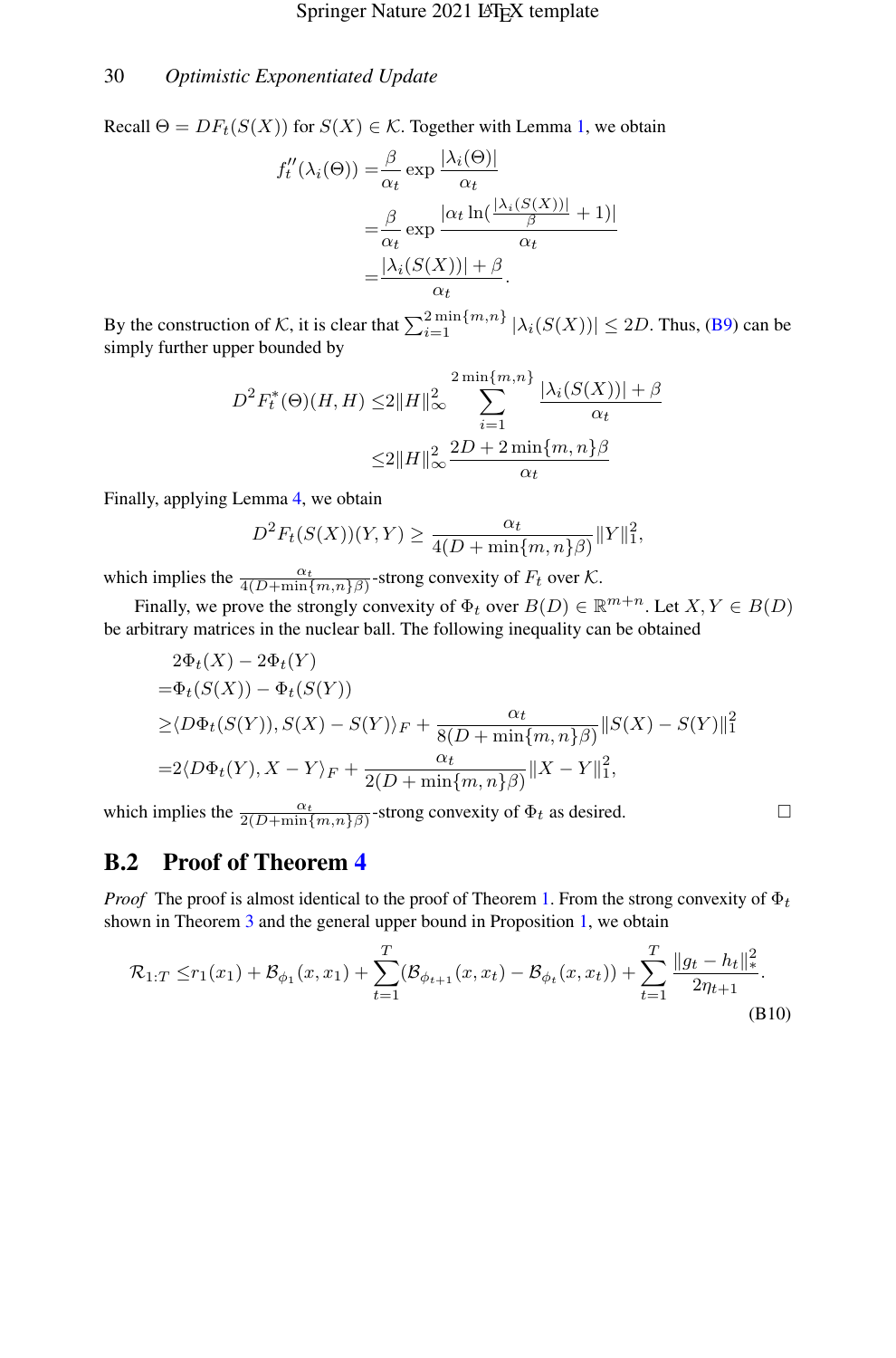Using Lemma [8,](#page-37-0) we have

$$
\sum_{t=1}^{T} (\mathcal{B}_{\Phi_{t+1}}(x, x_t) - \mathcal{B}_{\Phi_t}(x, x_t))
$$
\n
$$
\leq 4D(\ln(D+1) + \ln \min\{m, n\}) \sum_{t=2}^{T} (\alpha_{t+1} - \alpha_t)
$$
\n
$$
\leq 4D(\ln(D+1) + \ln \min\{m, n\}) \alpha_{T+1}
$$
\n
$$
= 4D(\ln(D+1) + \ln \min\{m, n\}) \eta \sqrt{\sum_{t=1}^{T} ||g_t - h_t||_{\infty}^2}
$$
\n
$$
= 4D\sqrt{\ln(D+1) + \ln \min\{m, n\}} \sqrt{\sum_{t=1}^{T} ||g_t - h_t||_{\infty}^2}
$$

Furthermore, from Lemma [6,](#page-36-0) it follows

$$
\sum_{t=1}^T \frac{(D+1)\|g_t - h_t\|_\infty^2}{4\alpha_t} \le \frac{D+1}{2} \sqrt{\ln(D+1) + \ln \min\{m,n\}} \sqrt{\sum_{t=1}^T \|g_t - h_t\|_\infty^2}
$$

The claimed result is obtained by combining the inequalities above.  $\Box$ 

# B.3 Proof of Theorem [5](#page-9-2)

*Proof* Since  $\mathcal{B}_{\Phi_t}(x, x_1)$  is non-negative, increasing and  $\frac{2\alpha_t}{D+\beta d}$  strongly-convex w.r.t.  $\lVert \cdot \rVert_1$ , Proposition [2](#page-22-1) can be directly applied, and we get

$$
\mathcal{R}_{1:T} \leq \mathcal{B}_{\Phi_t}(x, x_1) + \sum_{t=1}^{T} \frac{2D||g_t - h_t||_{\infty}^2}{\sqrt{\frac{64D^2\alpha_t^2}{(D+\beta d)^2} + ||g_t - h_t||_{\infty}^2}}
$$
\n
$$
= \mathcal{B}_{\Phi_t}(x, x_1) + \frac{2D}{\eta} \sum_{t=1}^{T} \frac{||g_t - h_t||_{\infty}^2}{\sqrt{\frac{64D^2}{(D+\beta d)^2} \sum_{s=1}^{t-1} ||g_s - h_t||_{\infty}^2} + \frac{1}{\eta^2} ||g_t - h_t||_{\infty}^2}
$$
\nSetting  $\beta = \frac{1}{\min\{m, n\}}$  and  $\eta = \frac{1}{\sqrt{\ln(D+1) + \ln \min\{m, n\}}}$ , we have\n
$$
\frac{||g_t - h_t||_{\infty}^2}{\sqrt{\frac{64D^2}{(D+\beta d)^2} \sum_{s=1}^{t-1} ||g_s - h_t||_{\infty}^2} + \frac{1}{\eta^2} ||g_t - h_t||_{\infty}^2}
$$
\n
$$
= \frac{||g_t - h_t||_{\infty}^2}{\sqrt{\frac{64D^2}{(D+1)^2} \sum_{s=1}^{t-1} ||g_s - h_t||_{\infty}^2} + (\ln(D+1) + \ln d) ||g_t - h_t||_{\infty}^2}
$$
\n
$$
\leq \frac{||g_t - h_t||_{\infty}^2}{\sqrt{\sum_{s=1}^{t-1} ||g_s - h_t||_{\infty}^2} + ||g_t - h_t||_{\infty}^2}
$$
\n
$$
= \frac{||g_t - h_t||_{\infty}^2}{\sqrt{\sum_{s=1}^{t} ||g_s - h_t||_{\infty}^2}},
$$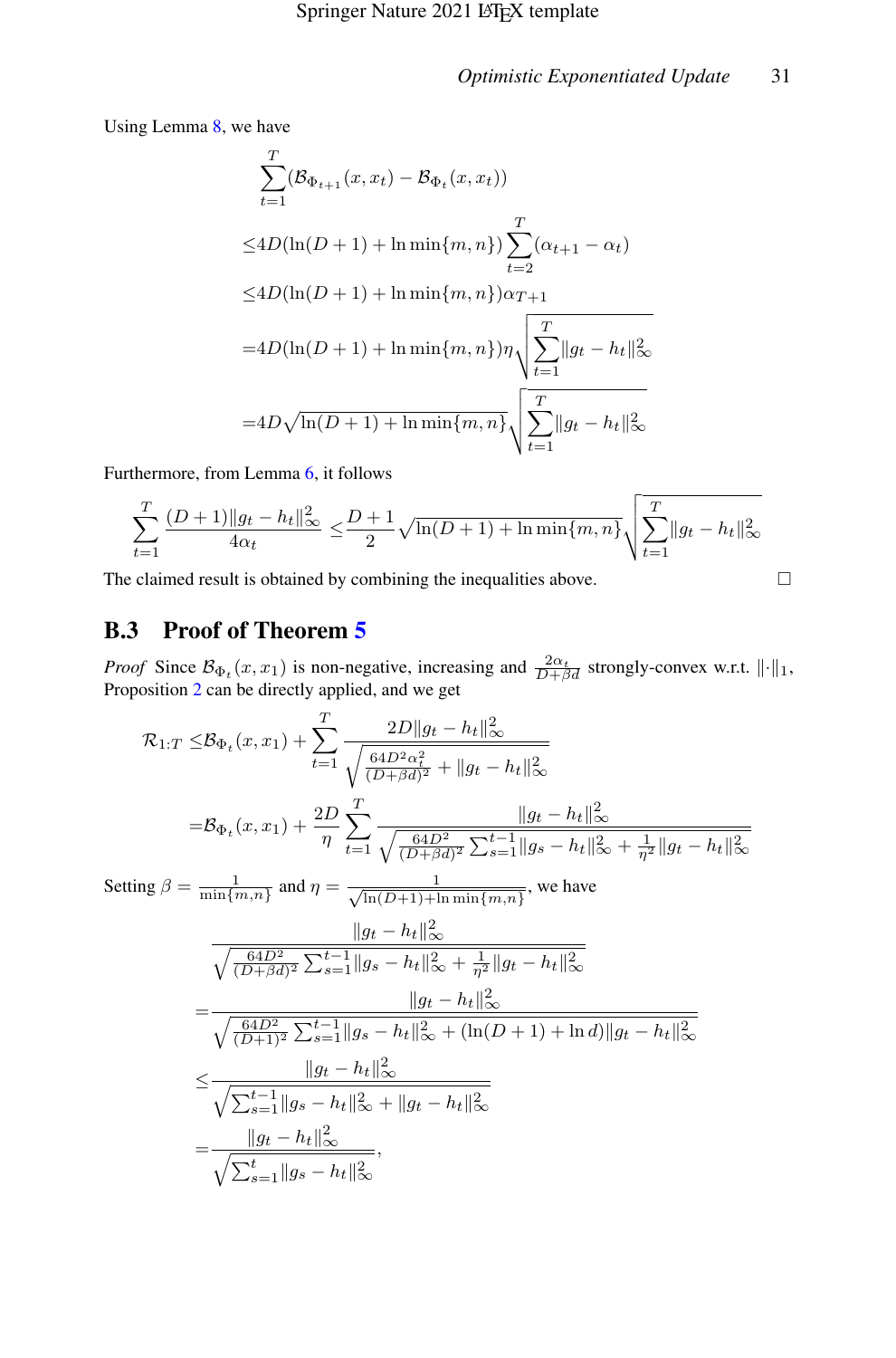where the inequality uses the assumptions  $D \ge 1$  and  $\min\{m, n\} > e$ . Adding up from 1 to T, we obtain

$$
\mathcal{R}_{1:T} \leq \mathcal{B}_{\Phi_t}(x, x_1) + 2D\sqrt{\ln(D+1) + \ln \min\{m, n\}} \sum_{t=1}^T \frac{\|g_t - h_t\|_{\infty}^2}{\sqrt{\sum_{s=1}^t \|g_s - h_t\|_{\infty}^2}}
$$

$$
\leq \mathcal{B}_{\Phi_t}(x, x_1) + 4D\sqrt{\ln(D+1) + \ln \min\{m, n\}} \sqrt{\sum_{t=1}^T \|g_t - h_t\|_{\infty}^2}
$$

The first term can be bounded by Lemma [8](#page-37-0)

$$
\mathcal{B}_{\Phi_{T+1}}(x, x_1) \le 4D(\ln(D+1) + \ln \min\{m, n\}) \sqrt{\sum_{t=1}^{T} ||g_t - h_t||_{\infty}^2}
$$

Combining the inequality above, we obtain

$$
\mathcal{R}_{1:T} \leq c(D,m,n) \sqrt{\sum_{t=1}^{T} ||g_t - h_t||_{\infty}^2},
$$

with  $c(D, m, n) \in \mathcal{O}(D\sqrt{\ln(D+1) + \ln \min\{m, n\}})$ , which is the claimed result.

# Appendix C Missing Proofs of Section 3.4

## C.1 Proof of Lemma [5](#page-12-1)

*Proof of Lemma* [5](#page-12-1) Let  $x^*$  be the minimiser of  $\mathcal{B}_{\psi_{t+1}}(x, y_{t+1})$  in K. Using the the fact  $\ln a \geq$  $1 - \frac{1}{a}$ , we obtain

$$
\ln(\frac{|x^*_i|}{\beta}+1)\geq\frac{|x^*_i|}{|x^*_i+\beta|}
$$

and

$$
((|x^*_i|+\beta)\ln(\frac{|x^*_i|}{\beta}+1)-|x^*_i|\geq 0.
$$

Thus,  $y_i = 0$  implies  $x_i^* = 0$ . Furthermore  $sgn(x_i^*) = sgn(y_i)$  must hold for all i with  $y_i \neq 0$ , since otherwise we can always flip the sign of  $x_i^*$  to obtain smaller objective value. So we assume without loss of generality that  $y_i \geq 0$ . We claim that  $\sum_{i=1}^{d} x_i^* = D$  holds for the minimiser x<sup>\*</sup>. If it is not the case, there must be some i with  $x_i^* \leq y_i$ , and increasing  $x_i^*$  by a small enough amount can decrease the objective function. Thus minimising the Bregman divergence can be rewritten into

$$
\min_{x \in \mathbb{R}^d} \quad \sum_{i=1}^d ((x_i + \beta) \ln \frac{x_i + \beta}{y_i + \beta} - x_i)
$$
\n
$$
\text{s.t.} \quad \sum_{i=1}^d x_i = D
$$
\n
$$
x_i \ge 0 \text{ for all } i = 1, \dots, d.
$$
\n
$$
(C11)
$$

<span id="page-31-0"></span>Using Lagrange multipliers for  $x \in \mathbb{R}^d$ ,  $\lambda \in \mathbb{R}$  and  $\nu \in \mathbb{R}_+^d$ 

$$
\mathcal{L}(x,\lambda,\nu) = \sum_{i=1}^d ((x_i + \beta) \ln \frac{x_i + \beta}{y_i + \beta} - x_i) - \nu^\top x - \lambda (D - \sum_{i=1}^d x_i).
$$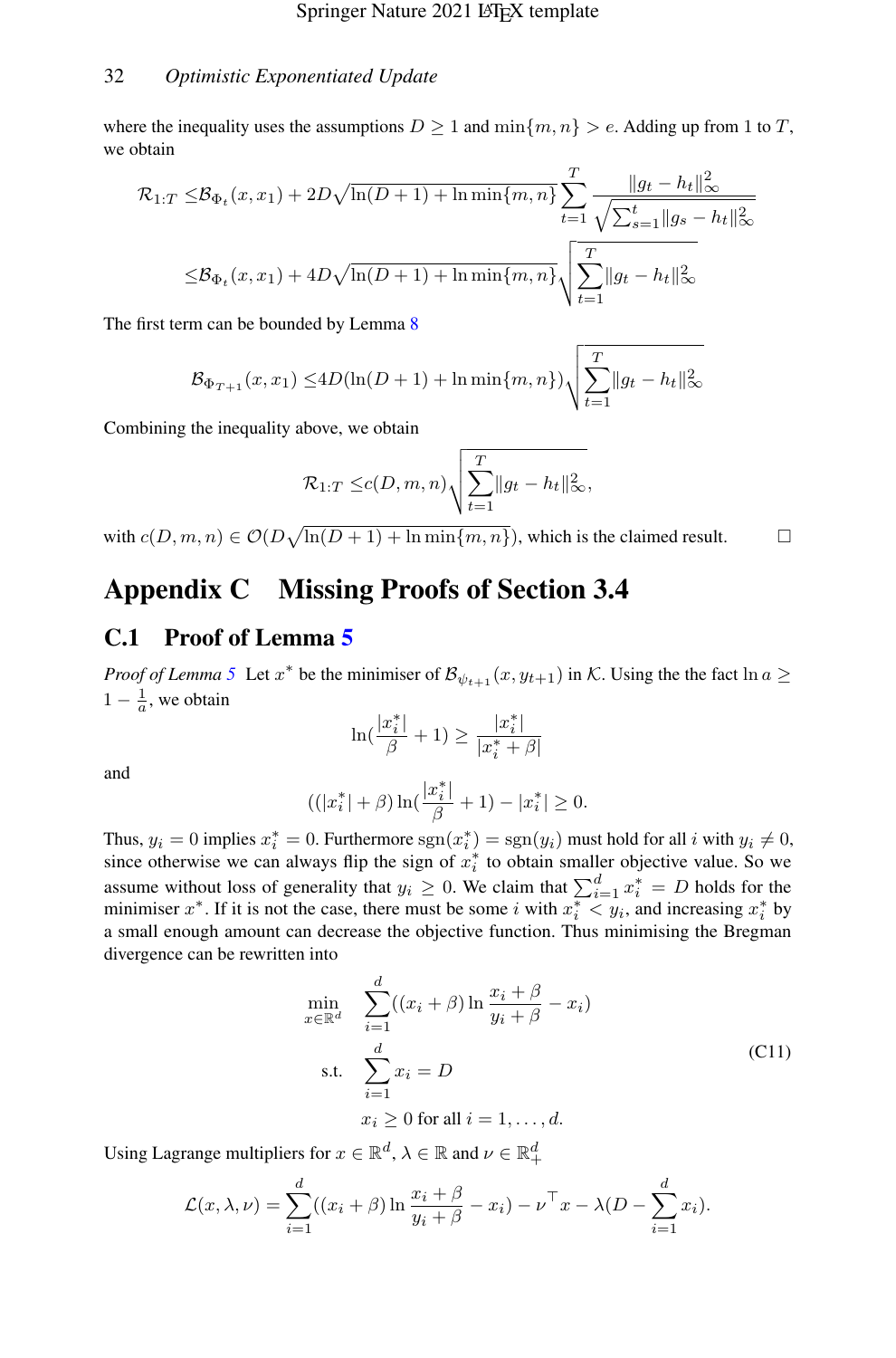Setting  $\frac{\partial \mathcal{L}}{\partial x_i} = 0$ , we obtain

$$
\ln \frac{x_i + \beta}{y_i + \beta} = \nu_i - \lambda.
$$

From the complementary slackness, we have  $\nu_i = 0$  for  $x_i \neq 0$ , which implies

$$
x_i + \beta = \frac{1}{z}(y_i + \beta),
$$

where  $z = \exp(\lambda)$ . Let  $x^*$  be the minimiser and  $\mathcal{I} = \{i : x_i^* > 0\}$  the support of  $x^*$ . Then we have

$$
D + |\mathcal{I}|\beta = \frac{1}{z} \left( \sum_{i \in \mathcal{I}} y_i + |\mathcal{I}|\beta \right).
$$

Let p be a permutation of  $\{1, \ldots, d\}$  such that  $y_{p(i)} \leq y_{p(i+1)}$ . Define

$$
\theta(j) = y_{p(j)}(D + (d-j+1)\beta) + \beta D - \beta \sum_{i \ge j} y_{p(i)}.
$$

It follows from

$$
\theta(j+1) - \theta(j) = (y_{p(j+1)} - y_{p(j)})(D + (d - j + 1)\beta) \ge 0
$$

that  $\theta(j)$  is increasing in j. Let  $\rho = \min\{i|\theta(i) > 0\}$ . For all  $j < \rho, p(j)$  is not in the support  $\mathcal{I}$ , since otherwise it would imply  $x_{p(j)}^* \leq 0$ . Thus the minimisation problem [\(C11\)](#page-31-0) is equivalent to

$$
\min_{x \in \mathbb{R}^d} \quad \sum_{i=\rho}^d (x_{p(i)} + \beta) \ln \frac{x_{p(i)} + \beta}{y_{p(i)} + \beta}
$$
\n
$$
\text{s.t.} \quad \sum_{i=\rho}^d x_{p(i)} = D
$$
\n
$$
x_{p(i)} > 0 \text{ for all } i = \rho, \dots, d.
$$
\n(C12)

<span id="page-32-0"></span>Define function  $R : \mathbb{R}_{>0} \to \mathbb{R}, x \mapsto x \ln x$ . It can be verified that R is convex. The objective function in  $(C12)$  can be further rewritten into

$$
\sum_{i=\rho}^{d} (x_{p(i)} + \beta) \ln \frac{x_{p(i)} + \beta}{y_{p(i)} + \beta}
$$
\n
$$
= \sum_{i=\rho}^{d} (y_{p(i)} + \beta) R(\frac{x_{p(i)} + \beta}{y_{p(i)} + \beta})
$$
\n
$$
\geq \frac{1}{\sum_{i=\rho}^{d} (y_{p(i)} + \beta)} R(\frac{\sum_{i=\rho}^{d} (x_{p(i)} + \beta)}{\sum_{i=\rho}^{d} (y_{p(i)} + \beta)})
$$
\n
$$
= \frac{1}{\sum_{i=\rho}^{d} (y_{p(i)} + \beta)} R(\frac{D + (d - \rho + 1)\beta}{\sum_{i=\rho}^{d} (y_{p(i)} + \beta)}),
$$

where the inequality follows from the Jensen's inequality. The minimum is attained if and only if  $\frac{x_{p(i)} + \beta}{y_{p(i)} + \beta}$  are equal for all i. This is only possible when  $\sigma(i)$  is in the support  $\mathcal I$  for all  $i \ge \rho$ . Thus we can set  $z = \frac{\sum_{i=\rho}^{d} (|y_{p(i)}| + \beta)}{D + (d - \rho + 1)\beta}$  $\frac{d\ddot{x}}{dt} = \frac{\rho(|y_{p(i)}|+\beta)}{D+(d-\rho+1)\beta}$  and obtain  $x_i^* = \max\{\frac{(|y_i|+\beta)-\beta}{z}, 0\}$  sgn $(y_i)$ for  $i = 1 \dots d$ , which is the claimed result.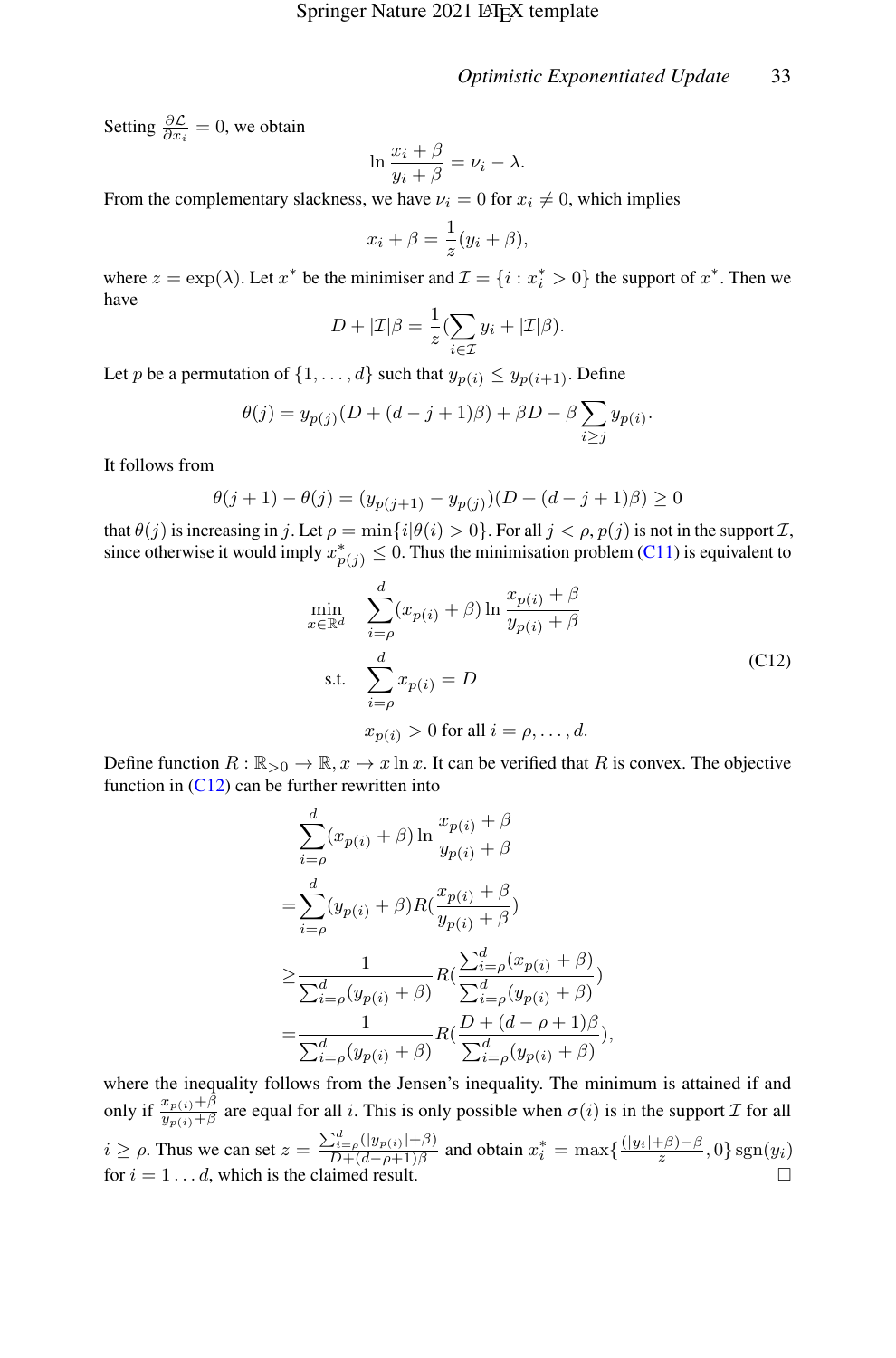## C.2 Proof of Corollary [1](#page-14-1)

<span id="page-33-3"></span>**Proposition 3** Let  $\{x_t\}$  be any sequences and  $\{y_t\}$  be the sequence produced by  $y_{t+1}$  =  $\frac{a_t}{a_{1:t}}x_t + (1 - \frac{a_t}{a_{1:t}})y_t$ . Choosing  $a_t > 0$ , we have, for all  $x \in W$ 

$$
a_{1:T} \mathbb{E}[f(y_{T+1}) - f(x)] \leq \mathbb{E}[\mathcal{R}_{1:T}] - \sum_{t=1}^{T} (a_{1:t-1} \mathcal{B}_l(y_t, y_{t+1})),
$$
  

$$
a_{1:T} = \sum_{t=1}^{T} a_t(\langle y_t, x_t - x \rangle + r(x_t) - r(x)).
$$

*with*  $\mathcal{R}_1$  $t_{t=1}^{T} a_t (\langle g_t, x_t - x \rangle + r(x_t) - r(x)).$ 

*Proof* It is interesting to see that the average scheme can be considered as an instance of the linear coupling introduced in [Allen-Zhu and Orecchia](#page-38-3) [\(2017\)](#page-38-3). For any sequence  $\{x_t\}$ ,  $\{y_t\}$  and  $z_t = \frac{a_t}{a_{1:t}} x_t + (1 - \frac{a_t}{a_{1:t}}) y_t$ , we start the proof by bounding  $a_t(f(y_{t+1}) - f(x))$  as follows

<span id="page-33-0"></span>
$$
a_t(l(y_{t+1}) - l(x))
$$
  
=  $a_t(l(y_{t+1}) - l(z_t) + l(z_t) - l(x))$   
=  $a_t(l(y_{t+1}) - l(z_t) + \langle \nabla l(z_t), z_t - x \rangle - \mathcal{B}_l(z_t, x))$  (C13)  
=  $a_t(l(y_{t+1}) - l(z_t) + \langle \nabla l(z_t), z_t - x_t \rangle + \langle \nabla l(z_t), x_t - x \rangle - \mathcal{B}_l(z_t, x))$ 

Denote by  $\tau_t = \frac{a_t}{a_{1:t}}$  the weight. The first term of the the inequality above can be further bounded by

<span id="page-33-1"></span>
$$
a_t(l(y_{t+1}) - l(z_t) + \langle \nabla l(z_t), z_t - x_t \rangle)
$$
  
\n
$$
= a_t(l(y_{t+1}) - l(z_t) + \frac{1 - \tau_t}{\tau_t} \langle \nabla l(z_t), y_t - z_t \rangle)
$$
  
\n
$$
= a_t(l(y_{t+1}) - l(z_t) + (\frac{1}{\tau_t} - 1)(l(y_t) - l(z_t)) - (\frac{1}{\tau_t} - 1)B_l(y_t, z_t))
$$
\n(C14)  
\n
$$
= a_t(\frac{1}{\tau_t} - 1)(l(y_t) - l(y_{t+1})) + \frac{a_t}{\tau_t}(l(y_{t+1}) - l(z_t)) - a_{1:t-1}B_l(y_t, z_t).
$$

<span id="page-33-2"></span>Next, we have

$$
\sum_{t=1}^{T} a_t \left( \frac{1}{\tau_t} - 1 \right) (f(y_t) - f(y_{t+1}))
$$
\n
$$
= \sum_{t=2}^{T} a_{1:t-1} (f(y_t) - f(y_{t+1}))
$$
\n
$$
= \sum_{t=1}^{T-1} a_t f(y_{t+1}) - a_{1:T-1} f(y_{T+1})
$$
\n
$$
= \sum_{t=1}^{T} a_t f(y_{t+1}) - a_{1:T} f(y_{T+1})
$$
\n
$$
= \sum_{t=1}^{T} a_t (f(y_{t+1}) - f(y_{T+1}))
$$
\n(C15)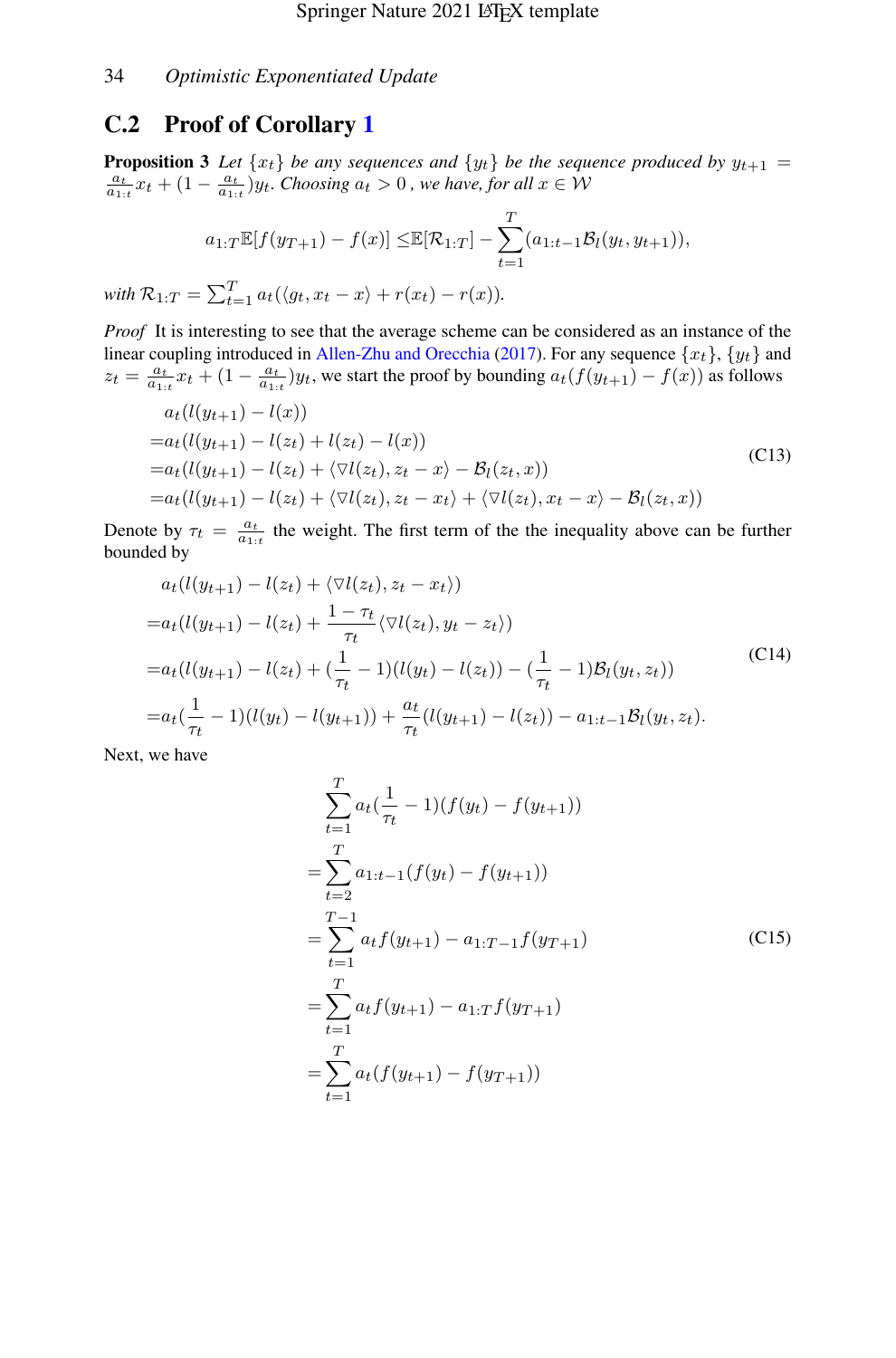Combining  $(C13)$ ,  $(C14)$  and  $(C15)$ , we have

$$
a_{1:T}(f(y_{T+1}) - f(x)) = \sum_{t=1}^{T} \frac{a_t}{\tau_t} (l(y_{t+1}) - l(z_t))
$$
  
+ 
$$
\sum_{t=1}^{T} \langle \nabla l(z_t), x_t - x \rangle
$$
  
- 
$$
\sum_{t=1}^{T} (a_{1:t-1}B_l(y_t, z_t) - a_t B_l(z_t, x)),
$$

Simply setting  $y_{t+1} := z_t$  makes the first term above 0 and implies  $z_t = \frac{\sum_{s=1}^{t} a_s x_s}{a_{1:t}}$ . Furthermore it follows from the convexity of r

$$
r(y_{T+1}) = r\left(\frac{\sum_{s=1}^{T} a_s x_s}{a_{1:T}}\right) \le \sum_{t=1}^{T} \frac{a_t r(x_t)}{a_{1:T}}.
$$

Combining the inequalities above and rearranging, we obtain

$$
a_{1:T}(f(y_{T+1}) - f(x)) \leq \sum_{t=1}^{T} a_t(\langle \nabla l(z_t), x_t - x \rangle + r(x_t) - r(x))
$$
  

$$
- \sum_{t=1}^{T} (a_{1:t-1}B_l(z_{t-1}, z_t) + a_t B_l(z_t, x))
$$
  

$$
\leq \sum_{t=1}^{T} a_t(\langle \nabla l(z_t), x_t - x \rangle + r(x_t) - r(x))
$$
  

$$
- \sum_{t=1}^{T} (a_{1:t-1}B_l(z_{t-1}, z_t))
$$

Furthermore, we have  $\sigma$ 

$$
\mathbb{E}[\sum_{t=1}^{T} \langle a_t \nabla l(z_t), x_t - x \rangle]
$$
\n
$$
= \mathbb{E}[\sum_{t=1}^{T} \langle a_t g_t, x_t - x \rangle] + \mathbb{E}[\sum_{t=1}^{T} \langle a_t (\nabla l_t - g_t), x_t - x \rangle]
$$
\n
$$
= \mathbb{E}[\sum_{t=1}^{T} \langle a_t g_t, x_t - x \rangle] + \sum_{t=1}^{T} \mathbb{E}[\langle a_t (\nabla l_t - g_t), x_t - x \rangle]
$$
\n
$$
= \mathbb{E}[\sum_{t=1}^{T} \langle a_t g_t, x_t - x \rangle] + \sum_{t=1}^{T} \mathbb{E}[\mathbb{E}[\langle a_t (\nabla l_t - g_t), x_t - x \rangle | z_t]]
$$
\n
$$
= \mathbb{E}[\sum_{t=1}^{T} \langle a_t g_t, x_t - x \rangle].
$$

Finally, we we obtain

$$
a_{1:T} \mathbb{E}[f(y_{T+1}) - f(x)] \leq \mathbb{E}[\sum_{t=1}^{T} a_t(\langle g_t, x_t - x \rangle + r(x_t) - r(x))]
$$

$$
- \sum_{t=1}^{T} (a_{1:t-1} \mathcal{B}_l(y_t, y_{t+1})),
$$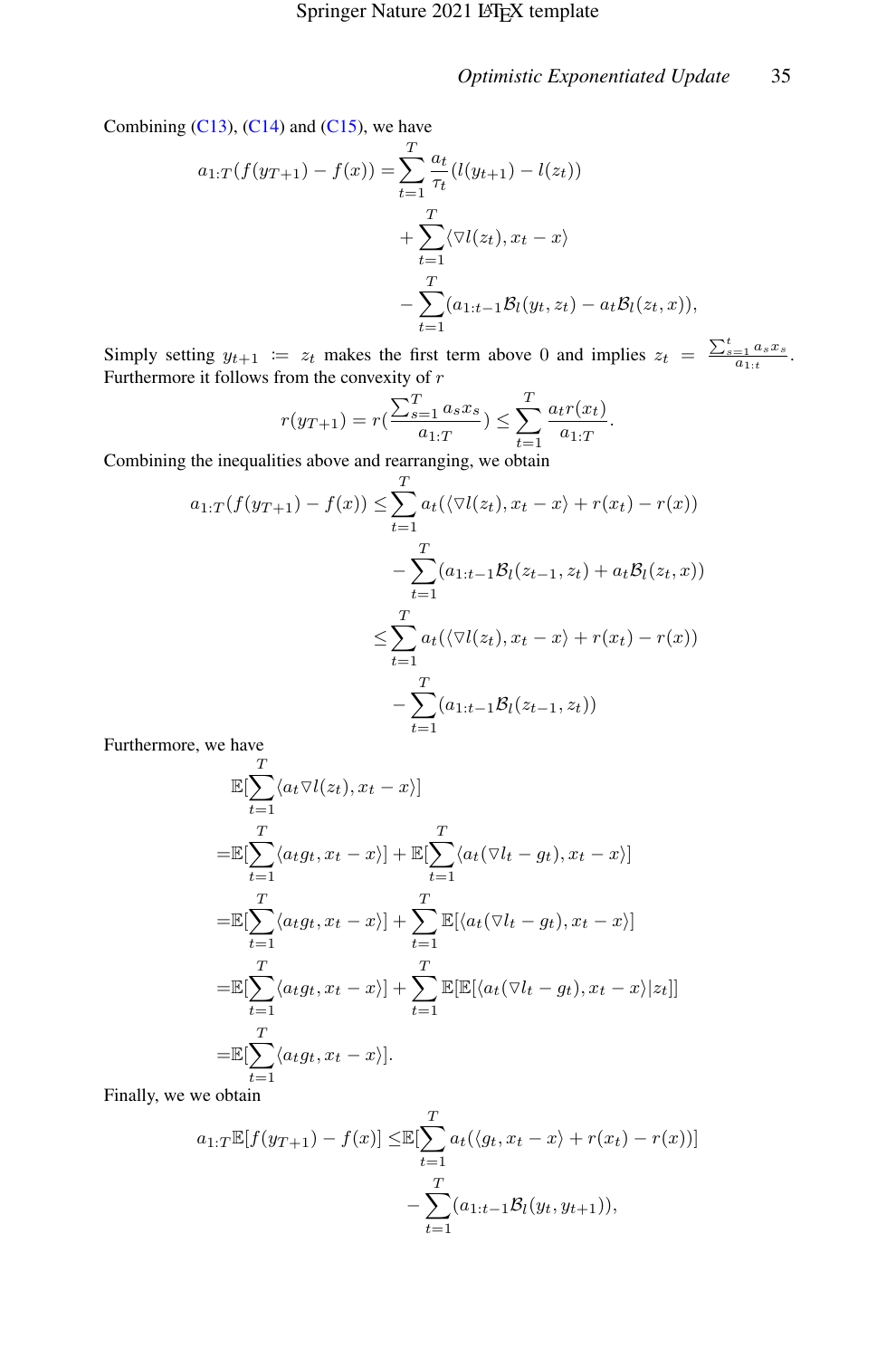which is the claimed result.  $\Box$ 

<span id="page-35-1"></span>*Proof of Corollary [1](#page-14-1)* . In general case, we have

$$
\mathbb{E}[\mathcal{R}_{1:T}] \leq c_1 + c_2 \mathbb{E}[\sqrt{\sum_{t=1}^T \|a_t(g_t - g_{t-1})\|_{*}^2}]
$$
  

$$
\leq c_1 + c_2 \sqrt{\sum_{t=1}^T \mathbb{E}[\|a_t(g_t - g_{t-1})\|_{*}^2]}
$$
  

$$
\leq c_1 + c_2 \sqrt{\sum_{t=1}^T \mathbb{E}[\|a_t(g_t - g_{t-1})\|_{*}^2 |z_t]}.
$$
 (C16)

<span id="page-35-0"></span>Foll all  $t$ , we have

$$
\mathbb{E}[\|a_t(g_t - g_{t-1})\|_{*}^{2} |z_t] \leq 2a_t^2 (\mathbb{E}[\|g_t - \nabla l(z_t) - g_{t-1} + \nabla l(z_{t-1})\|_{*}^{2} |z_t]) + 2a_t^2 (\|\nabla l(z_t) - \nabla l(z_{t-1})\|_{*}^{2}).
$$
\n(C17)

Since  $z_{t-1}$  is fixed when  $z_t$  is given, the first term above can be bounded by

$$
2a_t^2 \left(\mathbb{E}[\|g_t - \nabla l(z_t) - g_{t-1} + \nabla l(z_{t-1})\|_{*}^2 |z_t]\right)
$$
  
\n
$$
\leq 4a_t^2 \left(\mathbb{E}[\|g_t - \nabla l(z_t)\|_{*}^2 |z_t] + \mathbb{E}[\|g_{t-1} - \nabla l(z_{t-1})\|_{*}^2 |z_t]\right)
$$
  
\n
$$
\leq 4a_t^2 \left(\mathbb{E}[\|g_t - \nabla l(z_t)\|_{*}^2 |z_t] + \mathbb{E}[\|g_{t-1} - \nabla l(z_{t-1})\|_{*}^2 |z_{t-1}]\right)
$$
  
\n
$$
\leq 4a_t^2 (\nu_t^2 + \nu_{t-1}^2).
$$

Since K is compact, there is some  $L > 0$  such that  $\|\nabla l(z)\|_{*} \leq L$  for all  $z \in \mathbb{X}$ . Thus the second term of  $(C17)$  can be bounded by

$$
2a_t^2 \|\nabla l(z_t) - \nabla l(z_{t-1})\|_*^2 \le 8a_t^2 L^2
$$
 (C18)

<span id="page-35-2"></span>Combining  $(C16)$ ,  $(C17)$  and  $(C18)$ , we have

$$
\mathbb{E}[\mathcal{R}_{1:T}] \le c1 + c2 \sqrt{8 \sum_{t=1}^{T} a_t^2 (\nu_t^2 + L^2)},
$$

and combining with Proposition [3,](#page-33-3) we obtain

$$
\mathbb{E}[f(z_T) - f(x)] \leq \frac{c1 + c2\sqrt{8\sum_{t=1}^{T} a_t^2(\nu_t^2 + L^2)}}{a_{1:T}}.
$$

If *l* is *M*-smooth, then for  $t \geq 2$ , we have

$$
2a_t^2 \|\nabla l(z_t) - \nabla l(z_{t-1})\|_{*}^2 \le \frac{4Ma_t^2}{a_{1:t-1}} a_{1:t-1} \mathcal{B}_l(z_{t-1}, z_t).
$$
\n(C19)\n
$$
8Ma_{1:t-1} \mathcal{B}_l(z_{t-1}, z_t).
$$

<span id="page-35-3"></span>Using fact  $2ab - a^2 \leq b^2$ , we have

$$
2c_2 \sqrt{2M \sum_{t=2}^{T} a_{1:t-1} \mathcal{B}_l(z_{t-1}, z_t)} - \sum_{t=2}^{T} a_{1:t-1} \mathcal{B}_l(z_{t-1}, z_t)
$$
(C20)  

$$
\leq 2Mc_2^2.
$$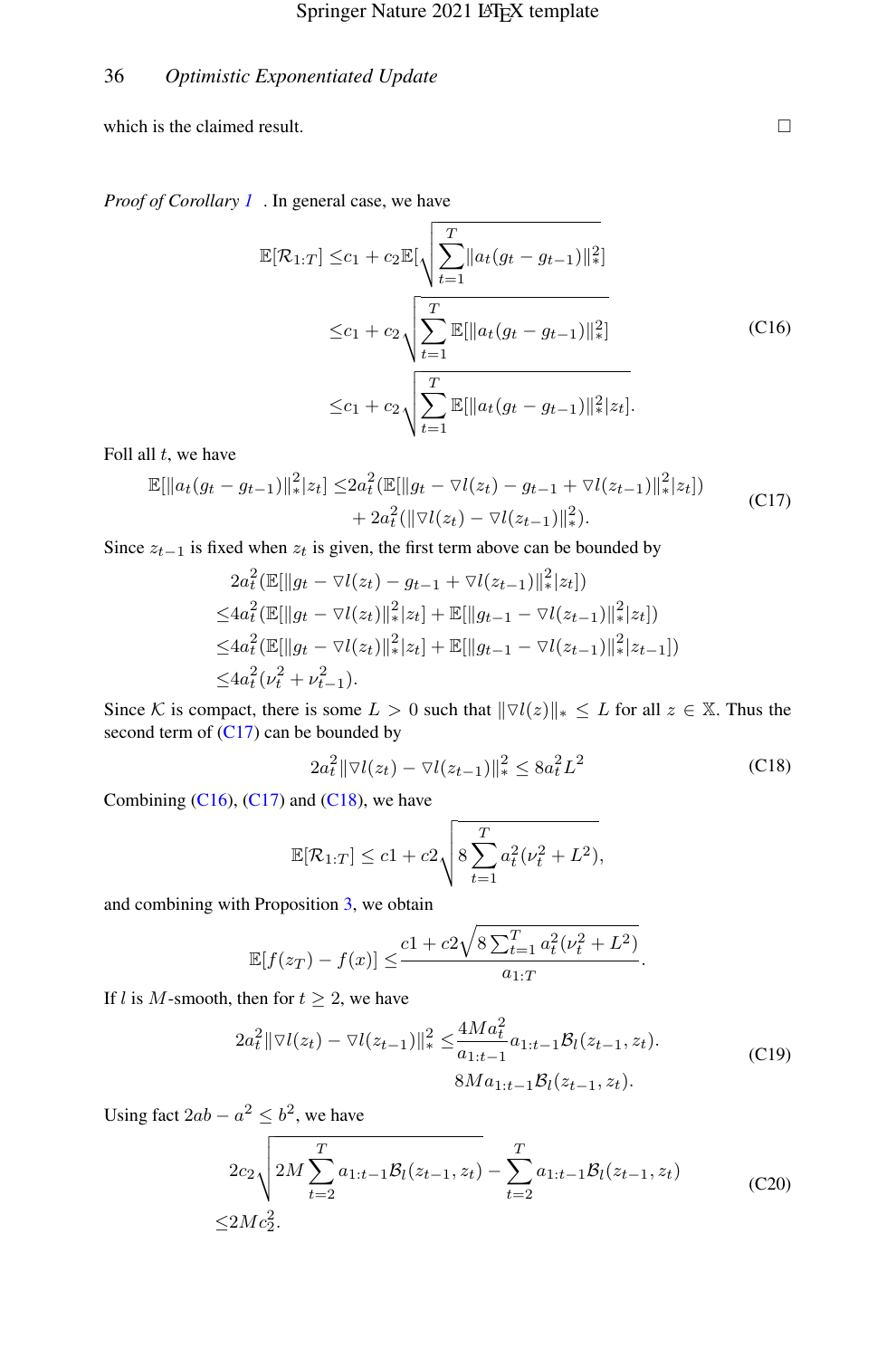$\Box$ 

Combining  $(C16)$ ,  $(C17)$  and  $(C20)$ , we have

$$
\mathbb{E}[\mathcal{R}_{1:T}] - \sum_{t=1}^{T} a_{1:t-1} \mathcal{B}_l(z_{t-1}, z_t)
$$
\n
$$
\leq c_1 + c_2 \sqrt{\sum_{t=1}^{T} \mathbb{E}[\|a_t(g_t - g_{t-1})\|^2 \, |z_t] - \sum_{t=1}^{T} a_{1:t-1} \mathcal{B}_l(z_{t-1}, z_t)}
$$
\n
$$
\leq c_1 1 + c_2 \sqrt{8 \sum_{t=1}^{T} a_t^2(\nu_t^2)}
$$
\n
$$
+ c_2 \sqrt{\sum_{t=1}^{T} 2a_t^2 \|\nabla l(z_t) - \nabla l(z_{t-1})\|^2 \, \sum_{t=1}^{T} a_{1:t-1} \mathcal{B}_l(z_{t-1}, z_t)}
$$
\n
$$
\leq c_1 1 + c_2 \sqrt{8 \sum_{t=1}^{T} a_t^2(\nu_t^2) + c_2 \sqrt{2} \|\nabla l(z_1)\|_*
$$
\n
$$
+ c_2 \sqrt{\sum_{t=2}^{T} 2a_t^2 \|\nabla l(z_t) - \nabla l(z_{t-1})\|^2 \, \sum_{t=2}^{T} a_{1:t-1} \mathcal{B}_l(z_{t-1}, z_t)}
$$
\n
$$
\leq c_1 + c_2 \sqrt{8 \sum_{t=1}^{T} a_t^2(\nu_t^2) + \sqrt{2}c_2 L + 2Mc_2^2},
$$

which implies

$$
\mathbb{E}[f(z_T) - f(x)] \le \frac{c_1 + c_2 \sqrt{8 \sum_{t=1}^T a_t^2 \nu_t^2} + \sqrt{2}c_2 L + 2Mc_2^2}{a_{1:T}}.
$$

Appendix D Technical Lemmata

<span id="page-36-0"></span>**Lemma 6** *For positive values*  $a_1, \ldots, a_n$  *the following holds:* 

*1.*

$$
\sum_{i=1}^{n} \frac{a_i}{\sum_{k=1}^{i} a_k + 1} \le \log(\sum_{i=1}^{n} a_i + 1)
$$

*2.*

$$
\sqrt{\sum_{i=1}^n a_i} \le \sum_{i=1}^n \frac{a_i}{\sqrt{\sum_{j=1}^i a_j^2}} \le 2\sqrt{\sum_{i=1}^n a_i}.
$$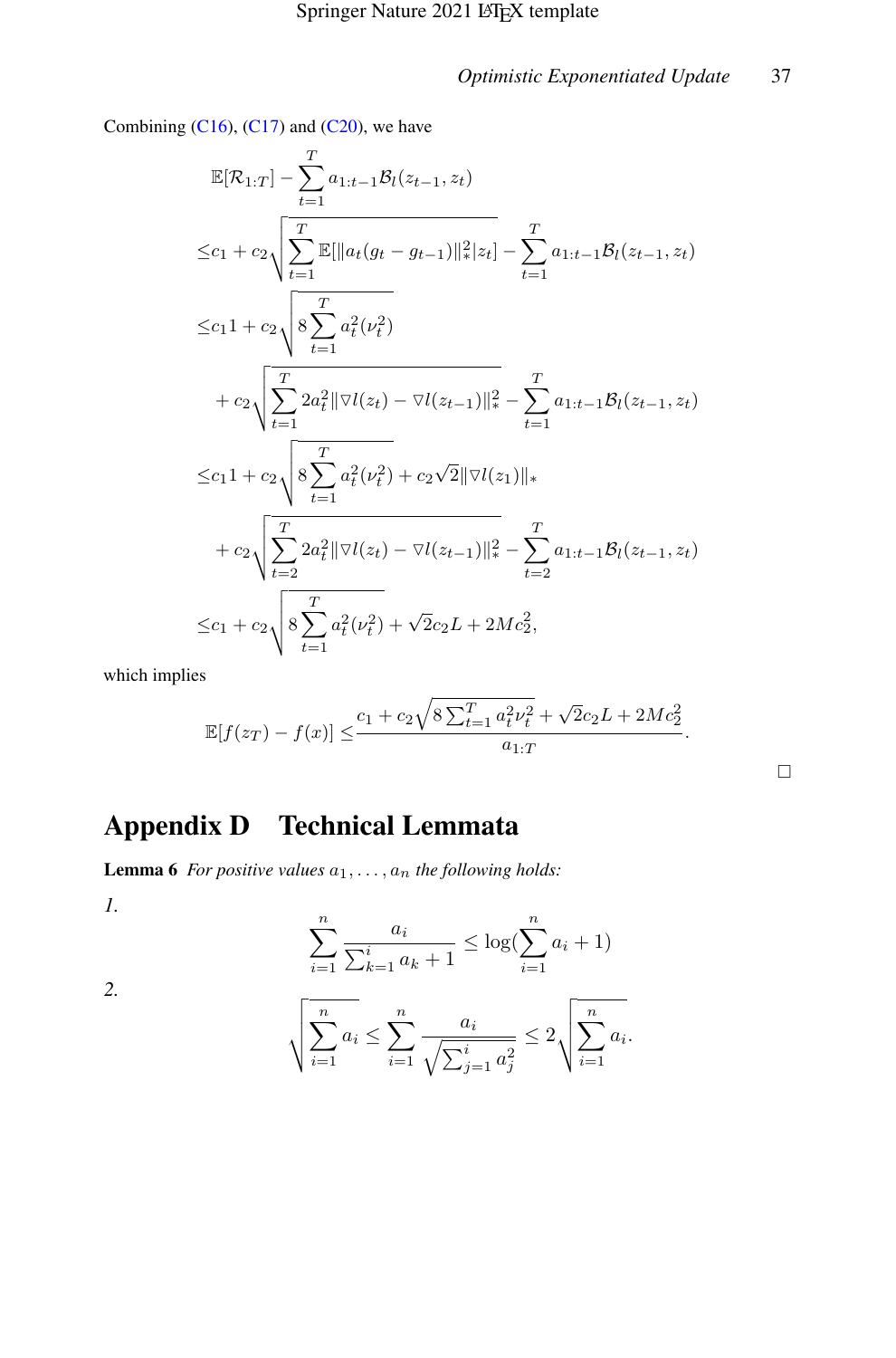*Proof* The proof of (1) can be found in Lemma A.2 in [Levy et al.](#page-40-5) [\(2018\)](#page-40-5) For (2), we define  $A_0 = 1$  and  $A_i = \sum_{k=1}^i a_i + 1$  for  $i > 0$ . Then we have

$$
\sum_{i=1}^{n} \frac{a_i}{\sum_{k=1}^{i} a_k + 1} = \sum_{i=1}^{n} \frac{A_i - A_{i-1}}{A_i}
$$

$$
= \sum_{i=1}^{n} (1 - \frac{A_{i-1}}{A_i})
$$

$$
\leq \sum_{i=1}^{n} \ln \frac{A_i}{A_{i-1}}
$$

$$
= \ln A_n - \ln A_0
$$

$$
= \ln \sum_{i=1}^{n} (a_i + 1),
$$

where the inequality follows from the concavity of log.  $\Box$ 

Lemma 7 *Let* l *be convex and* M*-smooth over* X*, i.e.*

$$
l(x) \le l(y) + \langle \nabla l(y), x - y \rangle + \frac{M}{2} ||x - y||^2.
$$

*Then*

$$
\|\nabla l(x) - \nabla l(y)\|_{*}^{2} \le 2M\mathcal{B}_{l}(x, y)
$$

*holds for all*  $x, y \in \mathbb{X}$ *.* 

*Proof* Let  $x, y \in \mathbb{X}$  be arbitrary. Define  $h : \mathbb{X} \to \mathbb{R}, z \mapsto l(z) - \langle \nabla l(y), z \rangle$ . Clearly, h is  $M$ -smooth and minimised at  $y$ . Thus we have

$$
h(y) = \min_{z \in \mathbb{X}} h(z)
$$
  
\n
$$
\leq \min_{z \in \mathbb{X}} h(x) + \langle \nabla h(x), z - x \rangle + \frac{M}{2} ||z - x||^2
$$
  
\n
$$
\leq \min_{\gamma \geq 0} h(x) - ||\nabla h(x)||_{*} \gamma + \frac{M}{2} \gamma^2
$$
  
\n
$$
= h(x) - \frac{1}{2M} ||\nabla h(x)||_{*}^2,
$$

where the first inequality uses the M-smoothness of h, and the second uses  $\langle \nabla h(x), z - x \rangle \geq 0$  $-\|\nabla h(x)\|_*\|z - x\|$ , for which we choose z such that the equality holds. This implies

$$
\frac{1}{2M} \|\nabla l(x) - \nabla l(y)\|_*^2 \leq l(x) - l(y) - \langle \nabla l(y), x - y \rangle = \mathcal{B}_l(x, y),
$$

and the desired result follows.

<span id="page-37-0"></span>**Lemma 8** *Define*  $\psi$  :  $\mathbb{R}^d \to \mathbb{R}$ ,  $x \mapsto \sum_{i=1}^d \phi(x_i)$  for  $\phi$  be as defined in [\(1\)](#page-5-1). Assume  $||x||_1 \le$ *D* for all  $x \in \mathcal{K} \subseteq \mathbb{R}^d$ . Setting  $\beta = \frac{1}{d}$ , we obtain for all  $x, y \in \mathcal{K}$ 

$$
\mathcal{B}_{\psi}(x,y) \le 4D(\ln(D+1) + \ln d).
$$

*Similarly, we define*  $\Psi : \mathbb{R}^{m,n} \to \mathbb{R}, x \mapsto \psi \circ \sigma(x)$ *. Assume*  $||x||_1 \leq D$  *for all*  $x \in \mathcal{K} \subseteq \mathbb{R}^{m,n}$ *. Setting*  $\beta = \frac{1}{\min\{m,n\}}$ , we obtain for all  $x, y \in \mathcal{K}$ 

$$
\mathcal{B}_{\Psi}(x, y) \le 4D(\ln(D+1) + \ln \min\{m, n\}).
$$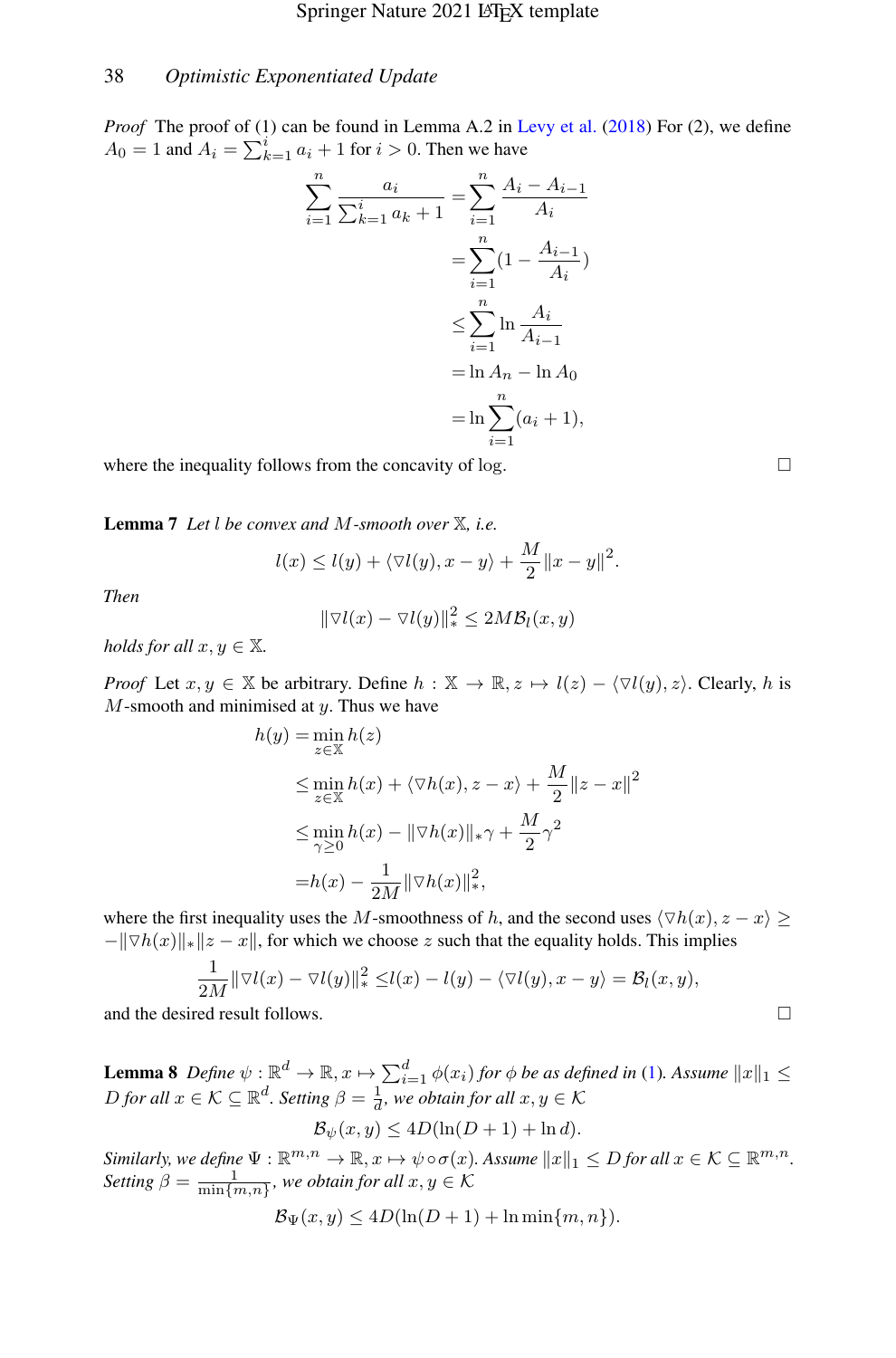*Proof* From the definition of the Bregman divergence it follows for all  $x, y \in K$ 

$$
\mathcal{B}_{\psi}(x, y) = \psi(x) - \psi(y) - \langle \nabla \psi(y), x - y \rangle
$$
  
\n
$$
\leq \langle \nabla \psi(x) - \nabla \psi(y), x - y \rangle
$$
  
\n
$$
\leq \|\nabla \psi(x) - \nabla \psi(y)\|_{\infty} \|x - y\|_{1}
$$
  
\n
$$
\leq 2D(\|\nabla \psi(x)\|_{\infty} + \|\nabla \psi(y)\|_{\infty}).
$$

Using the closed form of  $\|\nabla \psi(x)\|_{\infty}$ , we have for  $x \in \mathcal{K}$ 

$$
\|\nabla \psi(x)\|_{\infty} = \max_{i} |\ln(\frac{|x_i|}{\beta} + 1)|
$$
  
\n
$$
\leq |\ln(D + \beta)| + |\ln(\frac{1}{\beta})|
$$
  
\n
$$
\leq \ln(D + 1) + \ln d.
$$

Combine the inequalities above and choose  $\beta = \frac{1}{d}$ , we obtain

 $\mathcal{B}_{\psi}(x, y) = 4D(\ln(D + 1) + \ln d).$ 

Using the same argument, we have for all  $x, y \in K \subseteq \mathbb{R}^{m,n}$ 

$$
\mathcal{B}_{\Psi}(x,y) = 2D(\|\nabla \Psi(x)\|_{\infty} + \|\nabla \Psi(y)\|_{\infty}).
$$

From the characterisation of subgradient, it follows for  $x \in \mathcal{K}$ 

$$
\|\nabla\Psi(x)\|_{\infty} = \|\nabla\phi(\sigma(x))\|_{\infty}
$$
  

$$
\leq \ln(D+1) + \ln\frac{1}{\beta}.
$$

Combine the inequalities above and choose  $\beta = \frac{1}{\min\{m,n\}}$ , we obtain

$$
\mathcal{B}_{\Psi}(x, y) \le 4D(\ln(D+1) + \ln \min\{m, n\}).
$$

# References

- <span id="page-38-0"></span>Alacaoglu, A., Malitsky, Y., Mertikopoulos, P., Cevher, V. (2020). A new regret analysis for adam-type algorithms. *International conference on machine learning* (pp. 202–210).
- <span id="page-38-3"></span>Allen-Zhu, Z., & Orecchia, L. (2017). Linear coupling: An ultimate unification of gradient and mirror descent. *8th innovations in theoretical computer science conference (itcs 2017).*
- <span id="page-38-1"></span>Arora, S., Hazan, E., Kale, S. (2012). The multiplicative weights update method: a meta-algorithm and applications. *Theory of Computing*, *8*(1), 121–164.
- <span id="page-38-2"></span>Barbu, V., & Precupanu, T. (2012). *Convexity and optimization in banach spaces*. Springer Science & Business Media.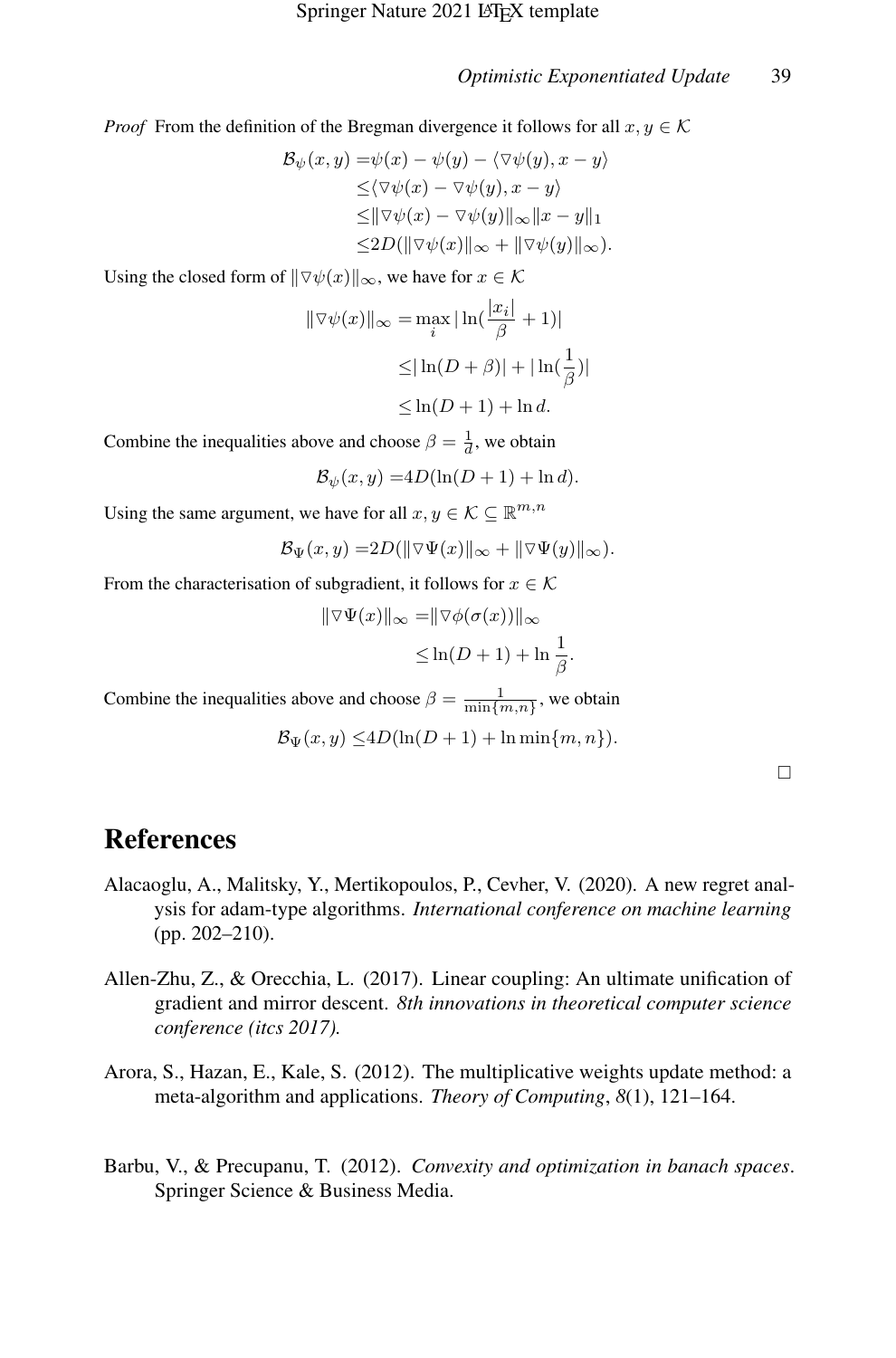- <span id="page-39-8"></span>Beck, A., & Teboulle, M. (2009). A fast iterative shrinkage-thresholding algorithm for linear inverse problems. *SIAM journal on imaging sciences*, *2*(1), 183–202.
- <span id="page-39-12"></span>Bhatia, R. (2013). *Matrix analysis* (Vol. 169). Springer Science & Business Media.
- <span id="page-39-5"></span>Cancela, B., Bolón-Canedo, V., Alonso-Betanzos, A. (2021). A delayed elastic-net approach for performing adversarial attacks. *2020 25th international conference on pattern recognition (icpr)* (p. 378-384). 10.1109/ICPR48806.2021.9413170
- <span id="page-39-6"></span>Carlini, N., & Wagner, D. (2017). Towards evaluating the robustness of neural networks. *2017 ieee symposium on security and privacy (sp)* (pp. 39–57).
- <span id="page-39-9"></span>Cesa-Bianchi, N., & Gentile, C. (2008). Improved risk tail bounds for on-line algorithms. *IEEE Transactions on Information Theory*, *54*(1), 386–390.
- <span id="page-39-7"></span>Chen, P.-Y., Sharma, Y., Zhang, H., Yi, J., Hsieh, C.-J. (2018). Ead: elastic-net attacks to deep neural networks via adversarial examples. *Thirty-second aaai conference on artificial intelligence.*
- <span id="page-39-4"></span>Cutkosky, A. (2019). Anytime online-to-batch, optimism and acceleration. *International conference on machine learning* (pp. 1446–1454).
- <span id="page-39-10"></span>Cutkosky, A., & Boahen, K. (2017). Online learning without prior information. *Conference on learning theory* (pp. 643–677).
- <span id="page-39-0"></span>Dhurandhar, A., Chen, P.-Y., Luss, R., Tu, C.-C., Ting, P., Shanmugam, K., Das, P. (2018). Explanations based on the missing: Towards contrastive explanations with pertinent negatives. S. Bengio, H. Wallach, H. Larochelle, K. Grauman, N. Cesa-Bianchi, & R. Garnett (Eds.), *Advances in neural information processing systems* (Vol. 31). Curran Associates, Inc.
- <span id="page-39-1"></span>Duchi, J., Hazan, E., Singer, Y. (2011). Adaptive subgradient methods for online learning and stochastic optimization. *Journal of Machine Learning Research*, *12*(Jul), 2121–2159.
- <span id="page-39-2"></span>Gentile, C. (2003). The robustness of the p-norm algorithms. *Machine Learning*, *53*(3), 265–299.
- <span id="page-39-3"></span>Ghai, U., Hazan, E., Singer, Y. (2020). Exponentiated gradient meets gradient descent. *Algorithmic learning theory* (pp. 386–407).
- <span id="page-39-11"></span>He, K., Zhang, X., Ren, S., Sun, J. (2016). Deep residual learning for image recognition. *2016 ieee conference on computer vision and pattern recognition*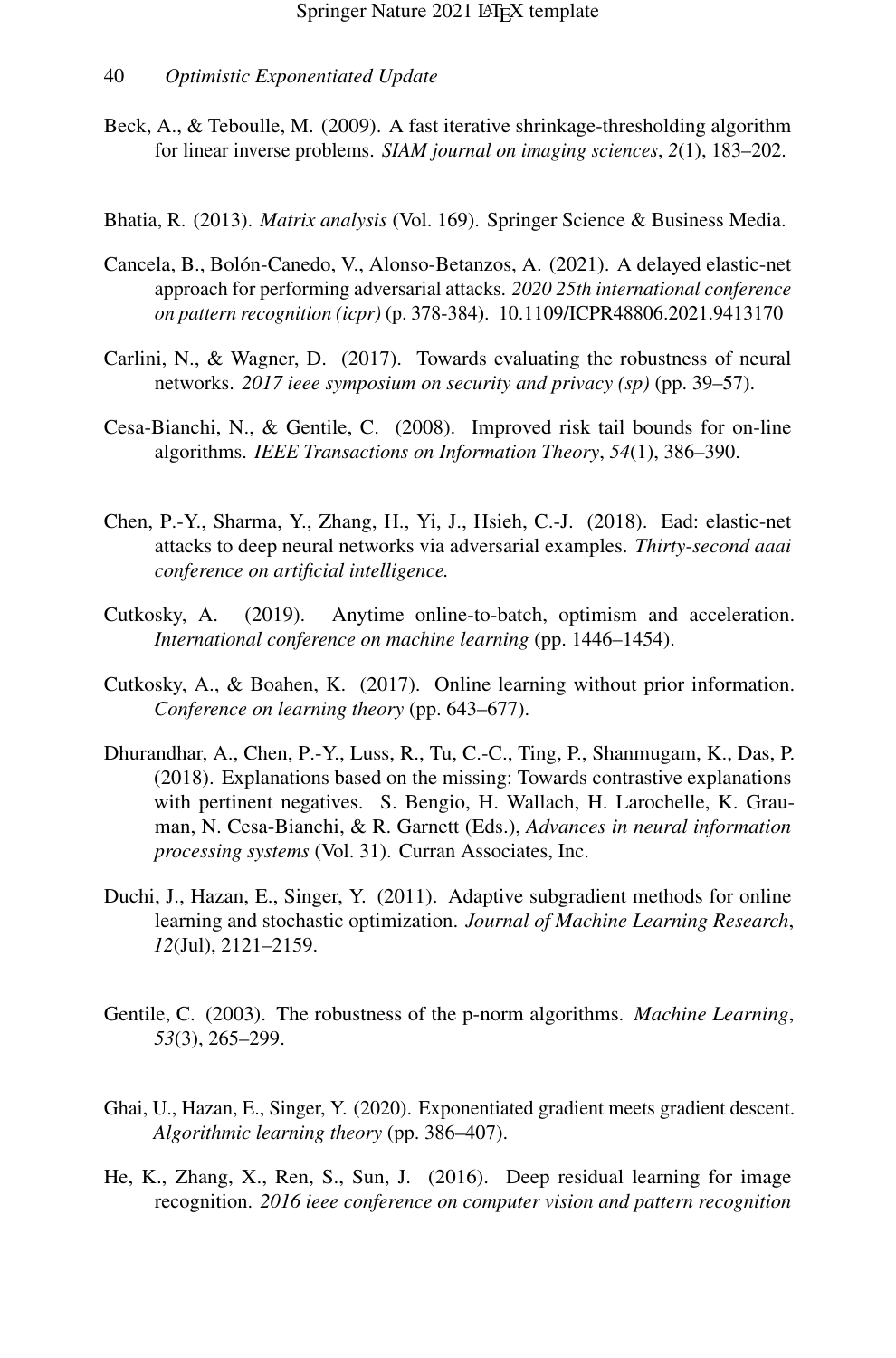*(cvpr)* (p. 770-778). 10.1109/CVPR.2016.90

- <span id="page-40-4"></span>Joulani, P., György, A., Szepesvári, C. (2017). A modular analysis of adaptive (non-) convex optimization: Optimism, composite objectives, and variational bounds. *Journal of Machine Learning Research*, *1*, 40.
- <span id="page-40-1"></span>Joulani, P., Raj, A., Gyorgy, A., Szepesvári, C. (2020). A simpler approach to accelerated optimization: iterative averaging meets optimism. *International conference on machine learning* (pp. 4984–4993).
- <span id="page-40-3"></span>Kakade, S.M., Shalev-Shwartz, S., Tewari, A. (2012). Regularization techniques for learning with matrices. *The Journal of Machine Learning Research*, *13*(1), 1865–1890.
- <span id="page-40-8"></span>Kavis, A., Levy, K.Y., Bach, F., Cevher, V. (2019). Unixgrad: A universal, adaptive algorithm with optimal guarantees for constrained optimization. *Advances in neural information processing systems* (pp. 6260–6269).
- <span id="page-40-2"></span>Kivinen, J., & Warmuth, M.K. (1997). Exponentiated gradient versus gradient descent for linear predictors. *information and computation*, *132*(1), 1–63.
- <span id="page-40-9"></span>Krizhevsky, A. (2009). Learning multiple layers of features from tiny images.
- <span id="page-40-5"></span>Levy, Y.K., Yurtsever, A., Cevher, V. (2018). Online adaptive methods, universality and acceleration. *Advances in neural information processing systems* (pp. 6500–6509).
- <span id="page-40-10"></span>Lewis, A.S. (1995). The convex analysis of unitarily invariant matrix functions. *Journal of Convex Analysis*, *2*(1), 173–183.
- <span id="page-40-7"></span>Li, X., & Orabona, F. (2019). On the convergence of stochastic gradient descent with adaptive stepsizes. *The 22nd international conference on artificial intelligence and statistics* (pp. 983–992).
- <span id="page-40-0"></span>Lu, C., Lin, Z., Yan, S. (2014). Smoothed low rank and sparse matrix recovery by iteratively reweighted least squares minimization. *IEEE Transactions on Image Processing*, *24*(2), 646–654.
- <span id="page-40-6"></span>Nesterov, Y. (2003). *Introductory lectures on convex optimization: A basic course* (Vol. 87). Springer Science & Business Media.